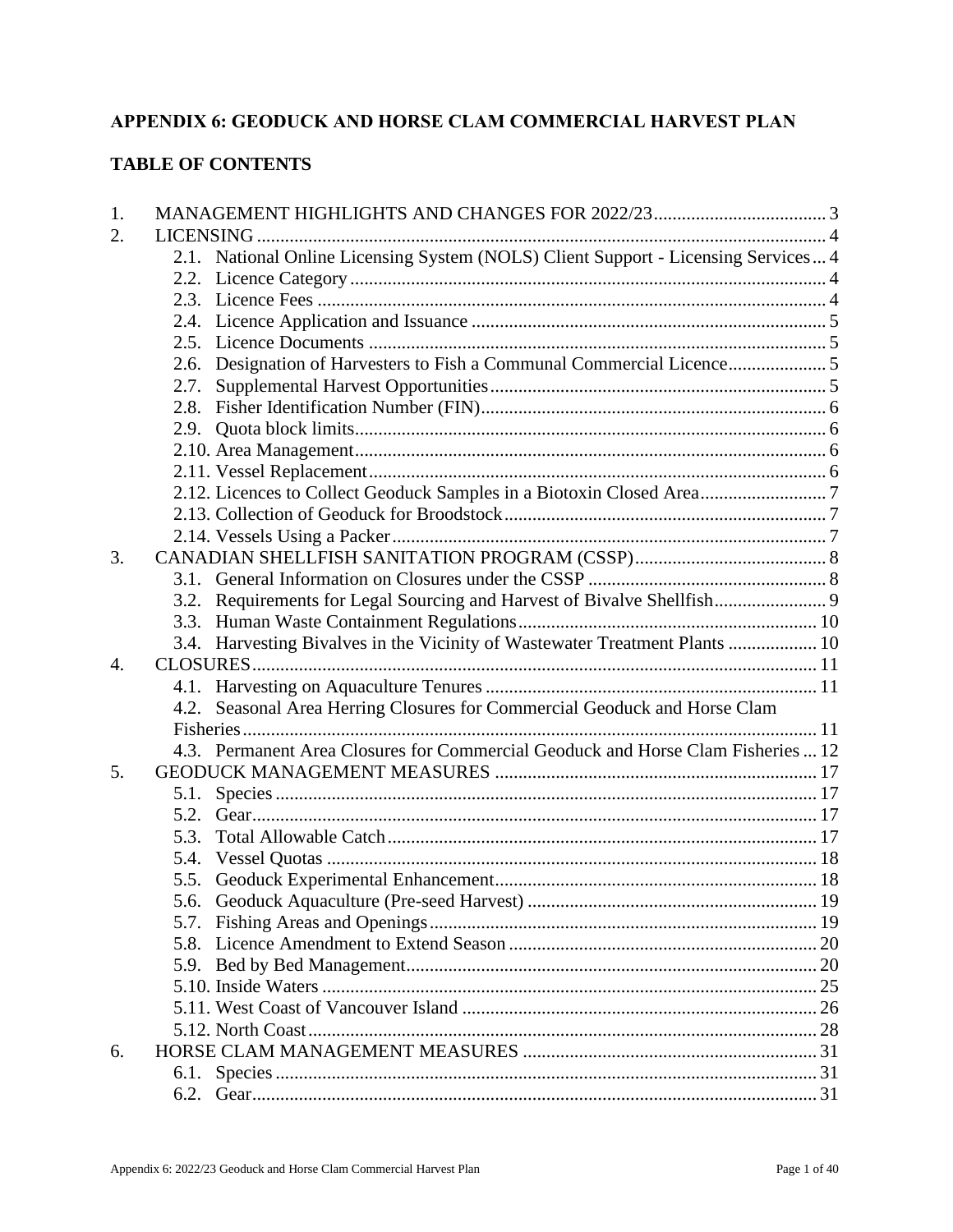|    | CONTROL AND MONITORING OF COMMERCIAL FISHING ACTIVITIES  33 |  |
|----|-------------------------------------------------------------|--|
|    |                                                             |  |
|    |                                                             |  |
|    |                                                             |  |
| 8. |                                                             |  |
|    |                                                             |  |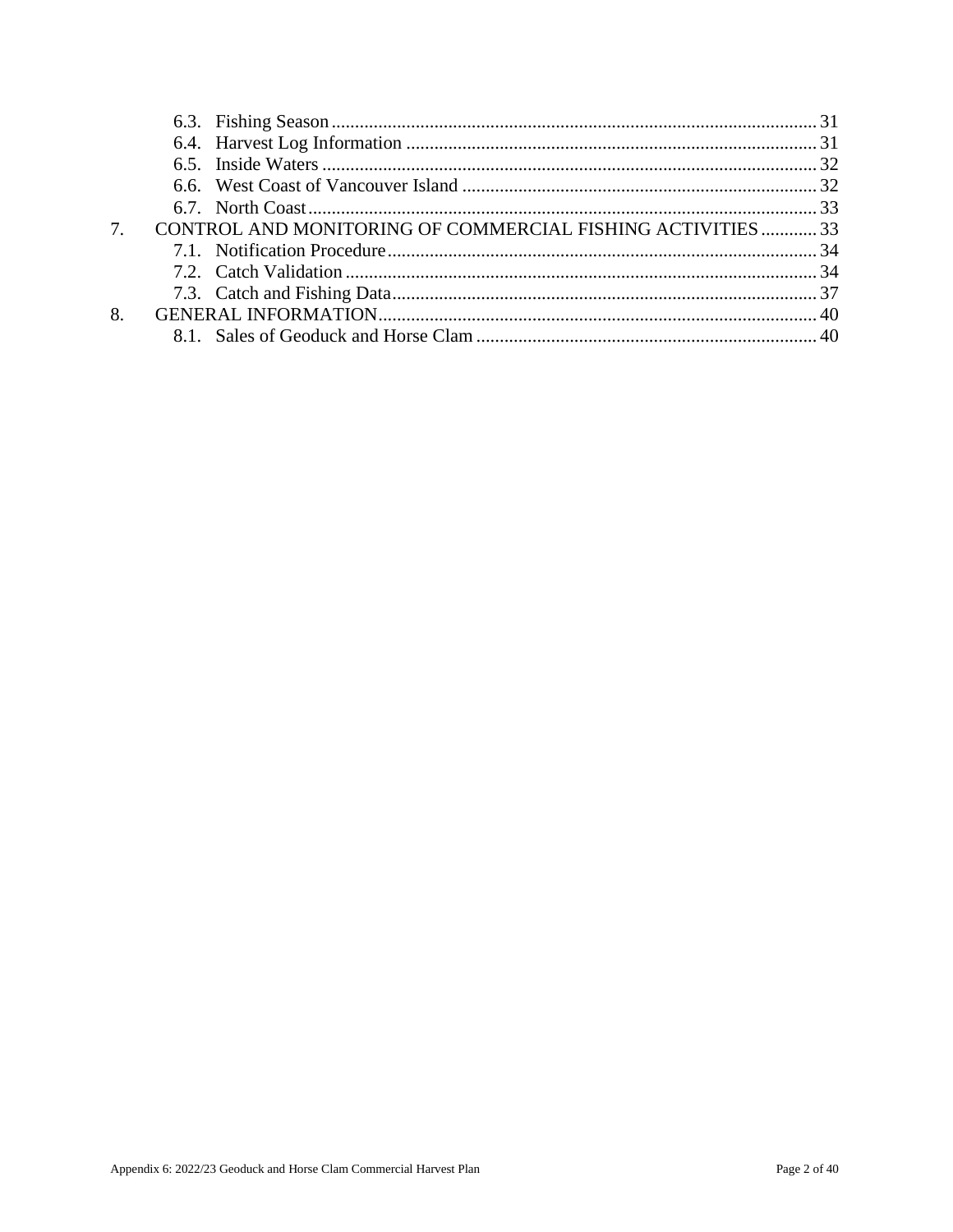## **1. MANAGEMENT HIGHLIGHTS AND CHANGES FOR 2022/23**

- **Licence Year:** The 2022/23 fishery will run from May 1, 2022 to April 15, 2023. As a result of the Covid pandemic the 2020/21 season was delayed and was shifted to have a 12 month fishery. To shift the fishery back to an April 1 start, this season will be shortened by two weeks and the following season will be shortened by two weeks.
- **Total Allowable Catch (TAC) (changed):** The coast-wide Geoduck TAC is 2,811,000 lbs. (1,275 tonnes). 6,000 lbs. of the TAC is allocated for biological samples; additional small harvests are authorized for biotoxin monitoring and broodstock collection. The commercial TAC of 2,805,000 lbs. provides for 550 quota blocks of 5,100 lbs. This is a decrease of 55,000 lbs or 100 lbs off each quota block. The quota decrease is due to the implementation of a number of large closures in Gwaii Haanas as well as impacts from Sea otters. Both factors have reduced the overall harvestable biomass. In addition, there may be a limited supplemental harvest opportunity of Geoduck on areas tenured for aquaculture conducted through amended licence conditions. (See Section 5)
- **Areas to be fished Annually (unchanged)**: The WCVI remains an annual fishery. Geoduck Management Areas (GMAs) 16D01, 17B03, 8A and 19C from the inside fishery will continue to be fished annually.
- **Quota Blocks Transferability**: The Department approved a pilot in 2012, to allow quota transfers between vessels. This program continued indeterminately as of the 2017/18 season. Transfers will be allowed permanently and temporarily in blocks of quota which equal 1/550 or approx 0.182% of the Coastwide Commercial TAC. (See Section 5.4)
- **Transfer of Quota between Regions (unchanged):** To account for unforeseen circumstances, a maximum of 5 quota blocks (25,500 lbs.) may be transferred between quota regions. The TAC for the region/area will not exceed the maximum harvest option for the regions or any area within the region. (See Section 5.9.4)
- **Implementation of Upper Stock Reference USR (NEW):** To comply with DFO's "Fishery Decision-Making Framework Incorporating the Precautionary Approach", the USR for the Geoduck stock will be defined as the total coastwide current biomass being equal to 50% of total coastwide unfished biomass. (see Section 5.9)
- **Bed-by-Bed Management:** All areas will continue to be managed using bed-by-bed quotas. On-Ground Monitors (OGM) will be present on the North Coast and West Coast of Vancouver Island (WCVI) and will, with the full support of the Department, request that harvesters move when bed quotas are achieved. Non-compliance with the OGMs' request will result in a fishery closure pending resolution of the problem. Bed quotas for the Inside Waters of Vancouver Island (Gulf) are monitored by the service provider and Dockside Observers; an OGM is not required for fishing in the Inside Waters. The "fallback" quota protocol implemented in 2008 remains in effect. (See Section 5.9)
- **Horse Clams:** A limited directed fishery for Horse Clams will be allowed annually on Comox Bar (GMA 14B03) for 20,500 pounds. Divers are requested to provide comment on other Horse Clam populations on Harvest Logs. Reporting by species is requested. (See Section 6)
- **Season Extensions**: Ongoing high biotoxin levels and/or poor weather has made it difficult in some seasons for vessels to complete their Individual Vessel Quota (IVQ) by the end of the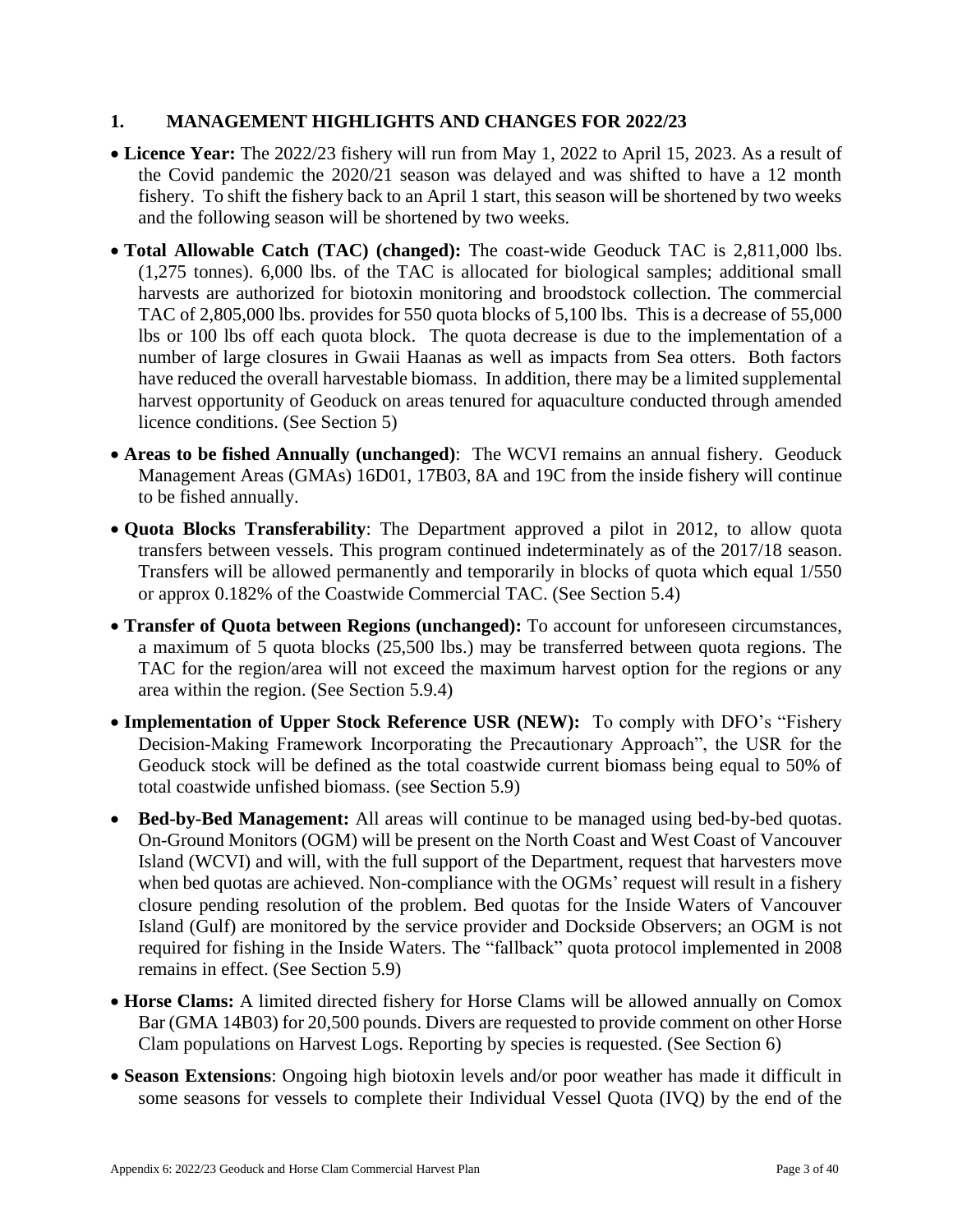season. At the request of the Underwater Harvesters Association (UHA), the Department may allow an extension for 15 days into the next season under some basic conditions. (See Section 5.8)

# **2. LICENSING**

# **2.1. National Online Licensing System (NOLS) Client Support - Licensing Services**

All fish harvesters/licence holders/vessel owners are required to use the National Online Licensing System (NOLS) to view, pay for and print their commercial fishing licences, licence conditions and/or receipts. NOLS website:<http://www.dfo-mpo.gc.ca/fm-gp/sdc-cps/licence-permis-eng.htm>

Training materials, including step-by-step guides and a detailed user training manual, are available online [\(http://www.dfo-mpo.gc.ca/FM-GP/SDC-CPS/licence-permis-eng.htm\)](http://www.dfo-mpo.gc.ca/FM-GP/SDC-CPS/licence-permis-eng.htm) to guide users of the system in completing their licensing transactions. The Department also provides client support and assistance on how to use the system via email at [fishing-peche@dfo-mpo.gc.ca](mailto:fishing-peche@dfo-mpo.gc.ca) or by calling toll-free at 1-877-535-7307 (7:00AM to 8:00PM Eastern, Monday to Friday).

Information on the National Online system may be found on the DFO internet site at: <http://www.dfo-mpo.gc.ca/fm-gp/sdc-cps/licence-permis-eng.htm>

Please visit the Pacific Region Licensing website and subscribe to fishery notices for updates on the National Online Licensing System and licensing services: [http://www.pac.dfo-mpo.gc.ca/fm](http://www.pac.dfo-mpo.gc.ca/fm-gp/licence-permis/index-eng.html)[gp/licence-permis/index-eng.html](http://www.pac.dfo-mpo.gc.ca/fm-gp/licence-permis/index-eng.html)

For more information on how to register and use the system, visit the Department's website at the website address above, or contact our client support.

Licence Renewal

In order to retain the privilege to be issued a commercial licence in the future, it is critical that you renew you licence and pay the applicable licence renewal fees through the online system on an annual basis, whether fishing takes place or not. Should the licence not be renewed by the licence expiry date of the next calendar year, the licence eligibility will cease to exist and DFO will be unable to consider any licence issuance requests in the future.

# **2.2. Licence Category**

A category G or FG licence is required to commercially harvest Geoduck and Horse Clam by dive.

# **2.3. Licence Fees**

Currently the annual licence application fee for G licences is calculated as follows:

- The **product** of \$252 multiplied by the number of tonnes of Geoduck authorised to be taken under the licence.
- That **product**, minus 40 percent of that **product,** or \$1,000, whichever is less.

Licence fees to participate in supplemental harvest opportunities (eg. pre-seed harvest prior to licencing of an aquaculture tenure) will be calculated using the formula noted above.

In accordance with the Service Fees Act, annual licence renewal fees will be adjusted by the annual rate of inflation determined by the Consumer Price Index (CPI) published by Statistics Canada.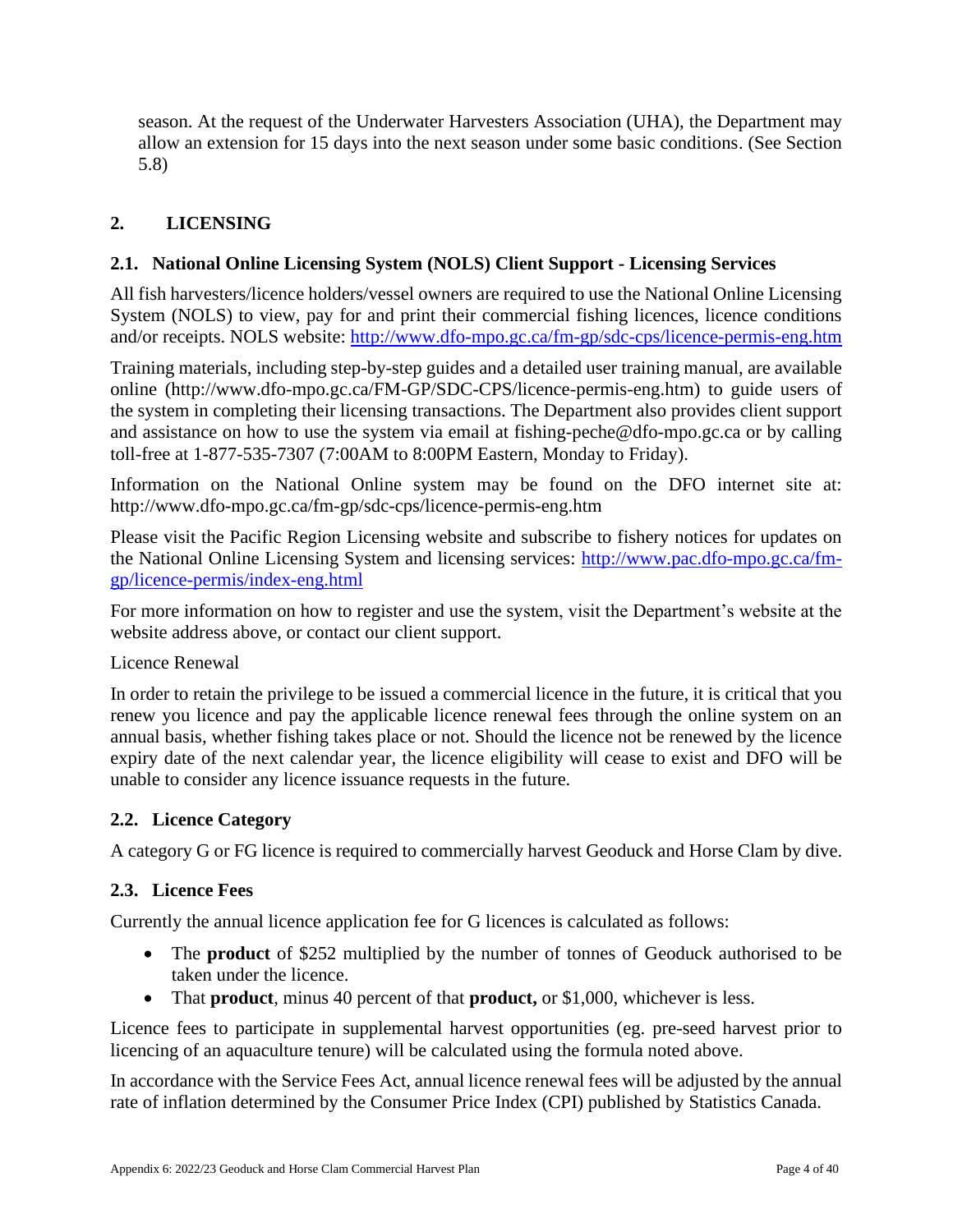The commercial (Category G) licence renewal fee may be found on the following link:

<http://www.pac.dfo-mpo.gc.ca/fm-gp/licence-permis/renewalfees-fraisrenouvellement-eng.html>

There is no annual licence fee for communal commercial licences (FG).

# **2.4. Licence Application and Issuance**

Licence renewal and payment of fees are mandatory, on an annual basis, prior to the expiry date in order to maintain eligibility in the future. Licence eligibility will cease if not renewed annually.

Upon the Department receiving the required payment, and the appropriate information (e.g designated vessel) and any required documentation, the licence will be issued and notification will be sent via email to advise licence holders/vessel owners that a change has been made to their online account. The licence documents, licence conditions and receipts will be available to be printed at that time.

Prior to licence issuance, licence eligibility holder(s) must:

- Ensure any Ministerial conditions placed on the licence eligibility are met.
- Ensure any conditions of the previous year's licence such as completion and submission of logbooks are met and accepted.

# **2.5. Licence Documents**

Geoduck licence documents are valid from the date of issue until April 30 of the following calendar year.

Replacements for lost or destroyed licence documents may be obtained by reprinting the licence document through the NOLS.

# **2.6. Designation of Harvesters to Fish a Communal Commercial Licence**

Under the *Aboriginal Communal Fishing Licence Regulations*, every person working on a vessel that is fishing under authority of a communal commercial licence must be designated by the First Nation that holds the licence. The designation must be made in writing and include the person's name and reference the communal commercial licence.

First Nation licence holders interested in obtaining an example template to use to designate their fish harvesters may contact a DFO resource manager or Pacific Fishery Licencing Unit (PFLU) office (see Contacts in Appendix 15).

# **2.7. Supplemental Harvest Opportunities**

Issuance of the current season Geoduck licence must be completed, as noted above, prior to requesting any supplemental harvest amendment. Eligible vessels (see Section 5.6 may submit a 'Request for Amendment – Geoduck Supplemental Harvest" and obtain amended licence conditions to participate.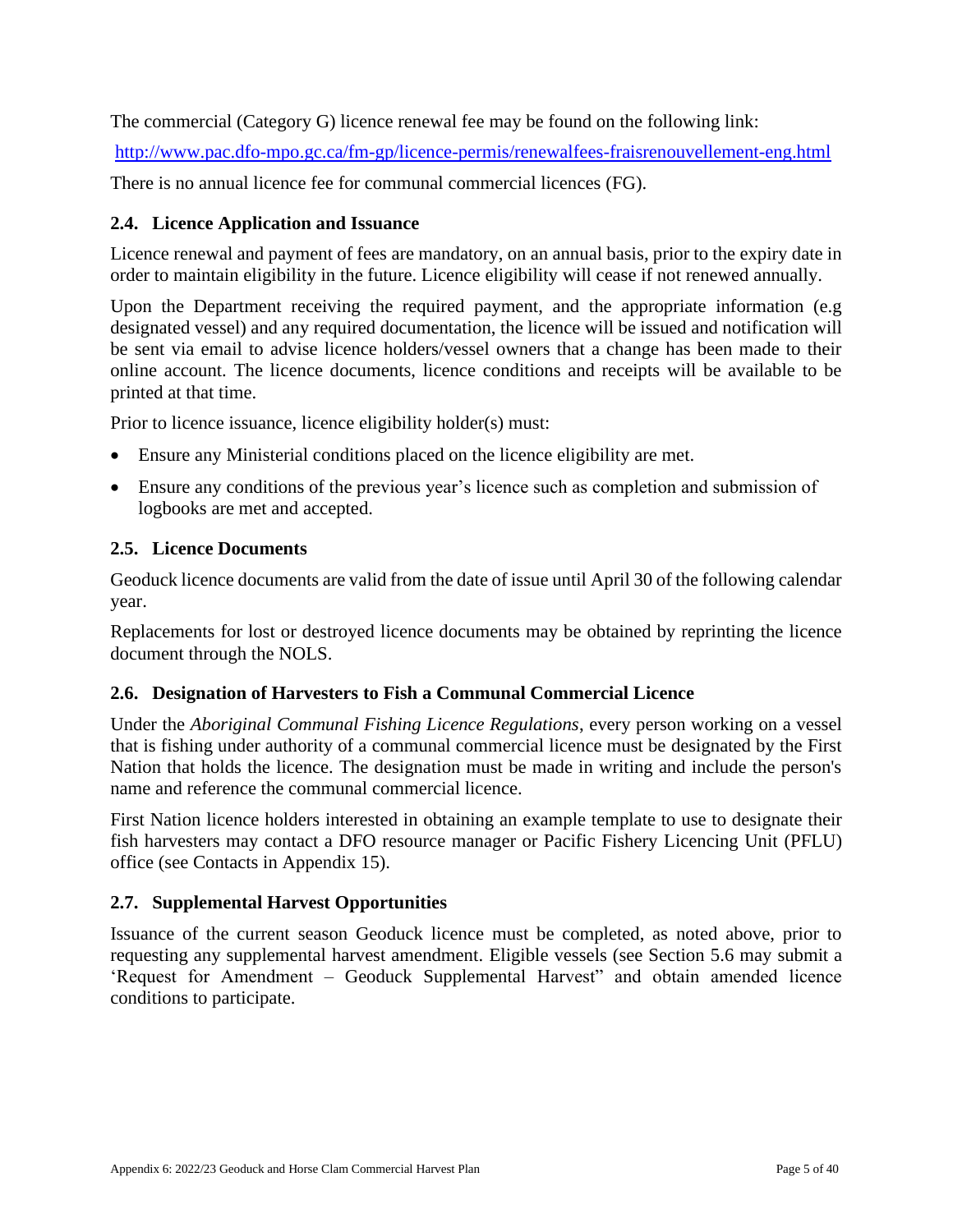## **2.8. Fisher Identification Number (FIN)**

A unique FIN is assigned to each vessel owner and holders of commercial licence eligibilities, or Fisher Registration Cards (FRC) in the Pacific Region. This allows for quick and accurate identification. (The FIN is printed on the FRC and both party and vessel based licences.)

Licence holders may be asked to provide their FIN when applying for a licence, or for dockside monitoring, or for enforcement purposes.

For further information, please contact a PFLU or a resource manager (see Contacts, Appendix 15).

## **2.9. Quota block limits**

A vessel may hold a maximum of 50 quota blocks (9.1% of the Coastwide commercial TAC). These may all be for the same region or may be for a combination of regions.

## **2.10. Area Management**

The coast is divided into three regions, the North Coast, WCVI, and Inside Waters (Gulf). Historically licences have been designated a region (North Coast, WCVI or Inside Waters). Since 2012 each quota block has been designated to a region and a licence is able to fish in multiple regions relative to its quota blocks.

The coast-wide distribution of the 550 quota blocks will be as follows:

- Inside Waters (Gulf), portions of Areas 12 through 19, and 29: 65 quota blocks or 11.8% of the Coastwide commercial TAC
- WCVI, portions of Areas 20, 23, 24, 25, 26, and 27, and related offshore areas: 74 quota blocks or 13.5% of the Coastwide commercial TAC.
- North Coast, portions of Areas 1 through 10, and related offshore areas: 411 quota blocks or 74.7% of the Coastwide commercial TAC.

# **2.11. Vessel Replacement**

Geoduck vessel applications are accepted at any time. The owner of a Geoduck licensed vessel may make an application to replace the current vessel with the following rules:

- Geoduck and Horse Clam licence eligibilities do not become married to other vessel-based licence eligibilities and may be separated.
- Geoduck and Horse Clam licence eligibilities may be placed either permanently or temporarily (where applicable) on any Canadian commercially registered fishing vessel that does not exceed the overall length (OAL) of the vessel that held the licence eligibility as of 1989 plus 50%. This is subject to Departmental policies governing the placement of other vessel-based licence eligibilities also held on the vessel being replaced. The receiving vessel may exceed the OVL as long as the vessel holds another vessel based licence eligibility and remains eligible for that licence while the Geoduck licence is on the vessel. Where the receiving vessel holds a schedule II licence eligibility, the Schedule II eligibility must be relinquished.
- Where a Schedule II licence eligibility is relinquished, in conjunction with a Geoduck licence eligibility vessel replacement, and the overall length of the receiving vessel is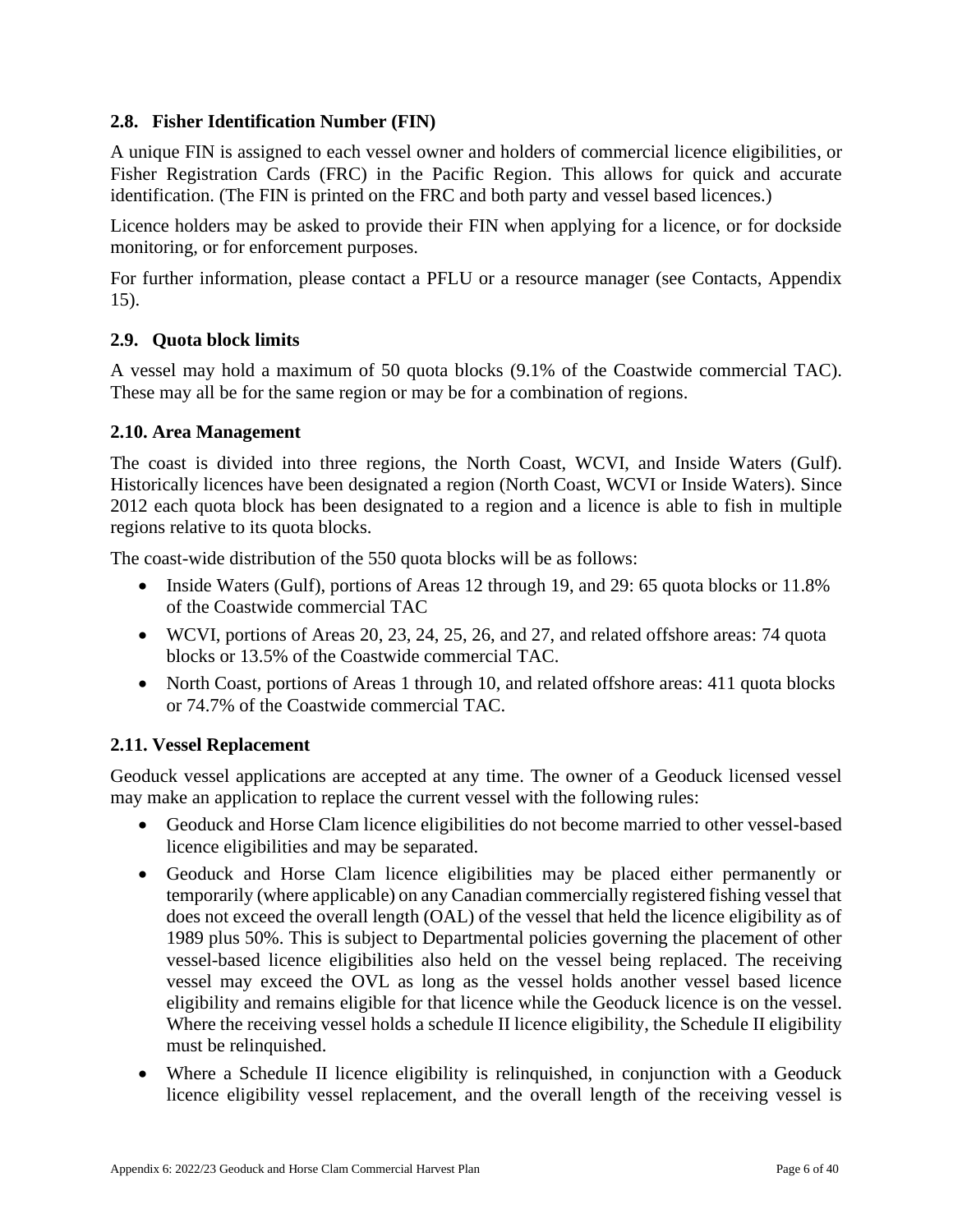greater than the OVL of the Geoduck licence eligibility, then the OVL of the Geoduck licence eligibility will be amended to the OAL of the receiving vessel. The OVL amendment shall not exceed the Maximum Vessel Length (MVL) of the Geoduck licence eligibility.

- Where the receiving vessel does not already hold a vessel based licence eligibility, the Schedule II privileges associated with the Geoduck and Horse Clam eligibility must be relinquished.
- Applications to place a Geoduck licence on a vessel that holds one or more Geoduck licences where Schedule II privileges have been relinquished must be reviewed by a Lead Agent and the resource manager on an individual basis.
- Owners of vessels that currently hold both a Geoduck and Horse Clam and a Schedule II licence eligibility may apply to place the Schedule II licence eligibility on a vessel that does not exceed the OAL of the original (1989) Geoduck and Horse Clam licensed vessel. Such applications should be made within a reasonable time frame. Where this occurs, the OVL of the remaining Geoduck licence eligibility will be amended to the OAL of the vessel that holds the eligibility and the MVL will be adjusted accordingly. This is consistent with the commitment made by the Department in the Geoduck Fishery - 1989 Enterprise Allocation document.
- For further information on the revised vessel replacement rules, please contact a PFLU or any of the Geoduck and Horse Clam resource managers (see Contacts, Appendix 15).

# **2.12. Licences to Collect Geoduck Samples in a Biotoxin Closed Area**

Under the *Management of Contaminated Fisheries Regulations*, a licence is required for sampling of Geoduck from a PSP closed area. For further information, contact the Canadian Food Inspection Agency (CFIA) Shellfish Operations Specialist in Burnaby at (604) 666-3737, Archipelago Marine Research or a resource manager (see Contacts, Appendix 15).

The collection of Geoduck for biotoxin monitoring samples is conducted by contractors to CFIA and authorized through scientific licence. The UHA, working under the authority of the CFIAs scientific licence, collect Geoduck samples for the purposes of opening areas for harvest.

## **2.13. Collection of Geoduck for Broodstock**

The collection of broodstock for aquaculture purposes is facilitated through an access licence and an introductions and transfers licence from the Introductions and Transfers Committee. Requests for access are reviewed according to the *Access to Wild Aquatic Resources for Aquaculture Purposes Policy*. Under this policy, it is estimated that up to 0.1% of the commercial total allowable catch, could be allocated for aquaculture purposes such as broodstock collection. Only licenced hatcheries are eligible to apply for broodstock access licences. See Appendix 5.

## **2.14. Vessels Using a Packer**

There are specific licence conditions for packer vessels to transport Geoducks. All vessels with a valid vessel-based licence or a transporting licence (Category D) licence are issued licence conditions to transport Geoducks and are subject to those conditions. For additional information regarding these conditions, contact the PFLU.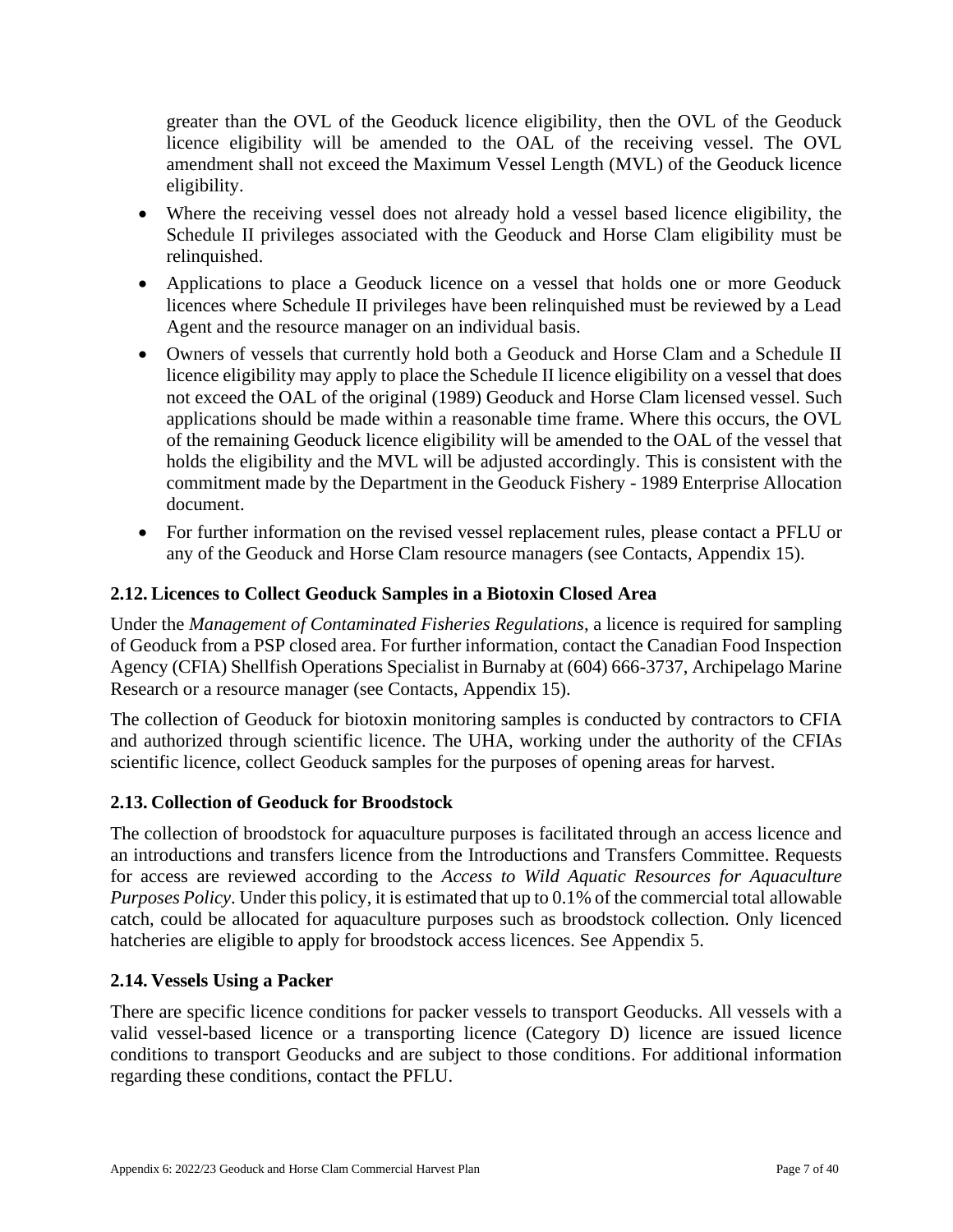# **3. CANADIAN SHELLFISH SANITATION PROGRAM (CSSP)**

## **3.1. General Information on Closures under the CSSP**

Closures may be implemented on short notice in the event of changes to contamination status, including sanitary and biotoxin events. Licence holders, vessel masters, and harvesters are reminded that:

- It remains the responsibility of the licence holders and harvesters to ensure that an area is not closed for harvest due to sanitary or biotoxin contamination. Fishing in a closed area is an offence under the *Fisheries Act*. Consumption of product harvested from within a closed area poses a serious health risk.
- Prior to commencement of each day's fishing, the licence holder must take care to confirm that an area is open for harvesting either through the DFO website at: <http://www.pac.dfo-mpo.gc.ca/fm-gp/contamination/index-eng.html> or the toll-free information line at 1-866-431-3474, or by contacting a local DFO office directly. Contact information is available in Appendix 15.

#### $3.1.1.$ **Sanitary Contamination Closures**

Shellfish may not be harvested from closed contaminated areas except by special permit licence under the *Management of Contaminated Fisheries Regulations (MCFR)*. Currently there is not an approved depuration process for Geoduck. There are both seasonal and permanent sanitary contamination closures. Descriptions and maps of contaminated closures may be found at the following DFO website: [www.pac.dfo-mpo.gc.ca/fm-gp/contamination/biotox/index-eng.html](http://www.pac.dfo-mpo.gc.ca/fm-gp/contamination/biotox/index-eng.html)

A copy of this list may also be obtained from the resource managers (see Contacts, Appendix 15). Sanitary closures are amended annually in May and November, and may also be amended inseason. Consequently, harvesters are advised to check the internet, prior to harvesting in an area, to ensure that they have the most recent contamination closure information.

Permanent bivalve harvesting closures are in place for Canadian fisheries waters of the Pacific Ocean within:

- a.) 300 m radius around industrial, municipal and sewage treatment plant outfall discharges:
- b.) 125 m radius of any marina, ferry wharf, any floating living accommodation facility (other than a floating living accommodation described in subsection (3)) or finfish net pen described in subsection (4);
- c.) 25 m radius of any floating living accommodation facility located within a shellfish aquaculture tenure where a zero-discharge waste management plan is a condition of the Provincial aquaculture licence and is approved by the Regional Interdepartmental Committee.
- d.) Zero (0) metres of any finfish net pen within an aquaculture tenure where an Integrated Multi-trophic Aquaculture Management Plan approved by the Regional Interdepartmental Committee is in operation.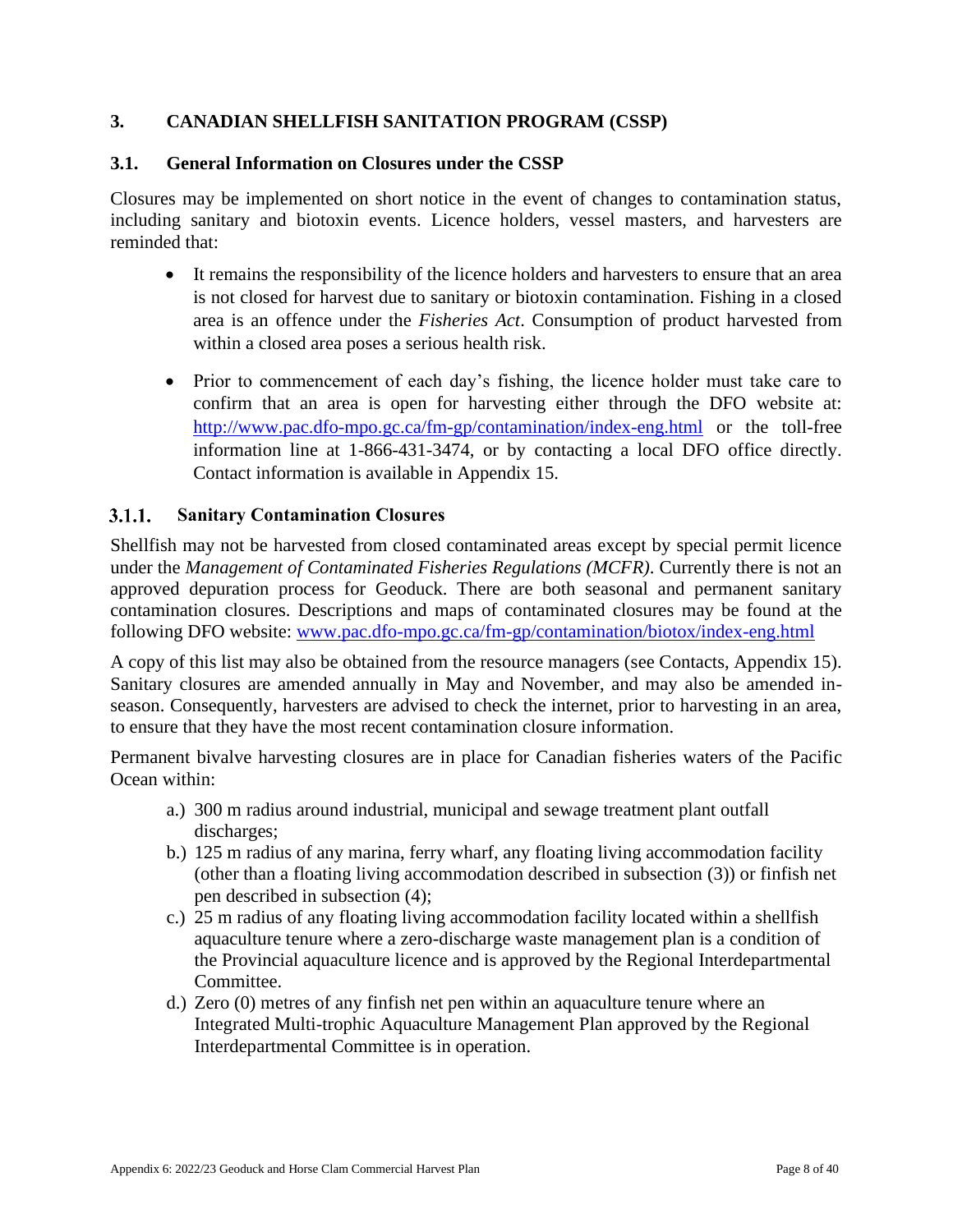### $3.1.2.$ **Biotoxin Contamination Closures**

Shellfish may not be harvested from closed areas except by special permit licence issued under the *Management of Contaminated Fisheries Regulations*. Shellfish may not be harvested for consumption from any area closed due to biotoxin contamination. Descriptions of biotoxin closures may be found at the following DFO internet site: [http://www.pac.dfo-mpo.gc.ca/fm](http://www.pac.dfo-mpo.gc.ca/fm-gp/contamination/index-eng.html)[gp/contamination/index-eng.html](http://www.pac.dfo-mpo.gc.ca/fm-gp/contamination/index-eng.html)

Areas will be opened and fished according to protocols required by the Biotoxin Monitoring Program, approved by the Canadian Food Inspection Agency (CFIA).

Three consecutive samples containing acceptable levels of biotoxin must be received in order to lift a harvest restriction in an area. CFIA will make recommendation to lift the biotoxin (Paralytic Shellfish Poison (PSP)/red tide, Domoic Acid Poisoning) (ASP) or Diarrhetic Shellfish Poisoning (DSP) prohibition and a harvest site can then be considered by DFO for Aboriginal, commercial or recreational harvesting. The resource manager will prepare the documentation necessary for an area opening for approval by the Regional Director General. For further details on the CSSP, see the internet at:

[https://www.inspection.gc.ca/food/food-specific-requirements-and-guidance/fish/canadian](https://www.inspection.gc.ca/food/food-specific-requirements-and-guidance/fish/canadian-shellfish-sanitation-program/eng/1527251566006/1527251566942?chap=0)[shellfish-sanitation-program/eng/1527251566006/1527251566942?chap=0](https://www.inspection.gc.ca/food/food-specific-requirements-and-guidance/fish/canadian-shellfish-sanitation-program/eng/1527251566006/1527251566942?chap=0)

# **3.2. Requirements for Legal Sourcing and Harvest of Bivalve Shellfish**

The safety of consumers is a top priority for the Government of Canada. The reputation of Canada's food supply is a responsibility shared by all parties, including industry and federal and provincial governments.

As partners for delivery of the Canadian Shellfish Sanitation Program (CSSP), Fisheries and Oceans Canada (DFO) and the Canadian Food Inspection Agency (CFIA) collaborate to prevent illegal harvesting and selling of bivalve shellfish, including suspected laundering of illegal products through legitimate aquaculture businesses. DFO also remains committed to meeting conservation objectives for bivalves as well as supporting priority for Food, Social and Ceremonial fisheries. Any harvest occurring in conflict with established management measures and controls has the potential of negatively impacting the conservation of bivalve populations.

DFO will investigate reports of illegal harvesting violations and will take appropriate enforcement actions, including prosecution. Furthermore, DFO may consider more restrictive management approaches if needed to protect public health. Commercial growers and harvesters are reminded that they are required, by law, to follow specific record-keeping and tagging requirements. Records of shellfish movement through the growing cycle and to the point of distribution provide evidence to support public health, regulatory decisions and closure recommendations.

Commercial harvesters and aquaculture operators are required to:

- Understand and abide by the conditions of licence;
- Keep complete, clear and legible records and be able to produce them to a DFO fishery officer when requested;
- Ensure bivalve product destined for market sale is appropriately tagged with complete and accurate harvest information and is processed by an operator licenced by the Canadian Food Inspection Agency to process shellfish;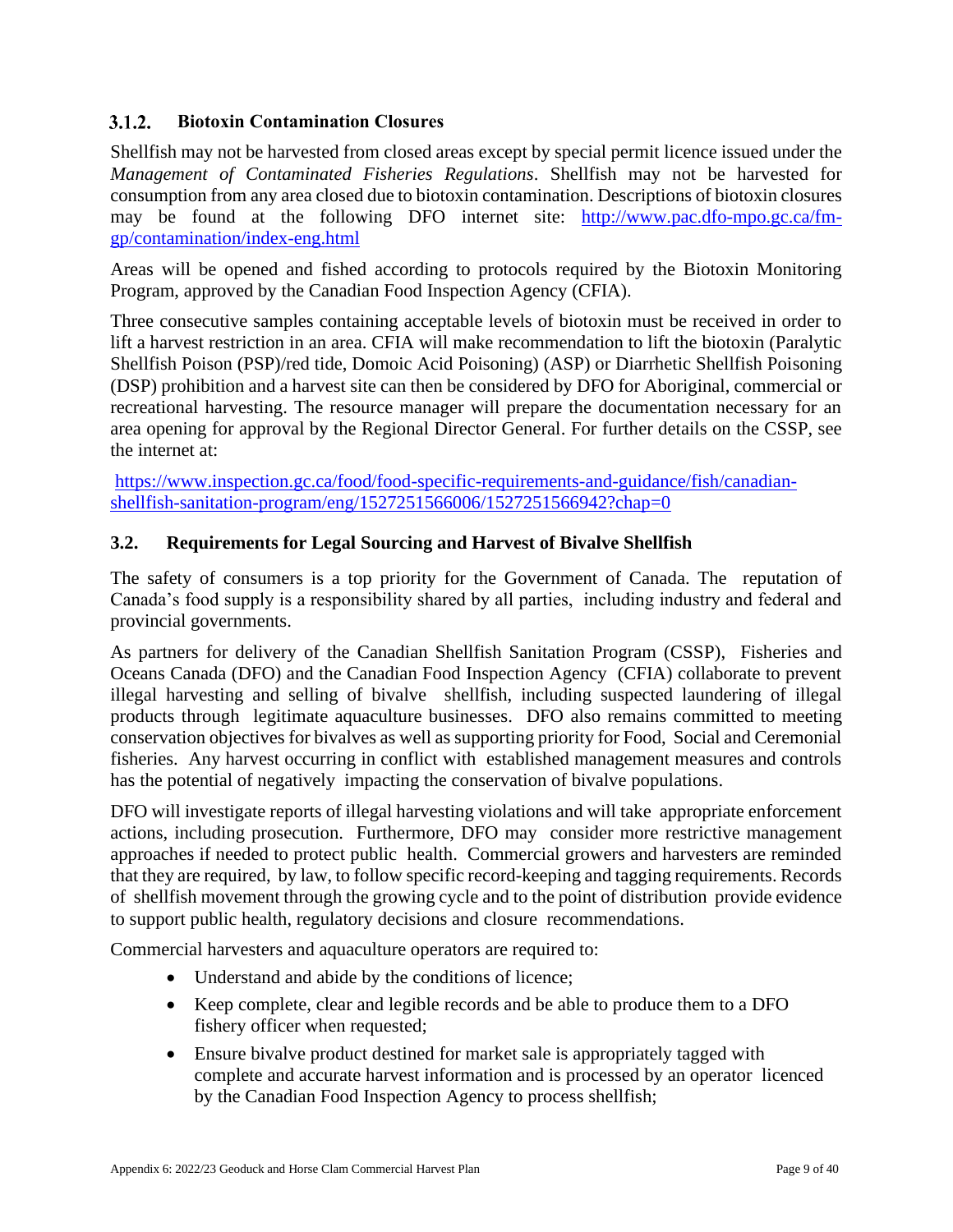• Harvest only from open and approved areas and check our website before heading out for the latest information (www.dfo-mpo.gc.ca/CheckBeforeYouHarvest).

If you are aware of illegal bivalve harvest activities and/or are aware of violations, please call the DFO Observe, Record and Report (ORR) phone line at 1-800-465-4336.

More information on the policies and criteria for harvesting shellfish can be found in the CSSP manual. See also Fishery Notice FN1142 (2019): [https://notices.dfo-mpo.gc.ca/fns-sap/index](https://notices.dfo-mpo.gc.ca/fns-sap/index-eng.cfm?pg=view_notice&DOC_ID=227228&ID=all)[eng.cfm?pg=view\\_notice&DOC\\_ID=227228&ID=all](https://notices.dfo-mpo.gc.ca/fns-sap/index-eng.cfm?pg=view_notice&DOC_ID=227228&ID=all)

## **3.3. Human Waste Containment Regulations**

Disposal of human waste into waters where shellfish are harvested or adjacent to shellfish harvest areas creates unnecessary and potentially serious health risks for shellfish consumers. In accordance with the CSSP and Transport Canada Regulations, raw sewage (Human wastes, sewage or refuse) shall not be discharged from vessels while in or adjacent to shellfish areas. Vessels operating at a distance which does not allow for timely access to on-shore washroom facilities are expected to have a designated human waste receptacle on board. Receptacles could include a portable toilet, a fixed toilet, or other containment device as appropriate. Such devices must be made of impervious, cleanable materials and have a tight-fitting lid. (Refer to Transport Canada's Regulations for Vessel Pollution and Dangerous Chemicals Regulations under the Canada Shipping Act):

- a.) Portable toilets or other designated human waste receptacles shall be used only for the purpose intended, and shall be so secured and located as to prevent contamination of the shellfish area or any harvested shellfish on board by spillage or leakage.
- b.) The contents of toilets or other designated human waste receptacles shall be emptied only into an approved sewage disposal system.
- c.) Every person onboard a shellfish harvest vessel must wash and sanitize their hands after using or cleaning a waste receptacle, or after using an onshore washroom facility.

Information on human waste containment receptacle requirements can be found at the following CFIA internet site: [https://www.inspection.gc.ca/preventive-controls/fish/cssp/questions-and](https://www.inspection.gc.ca/preventive-controls/fish/cssp/questions-and-answers/eng/1563470479199/1563470589053)[answers/eng/1563470479199/1563470589053](https://www.inspection.gc.ca/preventive-controls/fish/cssp/questions-and-answers/eng/1563470479199/1563470589053)

## **3.4. Harvesting Bivalves in the Vicinity of Wastewater Treatment Plants**

Concerns have been raised regarding bivalve shellfish harvested in the vicinity of wastewater treatment plants. Increased controls were implemented in 2009 to prevent shellfish harvest in areas where a trigger event at a wastewater treatment plant may potentially cause contamination.

Conditional Management Plans are being developed at some of the priority wastewater treatment plants to manage harvest activities in the vicinity of the wastewater treatment plants.

DFO will be consulting with shellfish harvesters in areas where Conditional Management Plans must be developed.

For further information, contact Elysha Gordon at (250) 756-7192.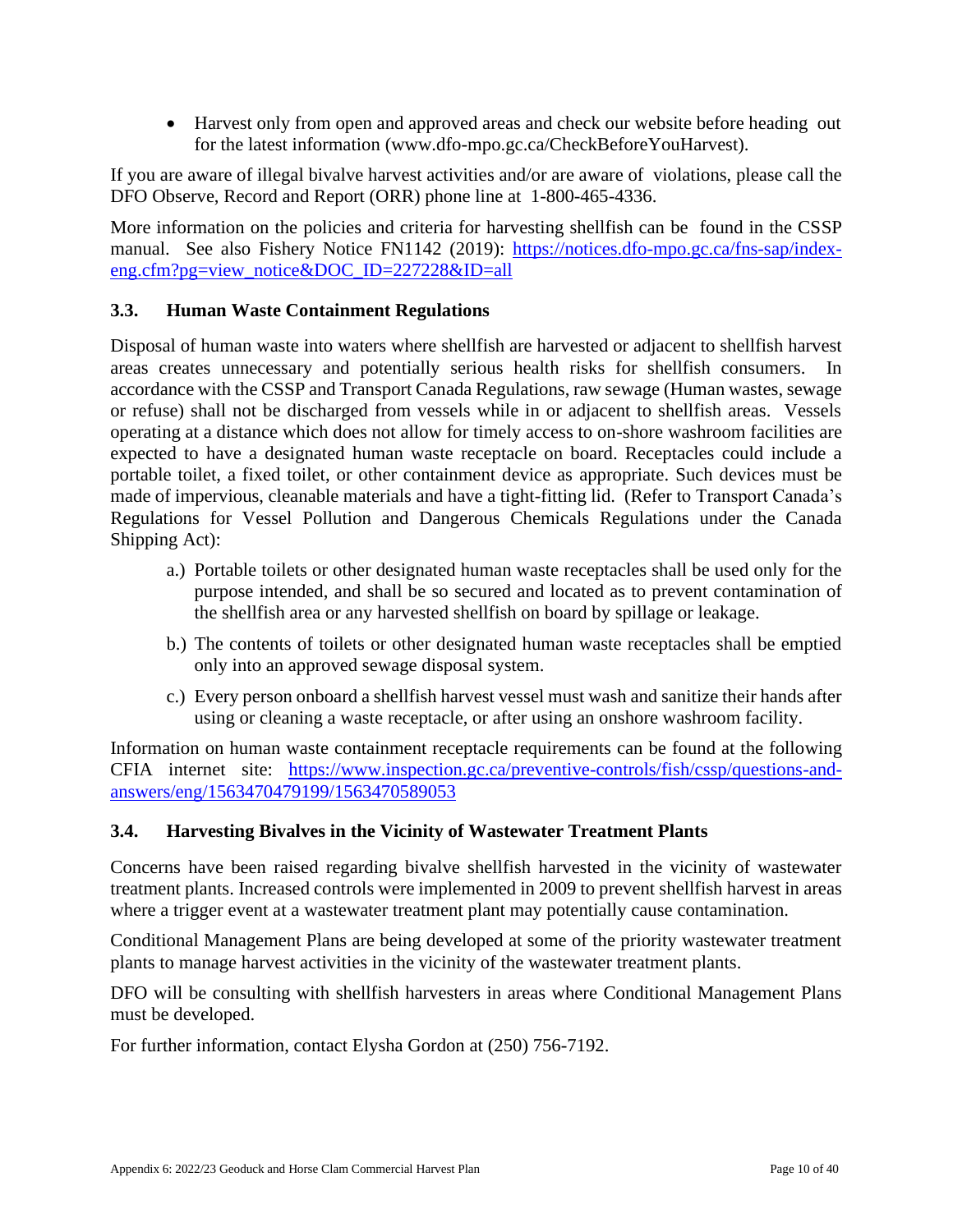# **4. CLOSURES**

Closures to the fishery may be in place for a variety of reasons, including but not limited to: Aboriginal and recreational access, parks, marine reserves, research, navigation, or sanitary and marine biotoxin contamination.

## **4.1. Harvesting on Aquaculture Tenures**

Licensed aquaculture facilities are considered private property. Under the *Fisheries Act*, fishing within an aquaculture facility already under federal licence (*Pacific Aquaculture Regulations* aquaculture licence) is prohibited unless otherwise permitted by the occupant holding the licence. The Department recommends that harvesters familiarize themselves with the location of aquaculture tenures in fishing areas and that permission be sought from the aquaculturist for access. All tenures must be clearly marked. Subtidal Geoduck tenures require marking on the sea floor, normally consisting of sinking ground line and concrete blocks.

## **4.2. Seasonal Area Herring Closures for Commercial Geoduck and Horse Clam Fisheries**

The following are seasonal closures to protect Herring spawn and Herring spawning grounds. Any area with observed Herring spawn may be closed as required. Fish harvesters will be notified of closures by the service provider or fishery notices. For further information call a resource manager (see Contacts, Appendix 15).

#### $4.2.1.$ **South Coast**

Open times in the fishery will be scheduled to prevent conflict with Herring fisheries and Herring spawning activity in the South Coast.

- Area 12: portions normally close March 1 to April 30
- Area 13: portions normally close February 15 to April 15
- Area 14: portions normally close February 15 to April 15
- Area 15: portions normally close February 15 to April 15
- Area 16: typically no closures
- Area 17: portions normally close March 1 to April 30
- Area 18: portions normally close March 1 to April 30
- Area 19: portions normally close March 1 to April 30
- Area 29: typically no closures
- Area 23: portions normally close February 24 to April 15
- Area 24: portions normally close February 24 to April 15
- Area 25: portions normally close February 24 to April 15
- Area 26: portions close as required February 24 to April 15
- Area 27: portions normally close February 24 to April 15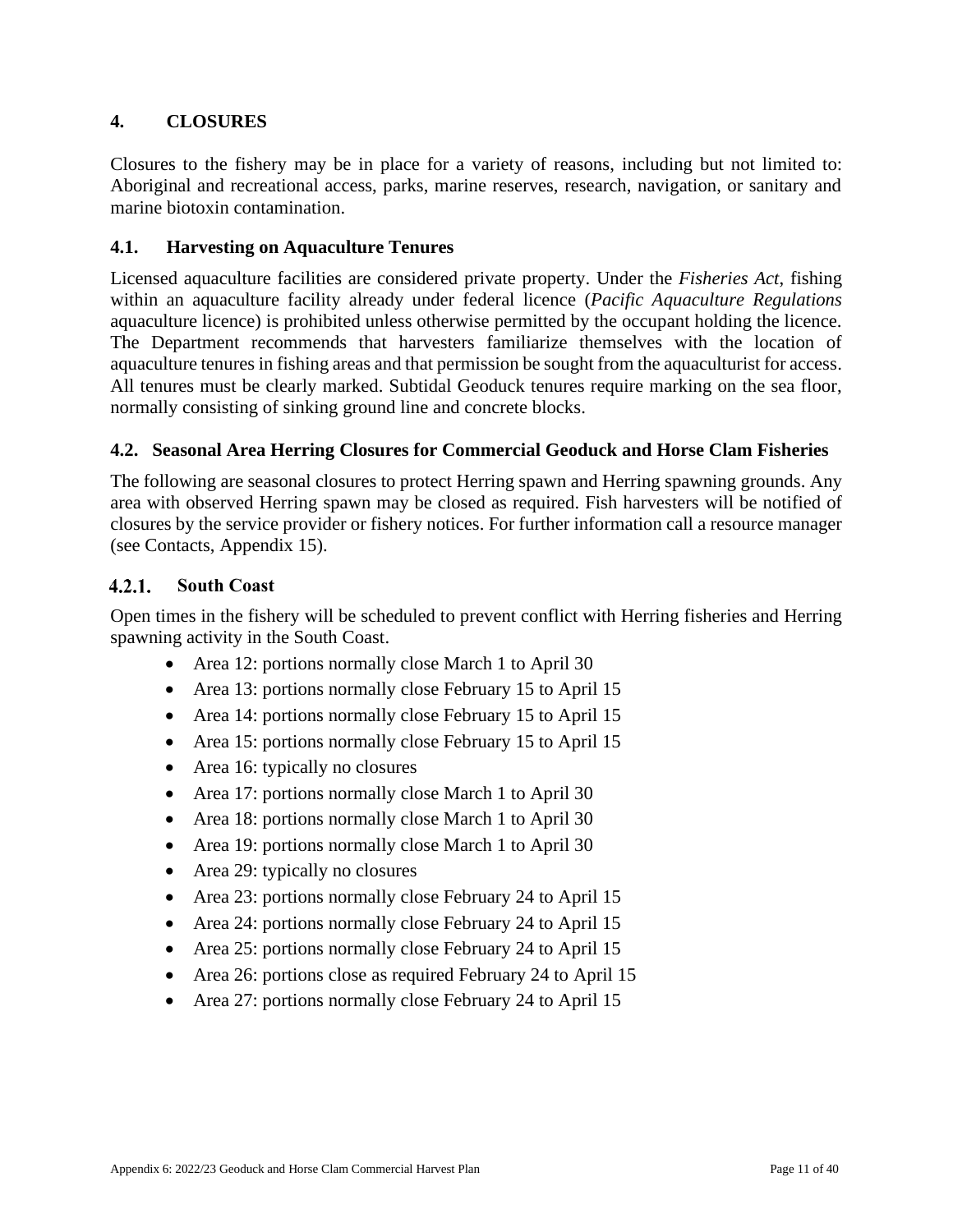### $4.2.2.$ **North Coast**

Open times in the fishery will be scheduled to prevent conflict with Herring fisheries and Herring spawning activity in the North Coast. Fish harvesters will be notified of closures by the North Coast OGM, service provider or Geoduck resource manager.

# **4.3. Permanent Area Closures for Commercial Geoduck and Horse Clam Fisheries**

All harvesting of Geoducks and Horse Clams shall be conducted from bottom deeper than 10 feet below chart datum (i.e. deeper than 10 feet at the lowest tides). No harvesting of Geoduck and Horse Clams shall take place in eelgrass beds.

No person shall fish for, take, catch, or have in possession Geoduck and Horse Clams from the following areas.

### $4.3.1.$ **Area 2**

4.3.1.1. Kwoon Cove to Gowgaia Bay: Those waters of Subareas 2-38 to 2-41 and 142-1 inside a line commencing at a point on land on T'aaxwii XaaydaGa Gwaay.yaay iinaGwaay (Moresby Island) at 52°23.311'N and 131°35.794'W northwesterly to a point on land on GuuGaalas Gwaay (south Gowdas Islands) at 52°23.340'N and 131°35.859'W, thence northerly following the shoreline of GuuGaalas Gwaay (south Gowdas Islands) to 52°23.489'N and 131°36.092'W, thence southwesterly to a point in water at 52°19.074'N and 131°43.794'W, thence northwesterly to a point in water at 52°38.115'N and 132°09.939'W, thence southeasterly to a point on land on T'aaxwii XaaydaGa Gwaay.yaay iinaGwaay (Moresby Island) at 52°38.177'N and 131°56.374'W, and thence southerly following the western shoreline of T'aaxwii XaaydaGa Gwaay.yaay iinaGwaay (Moresby Island) to the beginning point. [Kun Skuujii sda GawGaay.ya (Kwoon Cove to Gowgaia Bay)]

Wailing Island: Those waters of Subareas 2-31 and 142-1 inside a line commencing at a point on the western shoreline of T'aaxwii XaaydaGa Gwaay.yaay iinaGwaay (Moresby Island) at 52°07.210'N and 131°15.838'W easterly following the shoreline to 52°07.440'N and 131°14.307'W, thence southeasterly to a point on the northern shoreline of K'il (Flatrock Island) at 52°06.468'N and 131°10.300'W, thence easterly following the shoreline to 52°06.388'N and 131°10.079'W, thence southeasterly to the westernmost point of Sii.niihl Gwaay.yaay (Gordon Islands) at 52°06.018'N and 131°09.391'W, thence southerly following the shoreline of Sii.niihl Gwaay.yaay (Gordon Islands) to 52°05.884'N and 131°09.283'W, thence southeasterly to 52°05.806'N and 131°09.208'W, thence easterly following the shoreline of Sii.niihl Gwaay.yaay (Gordon Islands) to 52°05.787'N and 131°09.097'W, thence northeasterly to the shoreline of Sii.niihl Gwaay.yaay (Gordon Islands) at 52°05.788'N and 131°08.938'W, thence easterly following the shoreline and thence crossing the channel to 52°05.778'N and 131°08.861'W, thence southeasterly following the shoreline to 52°05.741'N and 131°08.788'W, thence following the shoreline of Sii.niihl Gwaay.yaay (Gordon Islands) to 52°05.708'N and 131°08.697'W, thence easterly across the channel to 52°05.709'N and 131°08.673'W, thence southerly following the shoreline of Sii.niihl Gwaay.yaay (Gordon Islands) to 52°05.468'N and 131°08.425'W, thence southeasterly to a point on the western shoreline of Gangxid Gwaay.yaay (Kunghit Island) at 52°04.414'N and 131°07.720'W, thence northerly and southerly following the shoreline of Gangxid Gwaay.yaay (Kunghit Island) to 52°04.366'N and131° 07.720'W, thence southwesterly to a point in water at 52°03.175'N and 131°14.399'W, thence northwesterly to a point in water at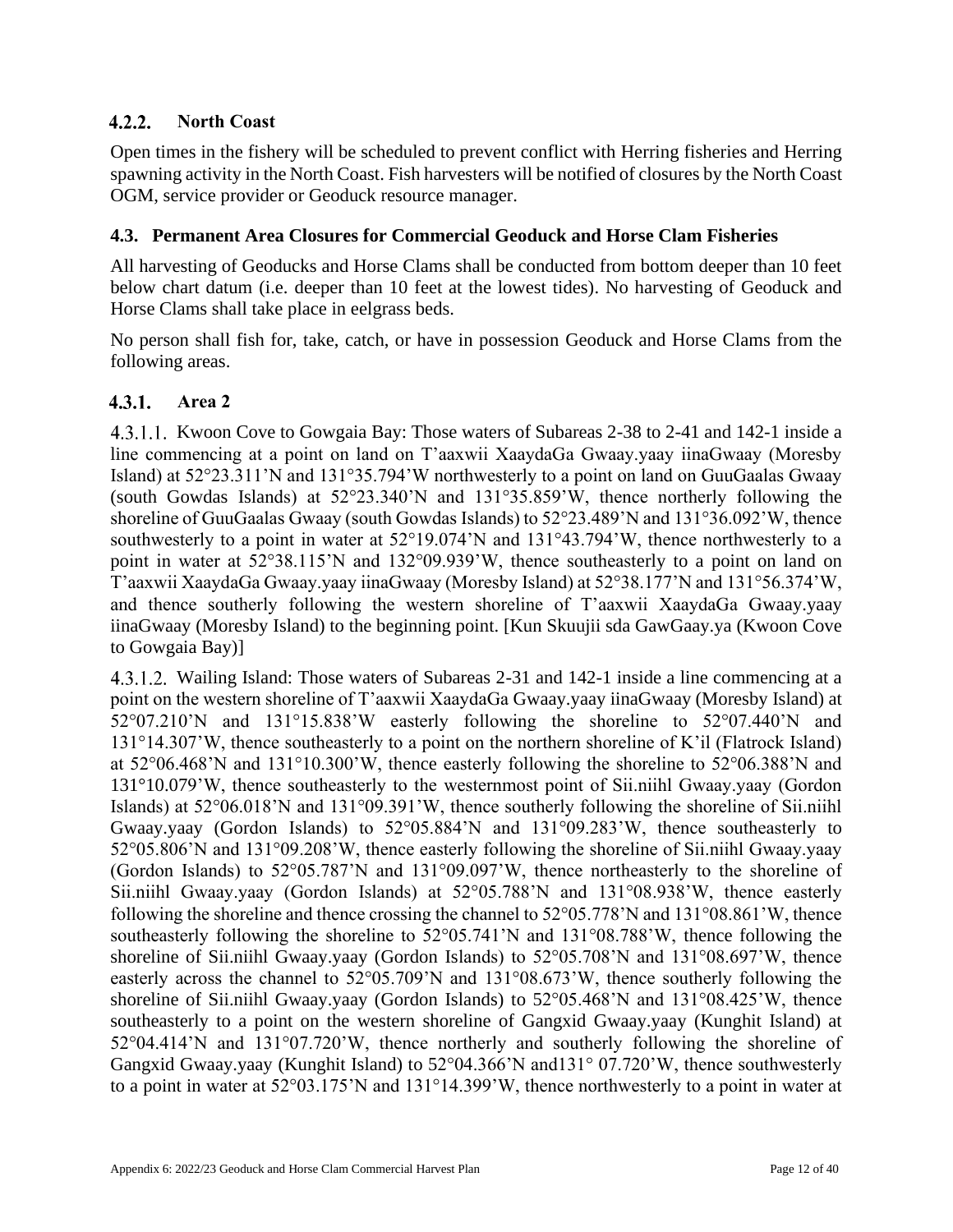52°05.826'N and 131°17.913'W, and thence northeasterly back to the beginning point. [SGang Gwaay (Wailing Island)]

South Kunghit Island: Those waters of Subareas 2-19, 102-3, 130-3 and 142-1 inside a line commencing at a point on the western shoreline of Gangxid Tllgaay (South Kunghit Island) at 51°57.689'N and 131°03.375'W easterly following the southern shoreline of Gangxid Tllgaay (South Kunghit Island) to 52°00.343'N and 130°59.788'W, thence southeasterly to a point in water at 51°50.163'N and 130°53.208'W, thence southwesterly to a point in water at 51°47.954'N and 130°53.612'W, thence northwesterly to a point in water at 51°54.940'N and 131°07.779'W, and thence northeasterly to the beginning point. [Gangxid Tllgaay (South Kunghit Island)]

Lyman Point to Receiver Point: Those waters of Subareas 102-2 and 102-3 inside a line commencing at a point on land of Kildaga T'awts'iiGaay (unnamed islet) at 52°04.541'N and 130°56.293'W following the shoreline of the islet to 52°04.591'N and 130°56.348'W, thence northwesterly to the eastern shoreline of Gangxid Gwaay.yaay (Kunghit Island) at 52°04.652'N and 130°56.414'W, thence northerly following the eastern shoreline of Gangxid Gwaay.yaay (Kunghit Island) to 52°05.734'N and 130°56.365'W, thence northeasterly to a point in water at 52°10.222'N and 130°49.514'W, thence southwesterly to a point in water at 52°02.635'N and 130°50.918'W, thence northwesterly back to the beginning point. [Gangxid Xyuu Kun sda Kan 'Láas Kun (Lyman Point to Receiver Point)]

Benjamin Point: Those waters of Subareas 2-17, 2-18 and 102-2 inside a line commencing at a point on the eastern shoreline of T'aaxwii XaaydaGa Gwaay.yaay iinaGwaay (Moresby Island) at 52°10.262'N and 131°01.993'W northerly following the eastern shoreline to 52°13.232'N and 131°00.777'W, thence northeasterly to a point in water at 52°17.735'N and 130°55.064'W, thence southeasterly to a point in water at 52°12.476'N and 130°49.103'W, and thence southwesterly back to the beginning point. [Kayjuu Kun (Benjamin Point)]

Head of Flamingo Inlet: Those waters of Subarea 2-37 north of a line drawn from a point on T'aaxwii XaaydaGa Gwaay.yaay iinaGwaay (Moresby Island) at 52°14.455'N and 131°22.232'W southeasterly across St'aa K'ii GawGa (Flamingo Inlet) to a point on land on the opposite shore at 52°14.228'N and 131°21.503'W. [St'aa K'ii GawGa (Flamingo Inlet) – Head]

4.3.1.7. Head of Louscoone Inlet: Those waters of Subarea 2-34 north of a line drawn from a point on land on T'aaxwii XaaydaGa Gwaay.yaay iinaGwaay (Moresby Island) at 52°11.841'N and 131°15.670'W northeasterly across the inlet to a point on the opposite shoreline of GawGajaang (Louscoone Inlet) at 52°12.245'N and 131°14.568'W. [GawGajaang (Louscoone Inlet) – Head]

Head of Rose Inlet: Those waters of Subarea 2-18 north of a line drawn from the western shoreline of K'insiGid (Rose Inlet) on T'aaxwii XaaydaGa Gwaay.yaay iinaGwaay (Moresby Island) at 52°11.327'N and 131°08.370'W northeasterly across the inlet to a point on the opposite shore at  $52^{\circ}11.328$ 'N and  $131^{\circ}07.115$ 'W. [K'insiGid (Rose Inlet) – Head]

Head of Huston Inlet: Those waters of Subarea 2-15 south of a line drawn from a point on the western shoreline of GawGan (Huston Inlet) at 52°15.732'N and 131°15.643'W northeasterly across the inlet to a point on the opposite shore at 52°16.111'N and 131°14.231'W. [GawGan (Huston Inlet) – Head]

Skincuttle Inlet to Burnaby Island: Those waters of Subareas 2-13 to 2-16 and 102-2 inside a line commencing at a point on the eastern shoreline of SGwaay Kun Gwaay.yaay (Burnaby Island) at 52°26.521'N and 131°14.153'W southeasterly to a point in water at 52°25.979'N and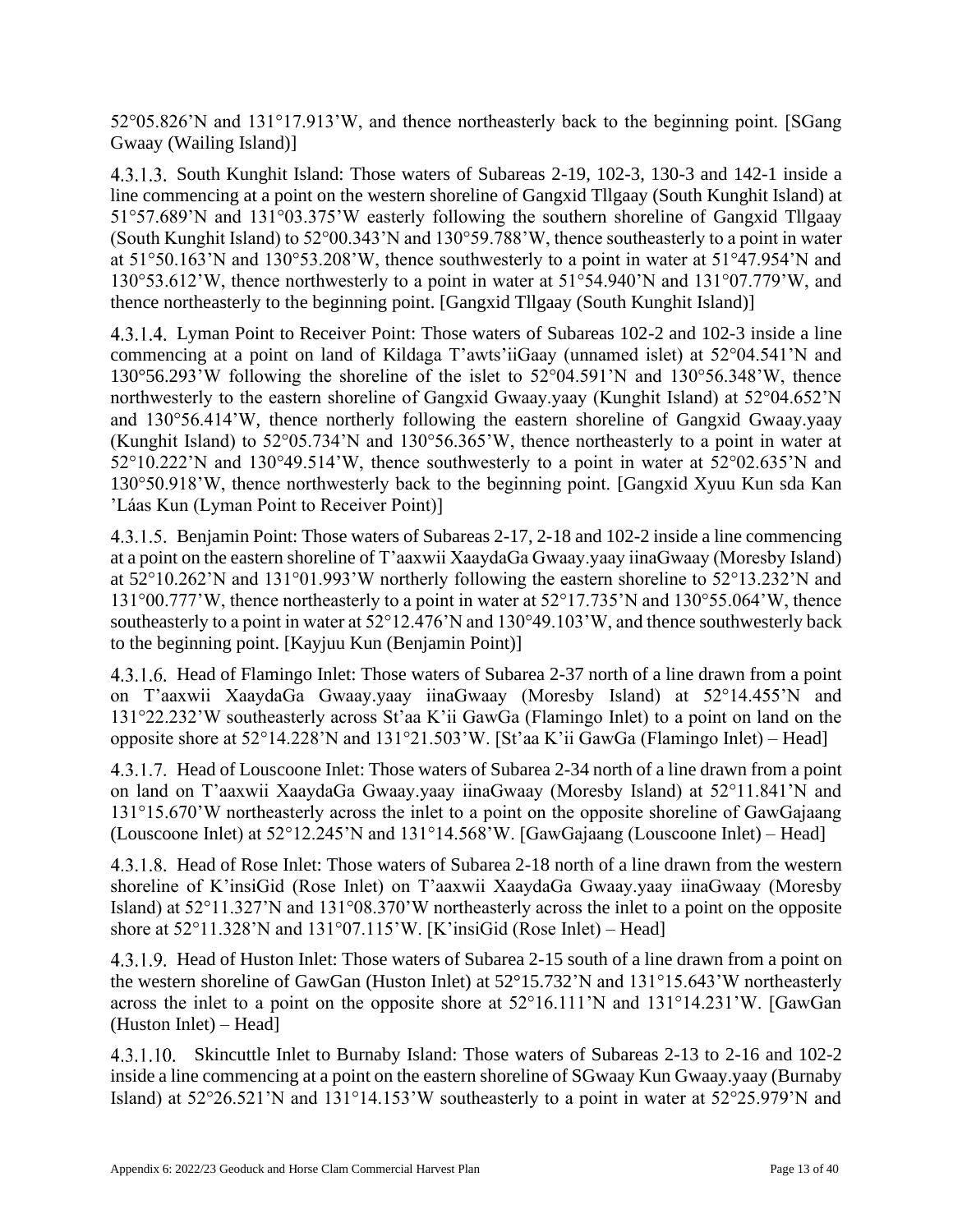131°04.470'W, thence southeasterly to a point in water at 52°22.829'N and 131°00.867'W, thence southwesterly to a point on the eastern shoreline of T'aaxwii XaaydaGa Gwaay.yaay iinaGwaay (Moresby Island) at 52°18.124'N and 131°18.347'W, thence northerly following the eastern shoreline of T'aaxwii XaaydaGa Gwaay.yaay iinaGwaay (Moresby Island) to 52°23.055'N and 131°23.441'W, thence northeasterly to the western shoreline of Gwaay GudgiiGaagid (Kat Island) at 52°23.082'N and 131°22.916'W, thence easterly following the southern shoreline of Gwaay GudgiiGaagid (Kat Island) to 52°23.147'N and 131°22.260'W, thence northeasterly to the western shoreline of SGwaay Kun Gwaay.yaay (Burnaby Island) at 52°23.276'N and 131°21.333'W, thence southerly following the western shoreline of SGwaay Kun Gwaay.yaay (Burnaby Island) to 52°20.949'N and 131°15.569'W, thence northeasterly to the easternmost point of SGwaay Kun Gwaay.yaay (Burnaby Island) at 52°22.315'N and 131°14.689'W, thence following the western shoreline of SGwaay Kun Gwaay.yaay (Burnaby Island) to 52°22.377'N and 131°14.683'W, thence northwesterly to a point on the eastern shoreline of SGwaay Kun Gwaay.yaay (Burnaby Island) at 52°24.494'N and 131°15.832'W, and thence following the eastern shoreline to the beginning point. [Suu Kaahlii sda SGwaay Kun Gwaay.yaay (Skincuttle Inlet to Burnaby Island)]

4.3.1.11. Poole Inlet: Those waters of Subarea 2-14 south of a line drawn from a point on the shoreline of SGwaay Kun Gwaay.yaay (Burnaby Island) in Gid Gwaa GyaaGa GawGa (Poole Inlet) at 52°22.764'N and 131°18.249'W southeasterly across the inlet to a point on the opposite shore at 52°22.505'N and 131°17.665'W. [Gid Gwaa GyaaGa GawGa (Poole Inlet)]

4.3.1.12. Mathieson Inlet to Huxley Island: Those waters of Subareas 2-12 and 2-13 inside a line commencing on the eastern shoreline of T'aaxwii XaaydaGa Gwaay.yaay iinaGwaay (Moresby Island) at 52°30.038'N and 131°28.071'W southeasterly to a point on land on Gwaay Guusdagang (All Alone Stone Island) at 52°29.081'N and 131°24.042'W, thence southeasterly to a point on the northern shoreline of Gaaduu Gwaay (Huxley Island) at 52°28.066'N and 131°21.772'W, thence southerly following the western shoreline of Gaaduu Gwaay (Huxley Island) to 52°25.934'N and 131°21.927'W, thence southwesterly to the northern shoreline of GaysiiGas K'iidsii Gwaay (Section Island) at 52°25.435'N and 131°22.425'W, thence westerly following the northern shoreline of GaysiiGas K'iidsii Gwaay (Section Island) to 52°25.460'N and 131°22.513'W, thence northwesterly to a point on the eastern shoreline of T'aaxwii XaaydaGa Gwaay.yaay iinaGwaay (Moresby Island) at 52°26.039'N and 131°25.343'W, thence northerly following the eastern shoreline of T'aaxwii XaaydaGa Gwaay.yaay iinaGwaay (Moresby Island) to 52°28.460'N and 131°27.972'W, and thence northerly to the beginning point. [Kuuniisii Xaw GawGa sda Gaaduu Gwaay (Matheson Inlet to Huxley Island)]

4.3.1.13. Juan Perez Sound to Lyell Island: Those waters of Subareas 2-11 and 102-2 inside a line commencing on the eastern shoreline of Tllga Kun Gwaay.yaay (Lyell Island) at 52°42.074'N and 131°26.535'W southeasterly to a point in water at 52°41.070'N and 131°14.485'W, thence southeasterly to a point in water at 52°38.677'N and 131°12.957'W, thence southwesterly to 52°35.106'N and 131°22.254'W, thence following the northern shoreline of Xiina Gwaay.yaay (Ramsay Island) to 52°34.964'N and 131°22.963'W, thence southwesterly following the shoreline to 52°34.116'N and 131°25.603'W, thence southwesterly following the shoreline to 52°33.844'N and 131°26.324'W, thence southwesterly to a point on Gandaawuu.ngaay Gwaay.yaay (Marco Island) at 52°31.498'N and 131°30.354'W, thence northwesterly to a point on Gandaawuu.ngaay Gwaayts'idaay (Hoskins Islets) at 52°32.405'N and 131°32.946'W, thence following the northern shoreline of Gandaawuu.ngaay Gwaayts'idaay (Hoskins Islets) to 52°32.435'N and 131°33.055'W, thence southwesterly to a point on the eastern shoreline of T'aaxwii XaaydaGa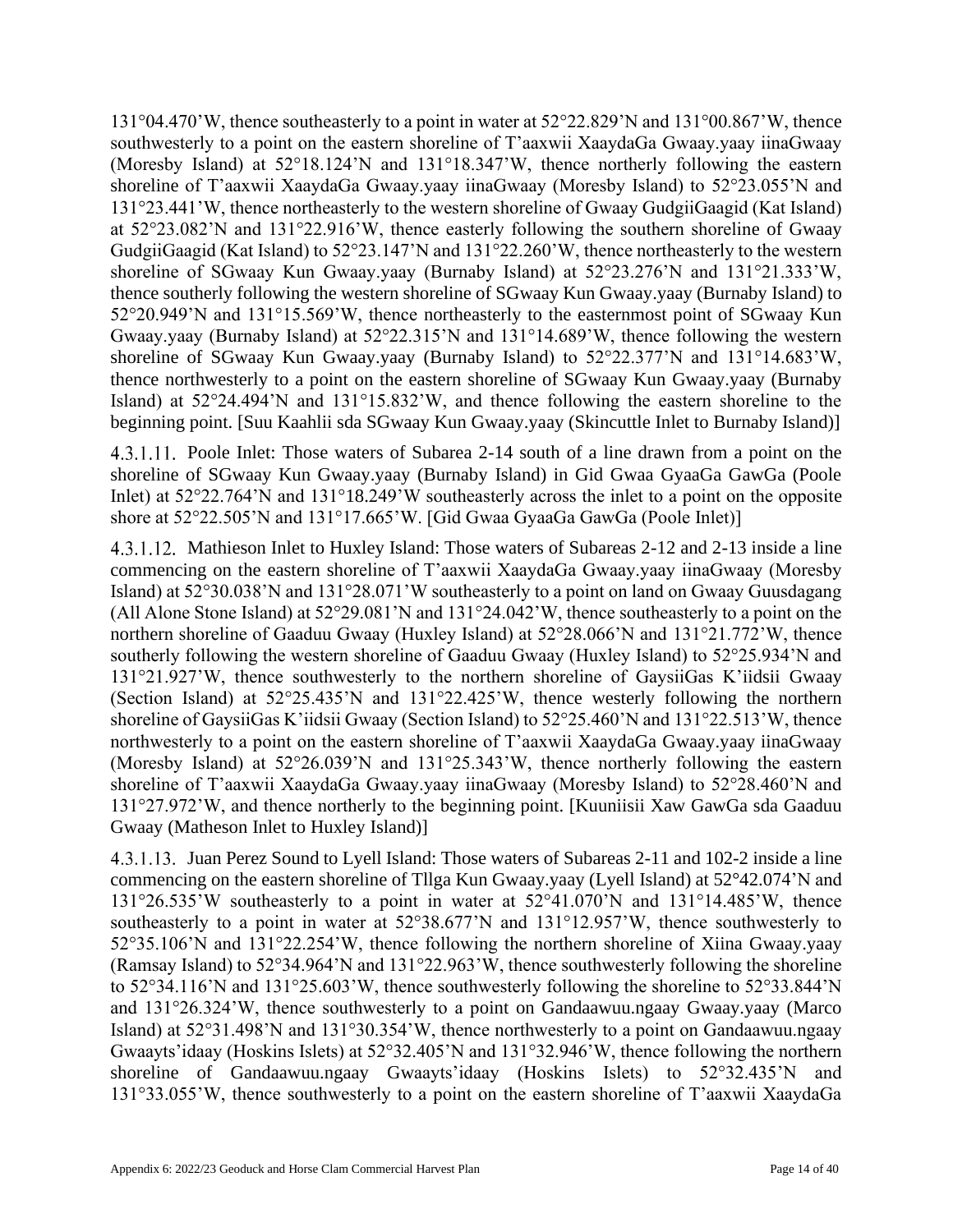Gwaay.yaay iinaGwaay (Moresby Island) at 52°32.211'N and 131°34.475'W, thence easterly following the eastern shoreline to 52°32.956'N and 131°37.729'W, thence northeasterly to a point on the shoreline of Kingts'ii Gwaay.yaay (Bischof Islands) at 52°34.143'N and 131°33.379'W, thence easterly following the southeastern shoreline of Kingts'ii Gwaay.yaay (Bischof Islands) to 52°34.340'N and 131°33.098'W, thence northeasterly to a point on an islet at 52°34.530'N and 131°32.890'W, thence northeasterly to a point on the southern shoreline of Tllga Kun Gwaay.yaay (Lyell Island) at 52°35.767'N and 131°32.891'W, and thence easterly and northerly following the shoreline of Tllga Kun Gwaay.yaay (Lyell Island) to the beginning point. [Gandaawuu.ngaay Xyangs sda Tllga Kun Gwaay.yaay (Juan Perez Sound to Lyell Island)]

4.3.1.14. Darwin Sound: Those waters of Subarea 2-10 inside a line commencing at a point on land on Shuttle Island at 52°40.053'N and 131°42.328'W northeasterly to a point on the western shoreline of Tllga Kun Gwaay.yaay (Lyell Island) at 52°40.466'N and 131°41.105'W, thence southerly following the western shoreline of Tllga Kun Gwaay.yaay (Lyell Island) to 52°37.301'N and 131°38.800'W, thence northwesterly to a point on land of Gwaay DaaGaaw (Shuttle Island) at 52°38.522'N and 131°41.409'W, and thence following the eastern shoreline of Shuttle Island to the beginning point. [Didxwahxyangs (Darwin Sound)]

4.3.1.15. Klue Passage to Lost Islands: Those waters of Subareas of 2-7 and 2-8 inside a line commencing on a point of the eastern shoreline of T'aaxwii XaaydaGa Gwaay.yaay iinaGwaay (Moresby Island) at 52°48.606'N and 131°39.403'W northeasterly to a point in water at 52°49.405'N and 131° 29.042'W, thence southeasterly to a point in water at 52°48.148'N and 131°28.849'W, thence southwesterly to a point in water at 52°44.898'N and 131°34.035'W, thence northwesterly to 52°45.113'N and 131°34.125'W, thence following the northern shoreline of K'ang.Guu Gwaay.yaay (Kunga Island) to 52°45.220'N and 131°35.574'W, thence southwesterly to a point on T'aanuu Gwaay (Tanu Island) at 52°45.002'N and 131°36.770'W, thence northerly following the eastern shoreline of T'aanuu Gwaay (Tanu Island) to 52°46.725'N and 131°38.878'W, thence northwesterly across to a point on T'aaxwii XaaydaGa Gwaay.yaay iinaGwaay (Moresby Island) at 52°47.837'N and 131°39.371'W, and thence northerly following the eastern shoreline to the beginning point. [T'aanuu K'aadxwah Xyangs sda Gwaay Xaa'ans (Klue Passage to Lost Islands)]

### $4.3.2.$ **Area 13**

Discovery Passage: Subareas 13-3, 13-4 and 13-5 and a portion of Subarea 13-6. Those waters of Discovery Passage bounded on the north by a straight line drawn true west from North Bluff on Quadra Island, across Seymour Narrows to fishing boundary sign on Vancouver Island, and on the south by a line from the Cape Mudge light true west to Vancouver Island. (Marine Reserve and Research Closure)

4.3.2.2. S.W. Marina Island. A portion of Subarea 13-15 east of a line located at 125 degrees 03.900 minutes west longitude to the line located at 125 degrees 03.400 minutes west longitude and north of a line located at 50 degrees 2.850 minutes north latitude to the line located at 50 degrees 03.300 minutes north latitude (Research Closure).

### $4.3.3.$ **Area 13, 14, 15**

Mitlenatch Island: All waters within 1.0 nautical miles of Mitlenatch Island in Subareas, 13-1, 15-3, 14-13, and 15-2. (Park)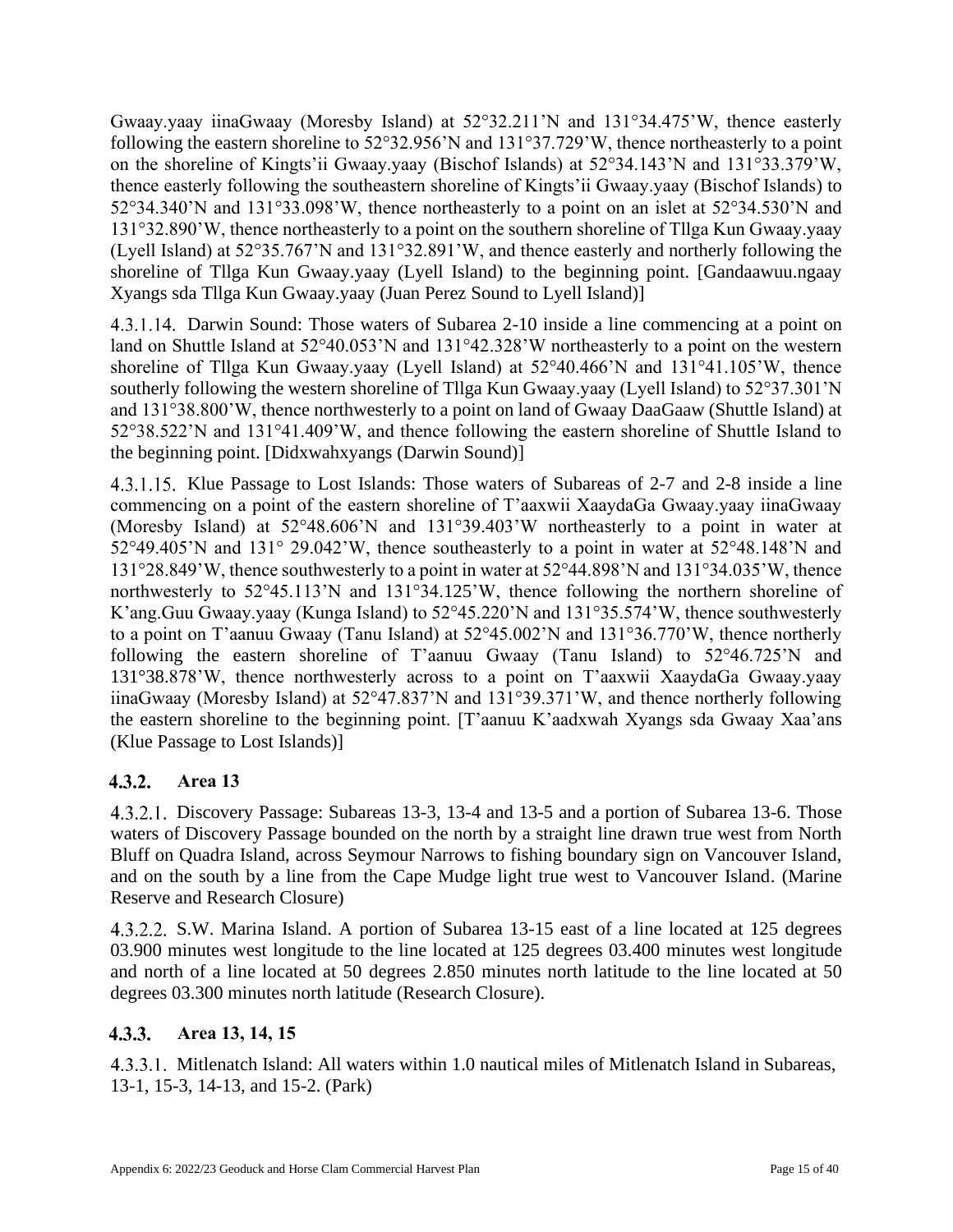### $4.3.4.$ **Area 17**

4.3.4.1. Hammond Bay: Subarea 17-21 inside a line from Neck Point to Lagoon Head. (Research Closure)

4.3.4.2. Gabriola Site: A portion of Subarea 17-16, including Percy Anchorage and False Narrows, bounded inside a line from a marker near the entrance to Descanso Bay to Duke Point, thence to Purvis Point, along the northern shore of Mudge Island to the most southeasterly point on Mudge Island, thence north-easterly to a marker on Gabriola Island, thence in a westerly direction along the south shore of Gabriola Island to the point of commencement. (Research Closure)

### $4.3.5.$ **Area 23**

4.3.5.1. Pacific Rim National Park, Broken Group Islands: Those waters of the Broken Group Islands in Barkley Sound within park boundaries as shown, since 1989, on Canadian Hydrographic Service Chart 3671. (Park)

4.3.5.2. Bamfield Marine Station Research Area Closure: Those waters of Subareas 23-4, 23-5, 23-6 and 23-7 bounded by a line commencing at the light at Whittlestone Point and running directly to the southern tip of Haines Island; from the northwestern tip of Haines Island to the southern tip of Seppings Island; from the northwestern tip of Seppings Island to Kirby Point on Diana Island; from Kirby Point directly to the northwest tip of Fry Island; from the northwestern tip of Fry Island to the nearest adjacent point on Tzartus Island; from Foucault Bluff on Tzartus Island to the northwest tip of Nanat Island; from the eastern tip of Nanat Island to the nearest adjacent point on Vancouver Island, and thence along the coastline of Vancouver Island to the point of commencement. (Research Area)

### $4.3.6.$ **Area 24**

4.3.6.1. Portions of Subareas 24-6 and 24-7: The east coast of Dunlap Island, from the most northerly point of Dunlap Island to Robert Point on Meares Island, then following the Meares Island shore southerly to a point true east of the most southerly point of Dunlap Island, then a straight line to the most southerly point of Dunlap Island. (Research Closure)

Ritchie Bay: A portion of Subarea 24-7 from Robert Point on Meares Island, thence following the shore easterly to the most northern headland of Ritchie Bay, thence in a straight line to Robert Point. (Research Closure)

4.3.6.3. Ahous Bay Whale Sanctuary: A portion of Subarea 24-6, inside of a straight line from Ahous Point on Vargas Island, thence northerly to a point at 126 degrees 01.849 minutes west longitude, 49 degrees 11.137 minutes north latitude, thence due east to Vargas Island.

4.3.6.4. Pacific Rim National Park, Grice Bay and McBey Islets: The waters of Tofino Inlet within Pacific Rim National Park including McBey Islets and Dinner Island in Tsapee Narrows, Browning Passage in Subarea 24-9 and Grice Bay west and south of Indian Island in Subarea 24-11. (Park)

### $4.3.7.$ **Area 26**

4.3.7.1. Checleset Bay Fishery Closure Area- Ecological Reserve: Those portions of Areas 26 and 126 enclosed by a line drawn from a point on the Brooks Peninsula (at 127 degrees 49.58 minutes west longitude., 50 degrees 05.18 minutes north latitude), thence due south to the 50 degrees parallel, thence due east to Alert Point on Lookout Island, thence northeasterly to a point on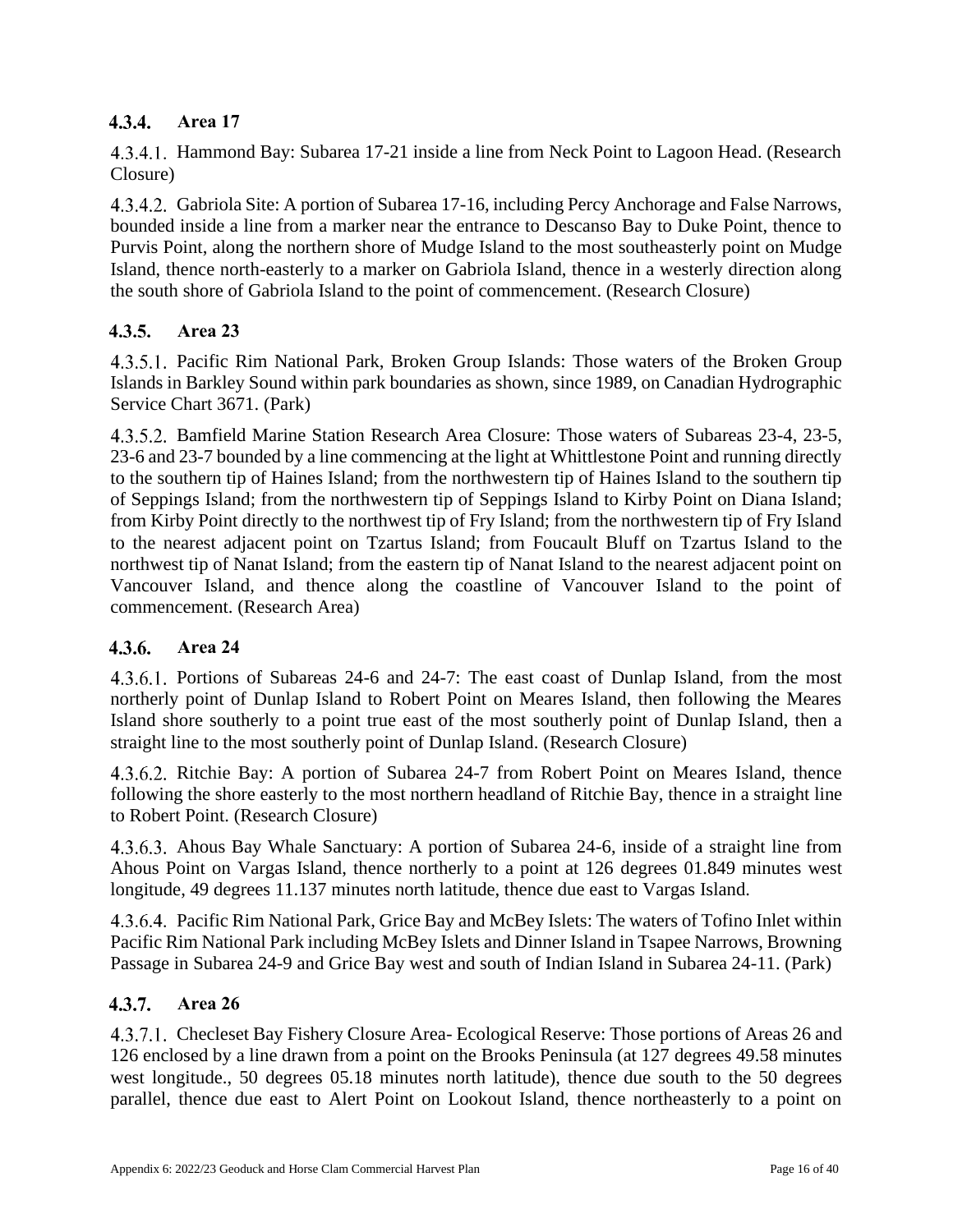Vancouver Island near McLean Island (at 127 degrees 25.03 minutes west longitude, 50 degrees 02.1 minutes north latitude), thence northwesterly along the shore of Vancouver Island to Malksope Point (at 127 degrees 28.95 minutes west longitude, 50 degrees 05.53 minutes north latitude), thence due west to a point midchannel on the southeast end of Gay Passage (at 127 degrees 30.1 minutes west longitude, 50 degrees 05.53 minutes north latitude), thence midchannel through Gay Passage to a point midchannel on the northwest end of Gay Passage (at 127 degrees 31.8 minutes west longitude, 50 degrees 06.7 minutes north latitude.), thence northwesterly to the shore of Vancouver Island, just west of Theodore Point (at 127 degrees 32.8 west longitude, 50 degrees 07.7 minutes north latitude), thence westerly along the Vancouver Island shore to an unnamed point on the east side of Nasparti Inlet (at 127 degrees 38.6 minutes west longitude, 50 degrees 08.75 minutes north latitude), thence westerly across Nasparti Inlet to an unnamed point on Vancouver Island (at 127 degrees 39.9 minutes west longitude, 50 degrees 08.7 minutes north latitude), thence along the Vancouver Island shore to the point of commencement.) (Provincial Ecological Reserve - sea otters and habitat)

### $4.3.8.$ **Area 28**

4.3.8.1. Porteau Cove: That portion of Subarea 28-4, east of a line drawn from a white fishing boundary sign located on the south shore of Porteau Cove to a white fishing boundary sign located on the north shore of Porteau Cove. (Marine Reserve)

4.3.8.2. Whytecliff Park: That portion of Subarea 28-2 bounded by a line commencing from the most southerly point of Whytecliff Park; thence in a straight line to a point located 100 metres east of the most southeasterly point of Whyte It.; thence following the southern shoreline of Whyte It. at a distance of 100 metres to a point lying 100 metres from the most southwesterly point of Whyte It.; thence in a straight line to a point lying 100 metres west of White Cliff Point; thence following the shoreline at a distance of 100 metres in a northerly direction to a point 100 metres north of Lookout Point; thence following the shoreline at a distance of 100 metres in an easterly direction to a point 100 metres perpendicular to the most northerly point of Whytecliff Park; thence to the most northerly point of Whytecliff Park on the mainland. (Marine Reserve)

4.3.8.3. Point Atkinson Reef: That portion of Subarea 28-6 bounded by a line commencing at the southwest entrance to Starboat Cove thence seaward in a southwest direction for 85 metres, thence westerly following the shoreline for 100 metres, thence in a north east direction to a point on land. (Marine Reserve)

# **5. GEODUCK MANAGEMENT MEASURES**

# **5.1. Species**

Geoduck (Panopea generosa)

# **5.2. Gear**

Hand-held, manually operated water nozzles guided and controlled from underwater by a diver. Each water nozzle shall have a maximum inside diameter of 5/8 inch (1.59 cm).

# **5.3. Total Allowable Catch**

Total allowable catch (TAC) is determined by multiplying available biomass estimates by the appropriate harvest rate, see section 5.9. Available biomass does not include areas in closures for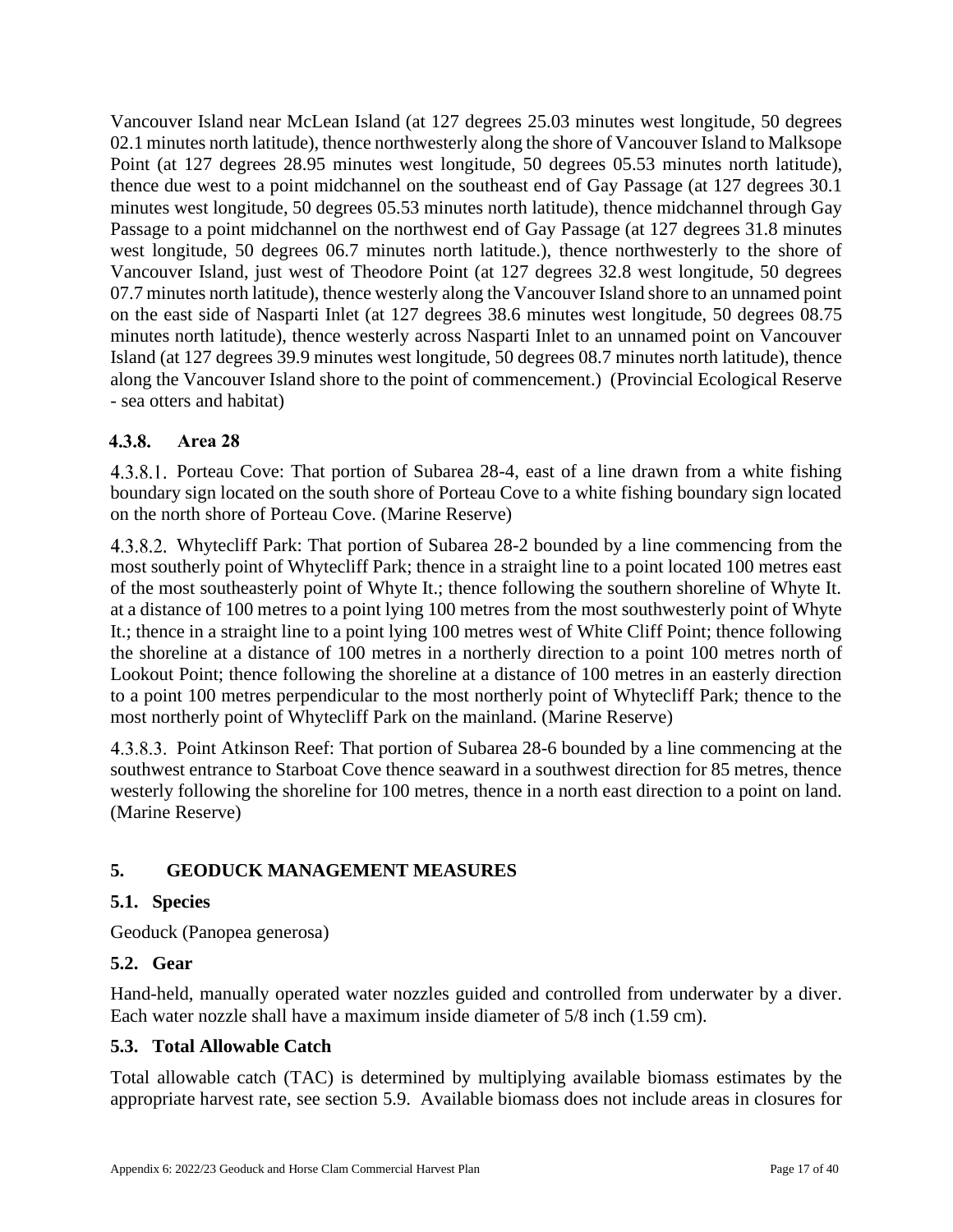Parks, marine reserves, sanitary contamination, research etc. As well it does not include areas that have been tenured for aquaculture. For the 2022/23 season the overall TAC has been dropped as a results of a decrease in available biomass due to closures put in place within Gwaii Haanas National Park Reserve as well as impacts of Sea Otter predation in future rotations.

# **5.4. Vessel Quotas**

The Department approved, in 2012, quota block transfers between vessels. Transfers were allowed permanently, as well as temporarily, in blocks of quota which equal 1/550 of the coast-wide commercial TAC. The merits and feasibility of the quota transfers were reviewed through 2015. A third party review of the program was completed and the Department surveyed all licence holders in 2015 and an internal economic review was completed in 2016. All respondents were in favor of continuing the program as a permanent part of the Geoduck fishery. Future changes to the program may be considered but the quota transfer system will continue as an indeterminate program.

The quota per vessel will be determined by the number of quota blocks multiplied by 1/550 of the Coast wide commercial TAC which is 2,805,000 lb. For 2022/23 each quota block equals 5,100 lb.

### $5.4.1.$ **Transferring Quota Blocks**

The following guidelines for the permanent or temporary transfer of Geoduck quota blocks will be in effect.

- Upon application, licence holders will be permitted to make temporary and permanent transfers of Geoduck quota blocks. Applications are to be submitted through NOLS. For more information contact the UHA or a resource manager, see contacts Appendix 10.
- The current licence must be issued for both vessels prior to any quota block transfer.
- Request for permanent transfer must be received between the start of the fishery March 1, to December 15, of the same season in order to be processed prior to the end of the fishing season. Temporary transfers can be applied for at any time during the season.
- Quota that has already been caught or deemed "fished" cannot be transferred.
- The minimum quantity of quota that can be transferred is one quota block. A quota block is defined as 1/550 or approx 0.182% of the Annual Coastwide commercial TAC.
- In order to transfer quota the vessel providing the quota must either a) be not actively fishing or b) have a minimum of one quota block in addition to the quota block(s) being transferred.
- Temporary transfers are only valid for the current fishing season.

# Link to the Temporary Transfer Application:

[http://www.pac.dfo-mpo.gc.ca/fm-gp/licence-permis/forms/2017/realloc-temp-geoduck-panope](http://www.pac.dfo-mpo.gc.ca/fm-gp/licence-permis/forms/2017/realloc-temp-geoduck-panope-eng.html)[eng.html](http://www.pac.dfo-mpo.gc.ca/fm-gp/licence-permis/forms/2017/realloc-temp-geoduck-panope-eng.html)

# Link to the Permanent Transfer Application:

[http://www.pac.dfo-mpo.gc.ca/fm-gp/licence-permis/forms/2017/realloc-perm-geoduck-panope](http://www.pac.dfo-mpo.gc.ca/fm-gp/licence-permis/forms/2017/realloc-perm-geoduck-panope-eng.html)[eng.html](http://www.pac.dfo-mpo.gc.ca/fm-gp/licence-permis/forms/2017/realloc-perm-geoduck-panope-eng.html)

# **5.5. Geoduck Experimental Enhancement**

In the mid 1990's, the industry began experimenting with enhancement projects, planting hatchery produced seed at sites that had been depleted by heavy fishing pressure in the early years of the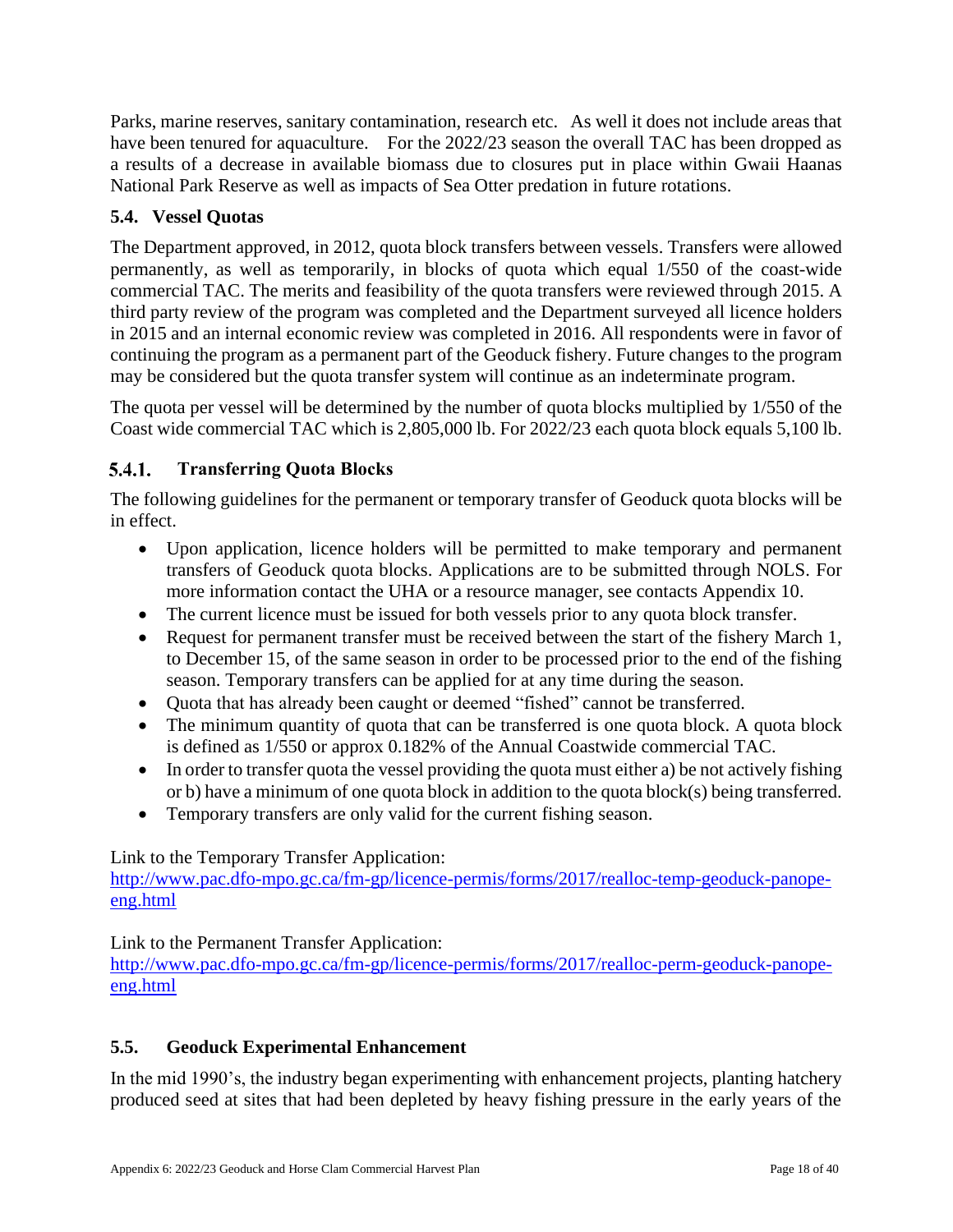commercial fishery. The interest supported both research and development of culture techniques and provided potential mitigation for the loss of productive beds to the fishery through allocation to aquaculture, sanitary closures, etc.

The Province of BC agreed to hold approximately 296 hectares (ha) at 18 sites as map reserves until 2015 for that work to continue. DFO approved 13 of those sites (104 ha).

In 2015, BC did not renew the map reserve status on these sites and seeding is no longer permitted for the purpose of enhancement.

However, sites that were previously seeded for the purpose of enhancement will be available for harvest opportunities from the Inside Waters (Gulf) for this season. This harvest opportunity is included in the allocated quota for the Inside Waters and will be available for G or FG licensed vessels with quota blocks allocated to the Inside Waters. Any Horse Clams within the enhancement sites will be harvested at the same time as the Geoducks.

Quota had been allocated to enhancement sites in 2018/19, however no harvest occurred on these sites. The enhancement sites were not scheduled to be harvested in 2019/20 or 2020/2021. For the 2021/22 season 1,000 lbs has been allocated to be harvested off enhancement sites. For 2022/23 season no quota has been allocated from enhancement sites.

# **5.6. Geoduck Aquaculture (Pre-seed Harvest)**

There may be supplemental harvest opportunities under the DFO Policy for Access to Wild Aquatic Resources as it Applies to Aquaculture (2004). See Appendix 5.

## **5.7. Fishing Areas and Openings**

### $5.7.1.$ **Growing Water Surveys (Environment and Climate Change Canada)**

Growing water surveys and classification are in place for the planned commercial fishing areas; see the internet for more information:

<http://www.pac.dfo-mpo.gc.ca/fm-gp/contamination/biotox/index-eng.html>

Closures may be implemented on short notice in the event of changes to contamination status and/or following the Spring (April) and Fall (October) Pacific Region Interdepartmental Shellfish Classification (PRISC) meetings. Harvesters should always check before leaving for the fishing grounds.

### $5.7.2.$ **Biotoxin Monitoring (Canadian Food Inspection Agency)**

Geoduck Management Areas (GMAs) will be opened and fished according to protocols required by the Biotoxin Monitoring Program, approved by the CFIA. For further detail on the CSSP, see the internet at:

<https://inspection.gc.ca/preventive-controls/fish/cssp/eng/1563470078092/1563470123546>

### $5.7.3.$ **Open Times (Fisheries & Oceans Canada)**

A GMA is a defined portion of Pacific fisheries waters. Areas and Subareas, as described in the *Pacific Fishery Management Area Regulations*, are referenced in describing GMAs. Each GMA has a name (i.e. QCF06 Poole Inlet), and may be assigned a quota.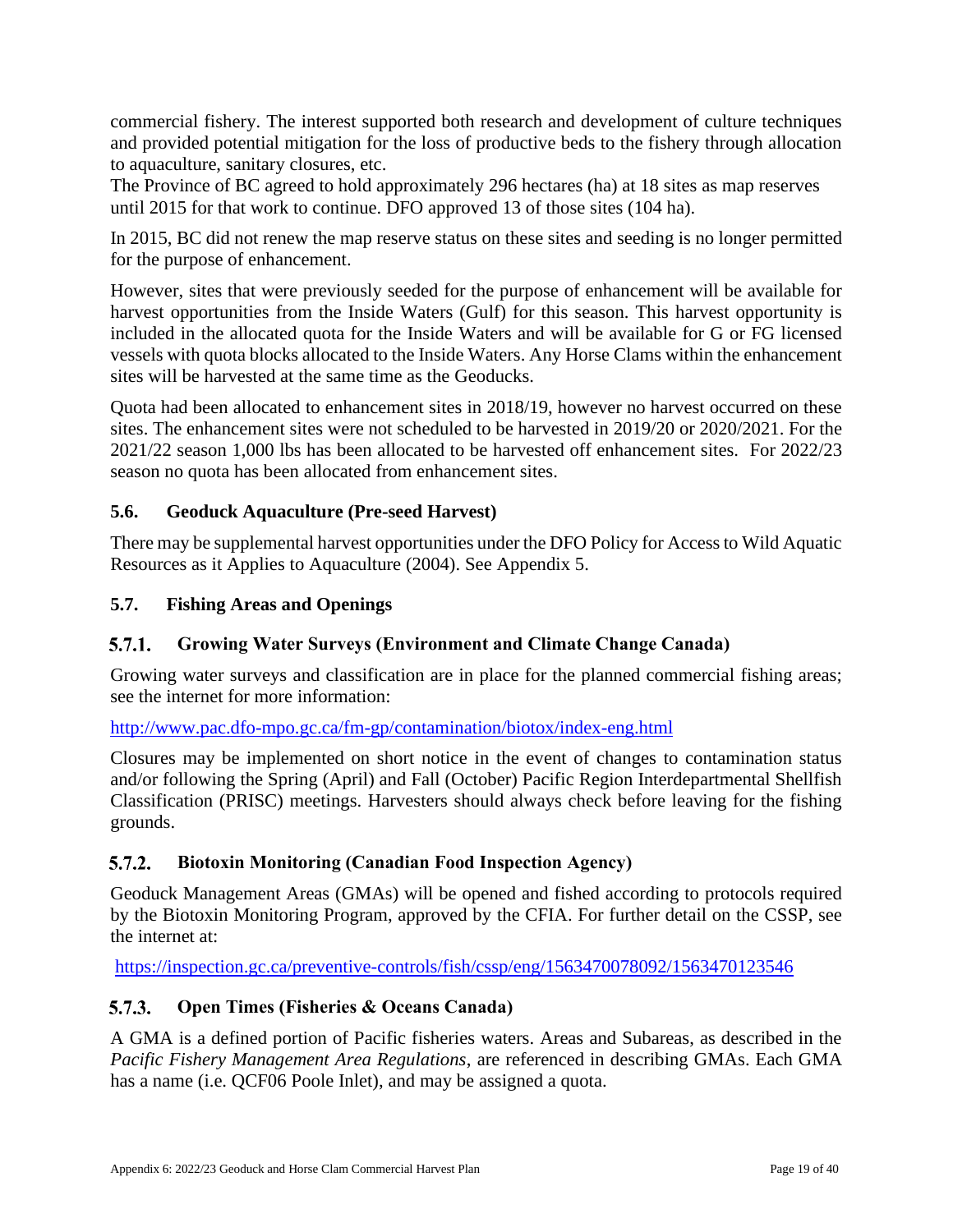- GMAs will be opened as biotoxin monitoring permits. Subsequent openings, as requested by the UHA, will be conducted as biotoxin monitoring permits. (See Section 4 Closures)
- The UHA, on behalf of owners of Geoduck licensed vessels, will request area openings in consultation with DFO. The Department requires a minimum of 48 hours' notice from the association (exclusive of weekends and holidays) to open a new GMA. Decisions to open and/or move the fishery will be relayed to the fishing grounds by the service provider (the OGM in some areas).
- Vessel masters must hail to the service provider prior to commencing fishing (see Section 7.1). Vessel masters are responsible for checking an area is open prior to commencing fishing.
- Any alteration to the prescribed fishing plan will be discussed through the Area Committee and the UHA. Any deviations from the fishing plan, not so discussed, will result in closure of the fishing area and/or the fishery until the matter is resolved.

# **5.8. Licence Amendment to Extend Season**

Persistent high PSP levels and/or poor weather has made it difficult, in some seasons, for vessels to complete their quota by the end of the season. At the request of the UHA, the Department may allow an extension for 15 days into the next season understanding that:

- Owners of Geoduck licensed vessels with quota remaining must apply through NOLS for amended conditions that will permit harvesting into the next season. Allow ten business days.
- The UHA will ensure that all PSP testing and required monitoring is in place for the duration of the extension.
- The extra costs of monitoring the extension will be funded through regular UHA programs.
- All conditions of licence for the boats remaining fishing will be met.
- The subsequent licence area fishery will be delayed for all licence holders until the OGM is in place and/or the areas are opened.
- The subsequent fishery may open earlier than the end of the 15 day extension if the previous fishery has been completed.

Owners of Geoduck licensed vessels who have quota remaining in the current season's fishery will be diligent in continuing to fish as soon as weather and/or biotoxin levels permit.

# **5.9. Bed by Bed Management**

### $5.9.1.$ **Allocation of Bed Quotas**

The estimates of bed area, Geoduck densities (used in current biomass calculations), harvest records, and harvest options available are discussed pre-season with each Area Committee. If bedquota advice from the Area Committees falls within the range of options provided by DFO Science, the committee-recommended quota is assigned.

In some cases, the quota assigned may not be as high as recommended by the Area Committees. These beds may be recorded and considered for future survey or assessment.

Biomass estimates, Appendix 2, are calculated on a by-Geoduck-bed basis using one of three methods, depending on the information available for each bed. If a bed was surveyed then biomass is estimated from survey density for the specific bed. For un-surveyed beds, biomass is estimated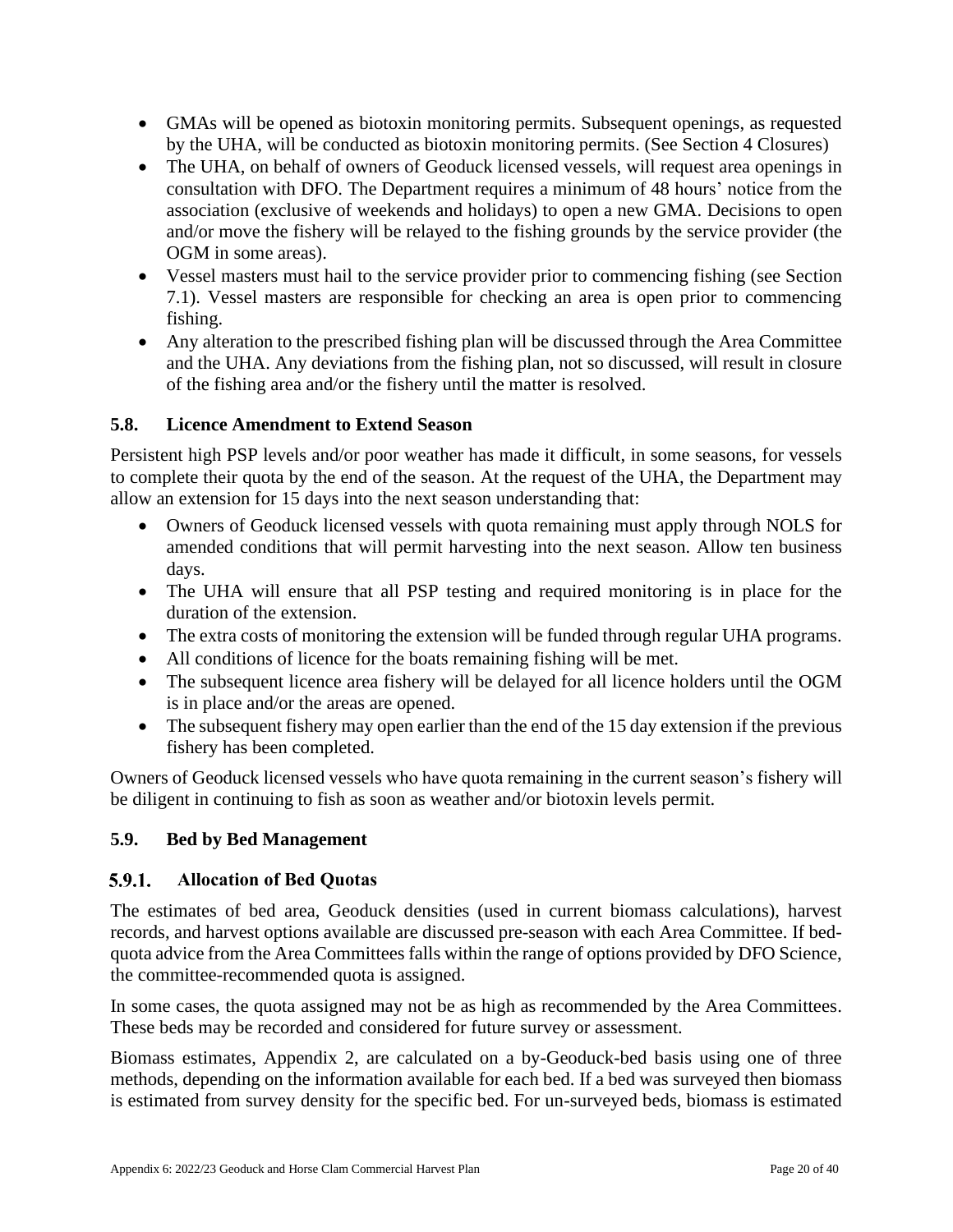using density surveys and Density Categories (DC) from harvesters' advice and comments when comments are available, or using Regional Densities (RD) from surveys when density comments are not available (Bureau et al. 2012). Bed quotas are assigned through one of following methods.

# 5.9.1.1. Surveyed Beds

Where survey density information is available, an estimate of current biomass  $(B<sub>current</sub>)$  is used to establish a harvest option. DFO Science provides a range of biomass estimates and a range of harvest options based on a fixed harvest rate (Section 5.9.2). The lower 95% confidence interval and mean harvest options are calculated. Recommendations for quotas from the Area Committees are considered up to a maximum of the mean harvest option on surveyed beds.

# 5.9.1.2. Unsurveyed Beds

For un-surveyed beds, estimates of current biomass are extrapolated from the Regional Density or from bed DC where available. The bed may be harvested to a maximum of the average of the lower 95% confidence interval and the mean harvest option. Fish harvesters may advise that a bed does not exist, the bed area or density is overestimated, or recommend lower/zero quotas based on quality or other factors.

# 5.9.1.3. Actions under the Precautionary Approach

Harvest Control Rules (HCR) compliant with the Precautionary Approach (PA) (See IFMP Section 2.1.7) have been developed for the Geoduck Fishery.

The Geoduck Stock Assessment Framework (Bureau et al. 2012) describes the Limit Reference Point currently in use for the B.C. Geoduck fishery. Currently, the Limit Reference Point is used as a management measure consisting of closing harvest on a bed if the current biomass on the bed falls below 40% of estimated unfished biomass. The stock index for each Geoduck bed (defined as the ratio of current biomass over unfished biomass) is estimated yearly when bed biomass estimates are updated. Bed for which the stock index falls below 0.4 are closed to harvest until they are surveyed and assessed as having recovered above the Limit Reference Point. Details of methods used to estimate unfished biomass were provided in Bureau (2017). Exceptions have been made for a two GMAs on the WCVI since 2009, and for a few GMAs in the Central Coast where sea otter predation is documented.

The Upper Stock Reference (USR) is the point at which harvest rates would be decreased to ensure the Limit Reference Point is not reached on a coastwide basis. The USR for the Geoduck stock will be defined as the total coastwide current biomass being equal to 50% of total coastwide unfished biomass.

### $5.9.2.$ **Harvest Rate**

Zhang and Hand (2006, 2007) modelled the impact of a range of harvest rates on Geoduck population levels for various regions of the BC coast. Regional harvest rates, projected to have a 90% probability of keeping the stock at or above 50% virgin biomass over a 50 year time horizon, were recommended to be applied to estimates of current biomass. The annual exploitation rates, by region, are: 1.6% for Haida Gwaii, 1.8% for Prince Rupert, Central Coast and Inside Waters and 1.2% for WCVI.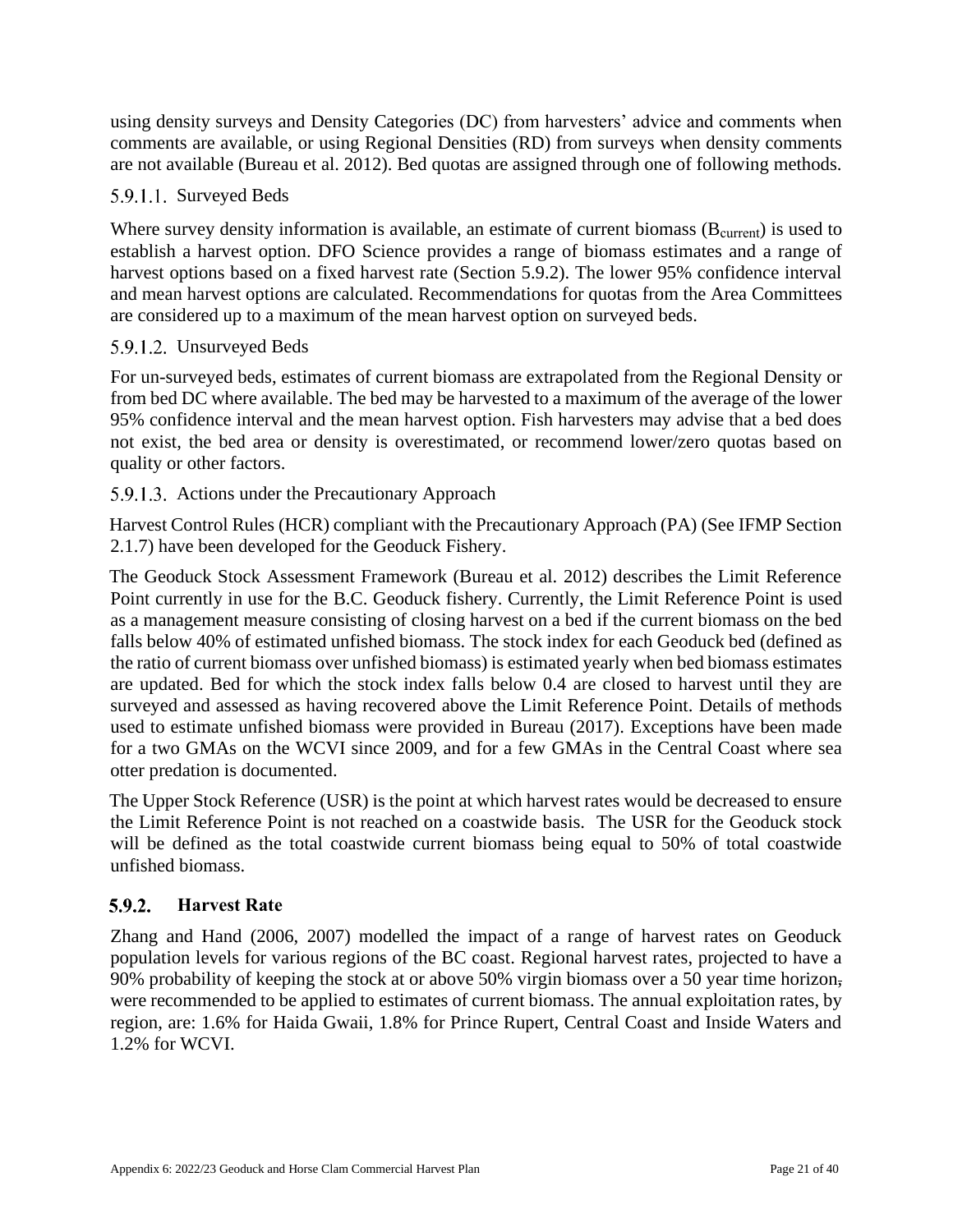### $5.9.3.$ **Fishing Assigned Bed Quotas**

The service provider, through the OGM on the North Coast and the West Coast, will notify the Geoduck vessel crews of the allocated quota in each Geoduck bed to be fished. In the absence of detailed bed maps, harvesters must obtain the bed number and the allocated bed quota from the OGM or service provider. Harvesters are expected to harvest up to the allocated bed quotas and to follow the harvest instructions of the OGM or service provider. **It is recognized that some beds will have small quotas to be taken and additional effort will be required to harvest these small bed quotas**.

For the Inside Waters, where there is no OGM, the service provider will distribute dive harvest charts, and Geoduck bed maps are available for fish harvesters to determine the bed numbers and bed quotas and to record their daily harvest locations. The Department requests that harvesters attempt to distribute their effort and harvest throughout the entire GMA and throughout beds as it is drawn on the map to determine whether the bed boundaries are drawn correctly. Little information is gained when fish harvesters harvest all of the catch from one position. The service provider will distribute regular updates on fishing activity and remaining bed quotas to the fish harvesters.

#### 5.9.4. **Changing Assigned Quotas In-season**

Changes to assigned quotas may occur in-season following consultation with the resource manager. A decision to harvest more than the assigned quota will be based on advice from the OGM, the Area Committees, and DFO Science.

### 5.9.4.1. Fallback Beds

For a variety of reasons (impact by Sea Otters, remote location, quality, exposure,), the advice from the Area Committees may be to set the quota below the options available from DFO Science (following the management decision rules outlined above), or to zero.

'Fallback' is the amount of quota available for harvest over the allocated quota (to a maximum of the mean harvest option). For example if science advised the maximum harvest option on a bed was 1,000 lbs. but only 700 lbs. was allocated there would be 300 lbs. of fallback available. The overall seasons harvest will not exceed the allocated commercial TAC.

Following consultation in-season with the resource manager, and if conditions are appropriate, the bed may be fished within the options originally provided by DFO Science, again described as 'Fallback'.

- Fallback quota **may** be available up to the mean option for surveyed beds and the average of the lower 95% confidence interval and the mean option for unsurveyed beds.
- Fallback quota **must** be fished from a new location within the bed. A new harvest site within the bed is defined as one outside the radius of a hose length away from any known (current season) fishing locations. An average hose-length is defined as 250 feet. Harvest at any new site will be restricted to 20 cages for Inside Waters, 30 cages for WCVI, and 40 cages for North Coast. The harvest of fallback quota will not be permitted from any recent (current season) harvest sites.
- Prior to fishing any fallback from beds with allocated quota it is requested that all beds with allocated quota within the open GMA are fished or attempted to be fished to the allocated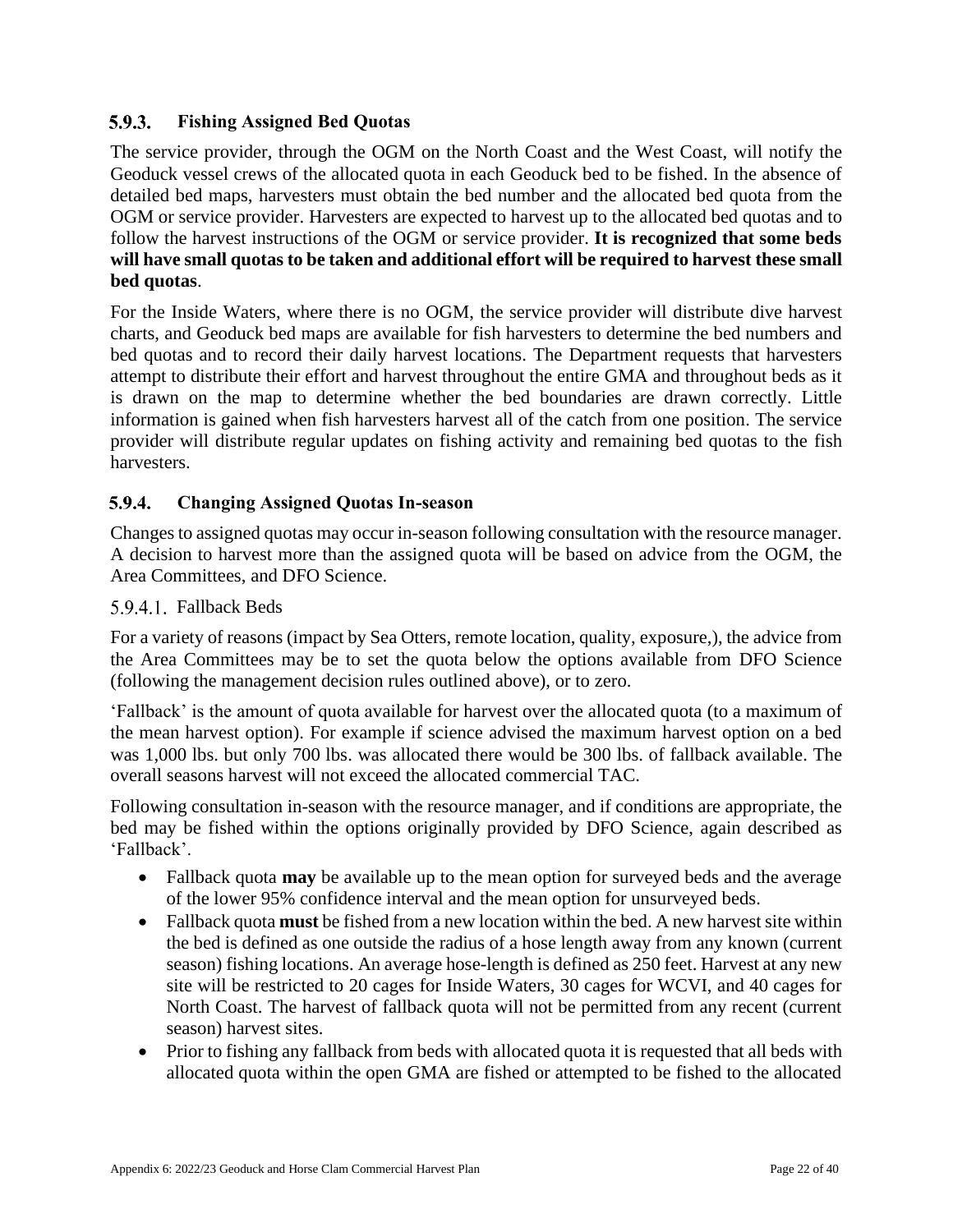quota first. Beds with no allocated quota, and not closed for any reason, i.e. in a closure, below limit reference point etc., can be fished at any time following the rules above.

## 5.9.4.2. Unfishable Quotas

It may be difficult or impossible to achieve the quota at some beds for a variety of reasons (e.g., weather and sea states, Geoduck may not be showing, bed biomass may have been overestimated, sea otters). It is requested that fish harvesters attempt to fish the bed on different occasions or try different portions of the bed as indicated. If it is not possible to harvest the quota from a given bed, the OGM or service provider will consult with divers and resource managers and document the reasons. There are several options to resolve the situation which are, in order of preference:

- a.) Fish another bed in the same GMA that is deemed to have fallback quota available. Fish the beds to which a fallback quota was applied (see above).
- b.) Scout for new beds in the same GMA, same subarea. Finding new beds may offset the losses that result from reduced bed areas, densities, and resulting biomass estimates. Whenever possible, scout for new beds within the same GMA. To distribute effort on a new bed, the following protocol is applied:
	- i.) Inside Waters: 1,000 lb. or 20 cages per hose length limit; an average hose-length is defined as 250 feet. The diver (boat) will move outside the radius of his hose length after the harvesting limit is reached.
	- ii.) West Coast: 1,500 lb. or 30 cages per hose length limit; an average hose-length is defined as 250 feet. The OGM will direct the diver (boat) to move outside the radius of his hose length after the harvesting limit is reached.
	- iii.) North Coast: 2,000 lb. or 40 cages per hose length limit; an average hose-length is defined as 250 feet. The OGM will direct the diver (boat) to move outside the radius of his hose length after the harvesting limit is reached.
- c.) Move the unharvested quota to another GMA that is deemed to have harvestable quota available. Fish the other GMA to a higher quota, using fallback options.
- d.) If none of the above options is reasonable, the fish harvesters may not be able to achieve the GMA quota, area quota and ultimately the IVQ.
- e.) If there are disputes, the area will be closed, and only reopened after successful resolution of the issue.

## 5.9.4.3. Disruptions Due to Unforeseen Issues (PSP, Sanitary Closures, Other).

The Department may, at its discretion and upon request from the UHA, transfer quotas in-season between GMAs not included in this IFMP to mitigate access problems and/or harvest delays resulting from unforeseen circumstances, for example extended PSP closures, inseason sanitary closures or other reasons. The Department may also, at its discretion and upon request from the UHA, transfer quotas in-season between quota regions for the same reasons. Quota transfers will take place within the annual harvest rate for a region/area and will not exceed the recommended harvest option for the area to which the quota will be transferred. Considering quota transfers between regions, the maximum allowable transfer is five (5) quota blocks or 26,000 lbs. Inseason quota adjustments will not result in an increase in the annual commercial TAC.

Industry is advised that quota adjustments and in-season transfers to address the unforeseen circumstance must be made through written request by the UHA to the lead manager for the fishery (see Contacts, Appendix 15).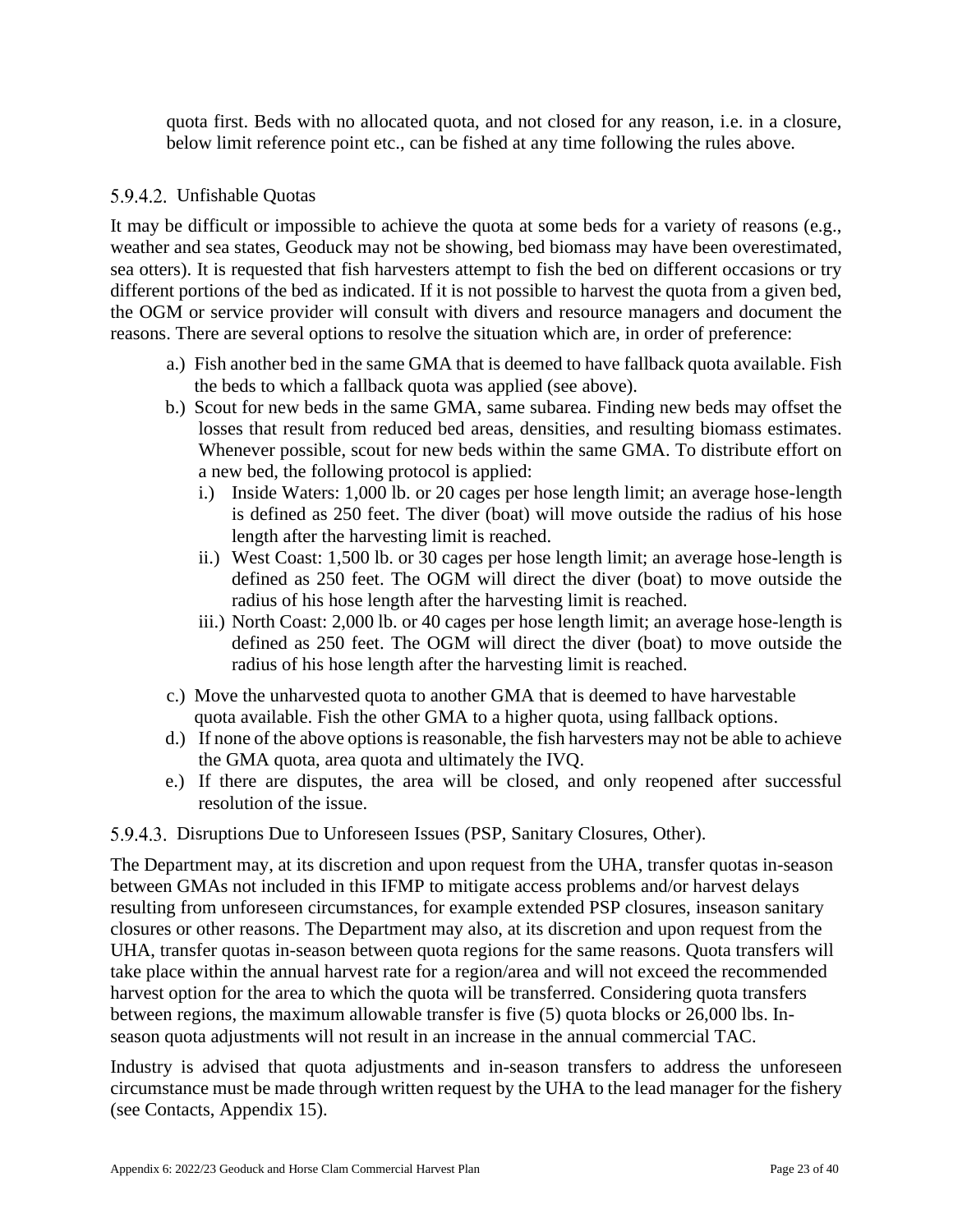The Department will deal with the impact on implementation of the fishing plan by implementing the following protocols:

- Fishing the open areas at a higher rate and implementing a "payback" system over the next several years. In this scenario, the annual harvest rate will be violated in some areas in the short term, but in the subsequent rotation, this additional harvest is "paid back" by foregoing the harvest or a portion of harvest assigned to that year. This is, in effect, a temporary longer-term rotation and the annual harvest rate is adhered to over the rotational cycles.
- Fishing areas in other rotations and implementing a "payback" system over the next several years. In this scenario, product is "borrowed" from areas not included in the current rotation, and paid back in the appropriate year. This strategy entails a trade of quota between rotational harvest areas. Biotoxin Monitoring Programs must be in place prior to implementing the change to the management plan.

### $5.9.5.$ **Role of the On-Grounds Monitors (OGM)**

The OGM (see section 7) has the responsibility to request that vessels move when a bed quota has been achieved:

- in order to assess and harvest all Geoduck beds with allocated quota;
- to fish in all documented beds with allocated quota large and small, shallow and deep, regardless of the market quality of the clams;
- to fish in and record comment from all of the documented bed area.

All vessels are expected to participate in the harvest of the marginal, less popular and/or less productive beds. Vessels are expected to comply with the OGM's request. The Department will close an area if there are problems with compliance.

### $5.9.6.$ **Bed Questionnaires**

To improve the data used in the population assessment and modelling process, and to provide quotas that are more reflective of Area Committee advice, the Department is continuing to request the voluntary submission of information on Geoduck beds. A Validation & Harvest Logbook has been created to include the key questions from the Bed Questionnaire used prior to 2008. Vessel Masters and divers can complete the Harvest Log dive information and Bed Questionnaire information all on one page. See Appendix 7.

Geoduck Bed Questionnaires are used in all areas of the coast to collect and improve bed information that is used to calculate bed quotas. Divers should complete the questions along with their dive harvest information, and submit them to the OGM or Observer (Dockside Validator). The OGM does not alter the information provided on the beds; however data, such as the GMA, the bed number and the coordinates of the fishing location, must be checked for accuracy for the information to be useful. The combined log and questionnaire is forwarded to the service provider for data entry.

If there are large variations between the information supplied on the Bed Questionnaire portion of the logbook and Stock Assessment's information, the beds in question will be prioritized for an assessment (biomass) survey in future years.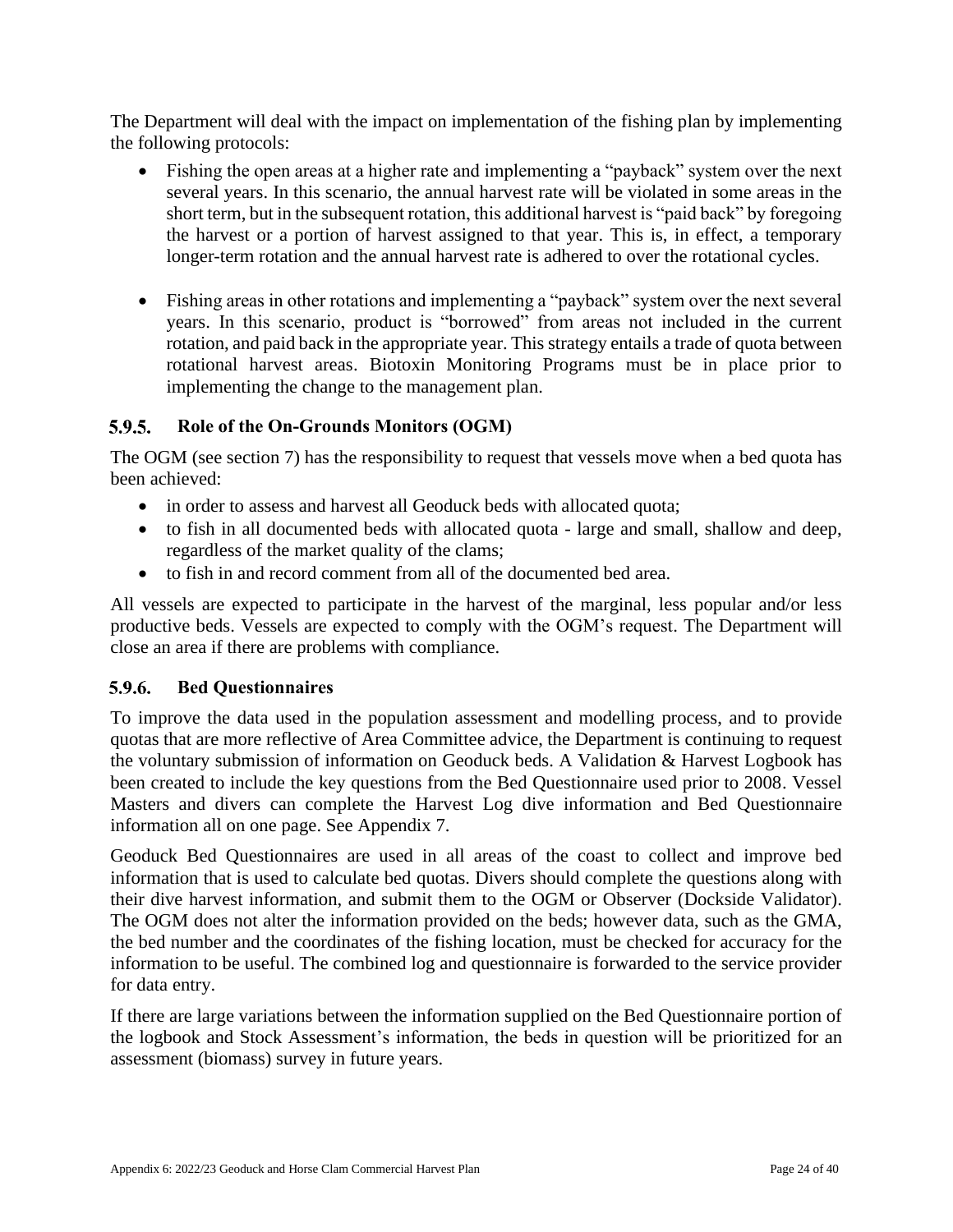## **5.10. Inside Waters**

## **Designated Landing Ports**

Harvesters must land their catch at one of the following designated landing ports: Campbell River, Heriot Bay, Lund, Westview, Cowichan Bay, Sidney, Port Hardy, Port McNeill, Comox, Deep Bay, French Creek, Nanaimo or Ladysmith. Madeira Park and Halfmoon Bay may be used as a landing port if prior arrangements have been made with the service provider to ensure that an Observer and scale are available.

## **5.10.2.** Inside Waters Openings and Ouotas

The 2022/23 Geoduck quota for the Inside Waters is 331,500 lb. (and an additional 1,000 lb. for biological samples). This has been subdivided and assigned to the GMAs shown in Table 1. A total of sixty-five (65) quota blocks has been be assigned to these areas. **Harvest in eelgrass beds is not permitted.** Harvest at depths less than 10 feet below chart datum is not permitted.

To ensure the orderly progression and appropriate harvests on all beds, harvesters and licence holders are advised that DFO may require GMA's to be completed prior to opening any other GMA's.

| <b>GMA</b> | <b>Name</b>                                    | <b>Description</b>                                                           | 2022/23<br>Quota |
|------------|------------------------------------------------|------------------------------------------------------------------------------|------------------|
|            |                                                |                                                                              | $(lb)^1$         |
| 12A01      | Northern Island                                | Subarea 12-11 and a portion of Subarea 12-<br>16                             | 35,555           |
| 12A02      | <b>Walker Group</b>                            | Subareas 12-10 and 12-13                                                     | $\Omega$         |
| 12B01a     | East side Vansittart Island                    | Portion of Subarea 12-12                                                     | 4,500            |
| 12B01b     | West side Vansittart Island                    | Portion of Subarea 12-12                                                     | 6,000            |
| 12B02      | Northern Goletas Channel                       | Subarea 12-15                                                                | 34,446           |
| 12B03a     | <b>Southern Goletas Channel</b>                | Portion of Subarea 12-16                                                     | 37,900           |
| 14B01*     | Comox Bar                                      | Portions of Subareas 14-7, 14-9 and 14-10                                    | 105,578          |
| 14C01*     | Comox Can Buoy to North<br><b>Baynes Sound</b> | Portion of Subarea 14-11                                                     | 1,000            |
| 14C02*     | North Baynes Sound                             | Subarea 14-15                                                                | 3,600            |
| 14C03*     | South Baynes Sound                             | Portion of Subarea 14-8                                                      | $\Omega$         |
| 17A01**    | Icarus Point/Lantzville<br>Shore               | Subarea 17-18                                                                | 8,550            |
| 17A02**    | Nanoose Bay to Blunden<br>Point                | Subarea 17-19                                                                | 5,000            |
| 17A03**    | Nanoose Bay                                    | Subarea 17-20                                                                | $\overline{0}$   |
| 17B01      | North Gabriola Island to<br>Neck Point         | Subareas 17-10, 17-12, 17-13, 17-14, 17-15<br>and a portion of Subarea 17-16 | 38,850           |
| 17B02**    | <b>Pylades Channel</b>                         | Portion of Subareas 17-4 and 17-16,<br>Subarea 17-17                         | 750              |

| Table 1: Geoduck Management Areas and Quotas - Inside Waters |  |
|--------------------------------------------------------------|--|
|                                                              |  |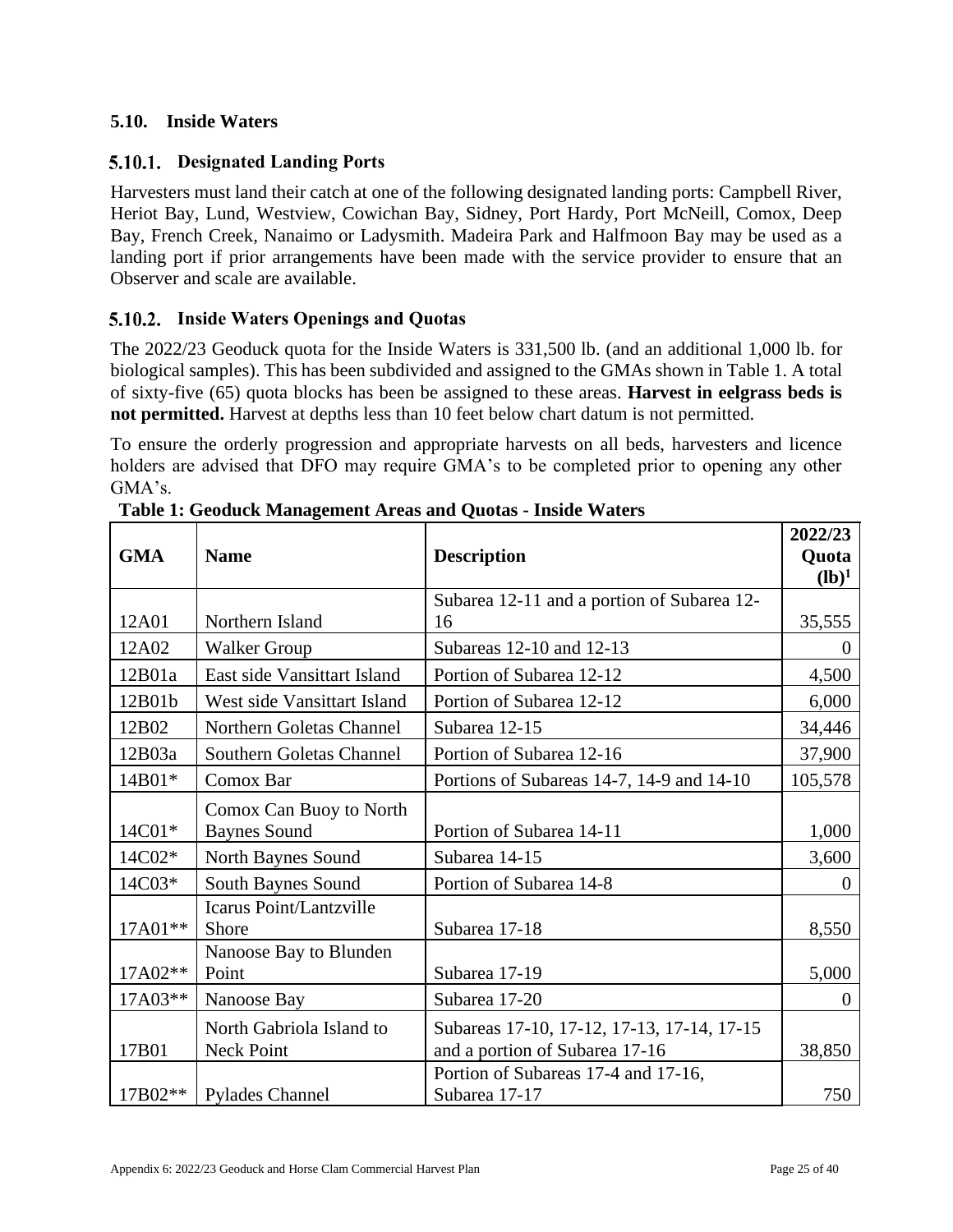| 17B03**                                       | <b>Boat Harbour to Chemainus</b> | Portions of Subareas 17-4, 17-5 and 17-6  | 5,600   |
|-----------------------------------------------|----------------------------------|-------------------------------------------|---------|
|                                               |                                  | Subareas 17-1, 17-2, 17-3, portions of    |         |
|                                               |                                  | Subareas 17-4, 17-5 and 17-6, and Subarea |         |
| 17B04**                                       | Southern portion of Area 17      | 17-8 and 17-9                             | 3,471   |
| 16D01                                         | Thormanby Island                 | Portions of Subareas 16-1 and 16-2        | 17,500  |
| 18A                                           | <b>Boatswain Bank</b>            | Portion of Subarea 18-7                   | 6,500   |
| 19C                                           | Cordova<br>Sydney<br>and         | Subareas 19-3, 19-4, 19-5, 19-6           |         |
|                                               | Channel                          |                                           | 6,700   |
| 29                                            | <b>Outside Valdes Island</b>     | Portion of Subarea 29-5                   | 13,000  |
|                                               | <b>Enhancement Sites</b>         |                                           |         |
| Subtotal (lb.)                                |                                  |                                           | 331,500 |
| <b>Biological Samples (lb.)</b>               |                                  |                                           | 1,000   |
| 332,500<br><b>Total Allowable Catch (lb.)</b> |                                  |                                           |         |

<sup>1</sup> GMA's with '0' quota allocated may be fished under the fallback protocol (see 5.9.4.1)

\* GMAs closed between February 15 and April 15 for seasonal Herring closure.

\*\* GMA closed between March 1 and April 30 for seasonal Herring closure.

- Other GMAs may close if Herring spawn is observed in the area. See section 4.2.

See Section 4 for Closures within these areas, Appendix 9 for complete GMA descriptions and Appendix 11 for maps.

## **5.11. West Coast of Vancouver Island**

# **Designated Landing Ports**

Harvesters must land their catch at one of the following designated ports: Sooke, Port Alberni, Ucluelet, Tofino, Zeballos, Fair Harbour, Gold River or Tahsis.

# **West Coast Openings and Quotas**

The 2022/23 Geoduck quota for the WCVI is 377,400 pounds (and an additional 1,000 pounds for biological samples). This has been subdivided and assigned to the GMAs shown in Table 2 below. A total of seventy-four (74) quota blocks has been designated to these areas. **Harvest in eelgrass beds is not permitted.** Harvest at depths less than 10 feet below chart datum is not permitted.

West Coast openings will occur under the following schedule, as determined through consultation with the UHA:

- Specific GMAs (highlighted with **<sup>2</sup>** ) must be fished between November 15 and March 31.
- As soon as Area 23 biotoxin sampling permits, this area will open and the quota completed before moving.

| Table 2: Geoduck Management Areas and Quotas - West Coast Vancouver Island |  |  |  |  |
|----------------------------------------------------------------------------|--|--|--|--|
|----------------------------------------------------------------------------|--|--|--|--|

| <b>GMA</b> | <b>Name</b>  | <b>Description</b>                   | 2022/23      |
|------------|--------------|--------------------------------------|--------------|
|            |              |                                      | <b>Quota</b> |
|            |              |                                      | $(lb.)$      |
| 20A        | Sooke        | Subareas 20-4, 20-5 and 20-6         |              |
| 23A01      | Maggie River | Portions of Subareas 23-10 and 23-11 | ',608        |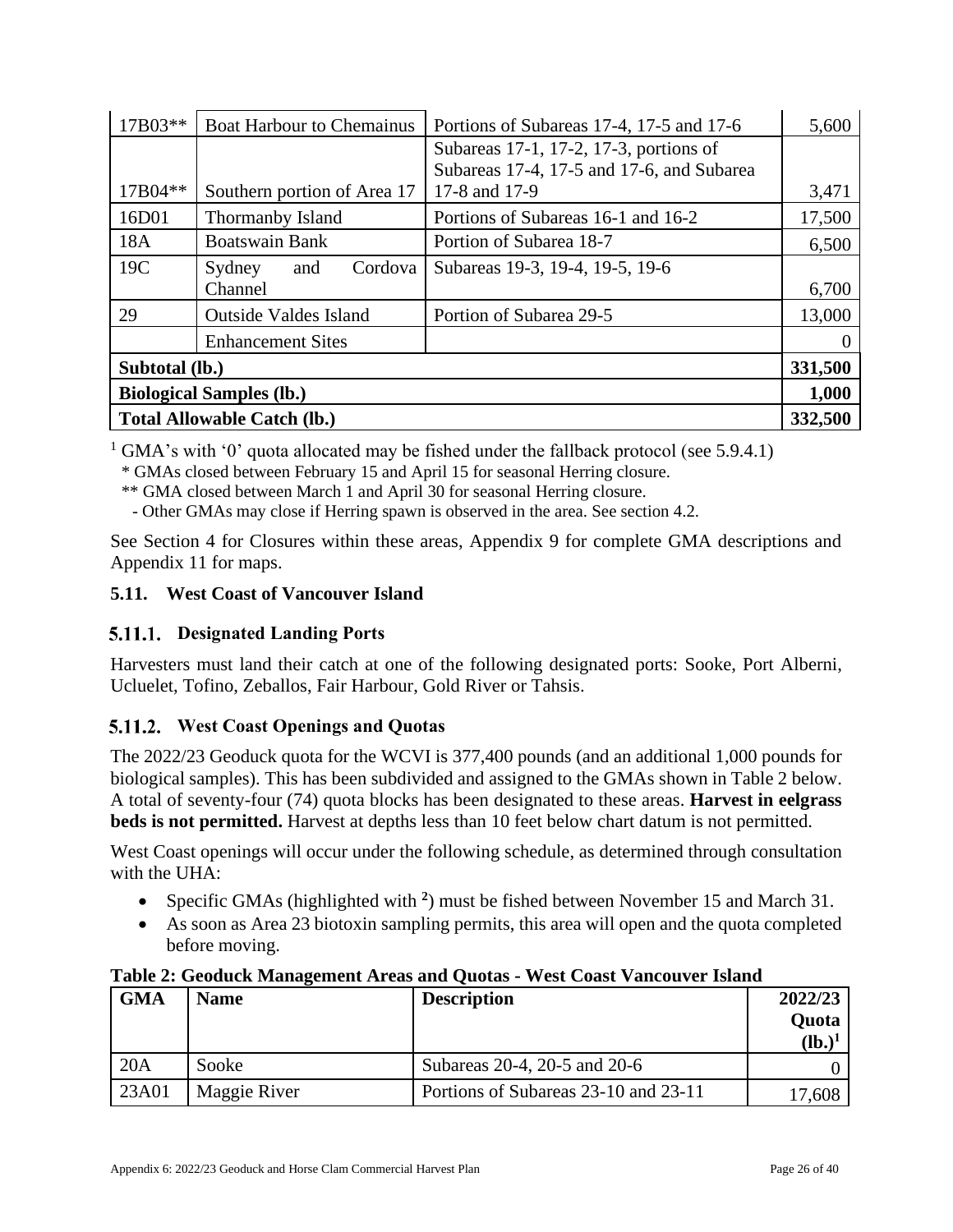| 23A02  | <b>Macoah Pass</b>                             | Portions of Subareas 23-10 and 23-11                                            | 2,587          |
|--------|------------------------------------------------|---------------------------------------------------------------------------------|----------------|
| 23B    | Toquart Bay & Pipestem<br>Inlet                | Portion of Subarea 23-10                                                        | $\overline{0}$ |
| 23C    | Mayne Bay, Stopper,<br>Bryant & Curwen Islands | Subarea 23-9 and a portion of Subarea 23-<br>10                                 | 4,009          |
| 23D01  | Pinkerton Islands                              | Portion of Subarea 23-8                                                         | 1,236          |
| 23D02  | <b>Canoe Island to Useless</b><br>Inlet        | Portions of Subareas 23-4, 23-6, 23-7 and<br>$23 - 8$                           | 12,619         |
| 23E01  | <b>Trevor Channel to Alberni</b><br>Inlet      | Subarea 23-3 and a portion of Subarea 23-<br>4                                  | $\overline{0}$ |
| 23E02  | Chain Group                                    | Portion of Subarea 23-4, Subarea 23-5<br>and portions of Subareas 23-6 and 23-7 | 7,007          |
| 24A02a | Yarksis                                        | Portion of Subarea 24-8                                                         | 26,402         |
| 24A02b | <b>East Side Father Charles</b><br>Channel     | Portion of Subarea 24-8                                                         | 1,500          |
| 24A03  | Tonquin/Wickaninnish                           | Portion of Subarea 24-8                                                         | $\theta$       |
| 24A04  | Epper/Dunlap                                   | Portions of Subareas 24-6 and 24-7                                              | 41,283         |
| 24A05  | Lemmens Inlet                                  | Subarea 24-9                                                                    | 5,000          |
| 24A06a | <b>Yellow Bank</b>                             | Portion of Subarea 24-7                                                         | 38,749         |
| 24A06b | <b>East Maurus Channel</b>                     | Portion of Subarea 24-6                                                         | 7,000          |
| 24A06c | <b>Elbow Bank North</b>                        | Portion of Subarea 24-6                                                         | 14,000         |
| 24A06d | <b>Elbow Bank South</b>                        | Portion of Subarea 24-6                                                         | 14,200         |
| 24B01a | <b>Bartlett Island</b>                         | Portion of Subarea 24-6                                                         | 89,000         |
| 24B01b | <b>Blunden Island</b>                          | Portion of Subarea 24-6                                                         | 10,488         |
| 24B02a | <b>Coomes Bank</b>                             | Portion of Subarea 24-6                                                         | $\theta$       |
| 24B02b | <b>Calmus Pass</b>                             | Portion of Subarea 24-6                                                         | 4,000          |
| 24B03* | Millar Channel <sup>2</sup>                    | Portions of Subareas 24-4 and 24-6                                              | 56,500         |
| 24B04* | Russell Channel <sup>2</sup>                   | Portion of Subarea 24-6                                                         | $\overline{0}$ |
| 24C01  | Sydney Inlet                                   | Subarea 24-2                                                                    | 4,262          |
| 24C02  | Exposed                                        | Subarea 24-1, a portion of Subarea 24-8,<br>Subarea 124-3                       | $\overline{0}$ |
| 24D01a | <b>Fortune Channel</b>                         | Subareas 24-10 and 24-12                                                        | $\overline{0}$ |
| 24D01b | Shelter Inlet                                  | Subareas 24-3, a portion of Subarea 24-4,<br>Subareas 24-13 and 24-14           | 3,767          |
| 24D01c | McKay Island                                   | Portion of Subarea 24-4, Subarea 24-5                                           | 1,183          |
| 24D02  | <b>Indian Island</b>                           | Portion of Subarea 24-11                                                        | $\overline{0}$ |
| 25A    | Esperanza                                      | Subareas 25-9, 25-10, 25-11, 25-12 and a<br>portion of Subarea 25-13            | $\overline{0}$ |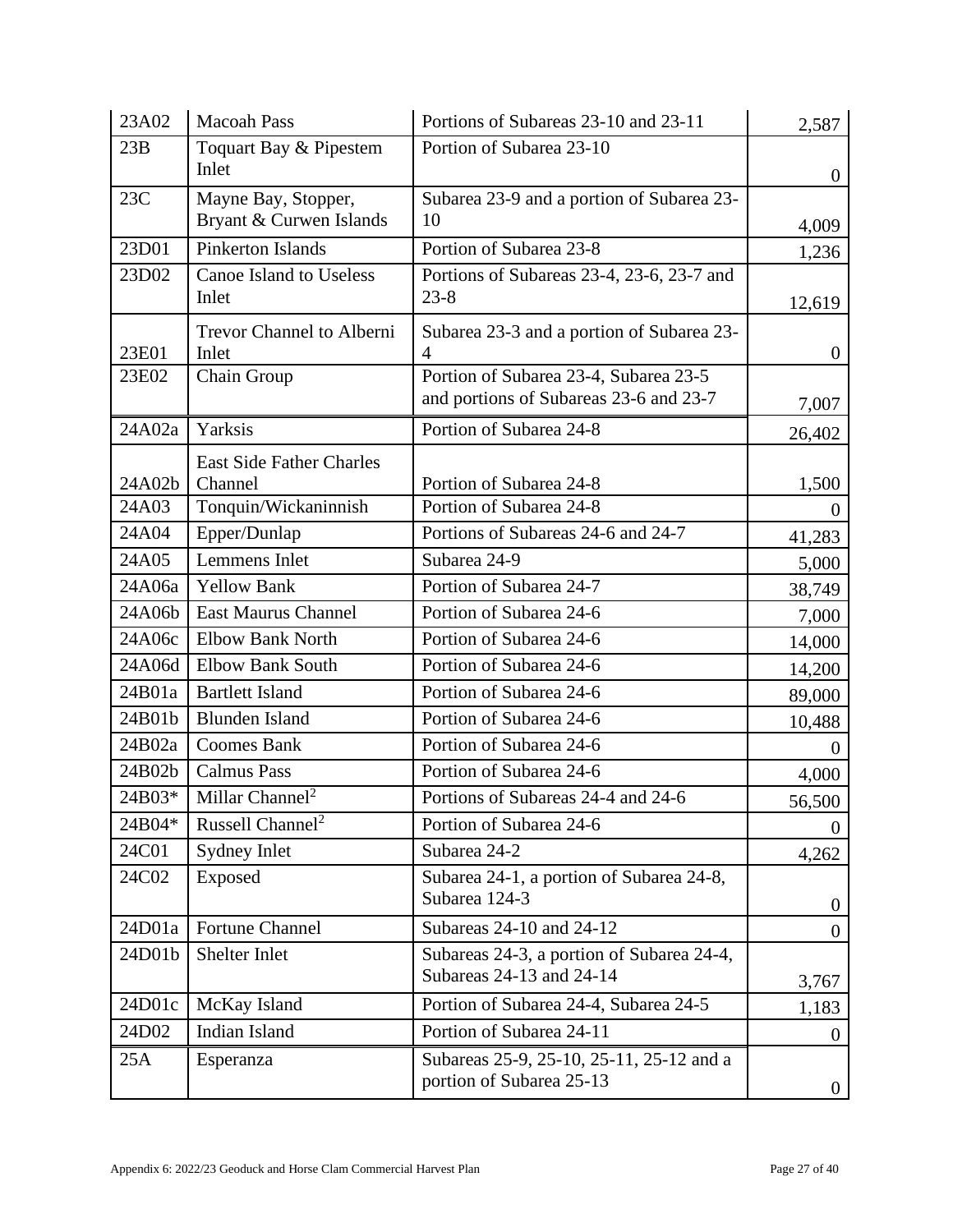| 25B                                | Nuchatlitz             | Portion of Subarea 25-13, Subarea 25-14                 |         |
|------------------------------------|------------------------|---------------------------------------------------------|---------|
| 25C                                | Rosa Harbour           | Portion of Subarea 25-13                                |         |
| 25D                                | Nootka                 | Subareas 25-3 to 25-8, Subarea 25-15                    |         |
| 26A                                | North Inlets           | Portions of Subareas 26-7, 26-8, 26-9 and<br>$26-10$    |         |
| 26B                                | <b>Mission Group</b>   | Portions of Subareas 26-1, 26-6 and 26-7                | 15,000  |
| 26C                                | Central Kyuquot Inlets | Portions of Subareas 26-1, 26-2 and 26-6                |         |
| 26D01                              | <b>SW Union Island</b> | Portions of Subareas 26-1, 26-2 and 26-6                | 0       |
| 26D02                              | Amai & Cachalot Inlets | Portions of Subareas 26-2 and 26-3                      | 0       |
| 26D03                              | North of Rugged Point  | Portions of Subareas 26-1 and 26-2                      |         |
| 26D04                              | South of Rugged Point  | Portion of Subarea 26-1                                 |         |
| 26F                                | Inlets - exploratory   | Portion of Subarea 26-2, and Subareas 26-<br>4 and 26-5 |         |
| Subtotal (lb.)                     |                        |                                                         | 377,400 |
| <b>Biological Samples (lb.)</b>    |                        |                                                         | 1,000   |
| <b>Total Allowable Catch (lb.)</b> |                        |                                                         | 378,400 |

**<sup>1</sup>** GMA's with '0' quota allocated may be fished under the fallback protocol (see 5.9.4.1)

**2** Indicates these GMA's must be fished between November 15 and March 31 unless there is a required seasonal closure for Herring.

\* GMAs closed between February 24 and April 15 for seasonal Herring closure.

- Other GMAs may close if Herring spawn is observed in the area. See section 4.2.

See Section 4 for Closures within these areas, Appendix 9 for complete GMA descriptions and Appendix 12 for maps.

The OGM (see Section 7) will request that fish harvesters move from a Geoduck bed or GMA when the quota has been reached on that bed or in that GMA. Details of Sea Otter raft locations and predation should be documented on the Bed Questionnaire section of the logbook and by the OGM.

## **5.12. North Coast**

## **Designated Landing Ports**

Harvesters must land their catch at one of the following designated ports: Bella Bella, Queen Charlotte City, Masset, Sandspit, Prince Rupert, Port Edward or Port Hardy.

## **5.12.2.** North Coast Openings and Quotas

The 2022/23 Geoduck quota, for the North Coast area is 2,096,000 pounds (and an additional 4,000 pounds for biological samples). This has been subdivided and assigned to the GMAs shown in Table 3 below. A total of four hundred and eleven (411) quota blocks has been designated to these areas. Areas will be opened upon request as biotoxin sampling permits. **Harvest in eelgrass beds is not permitted.** Harvest at depths less than 10 feet below chart datum is not permitted.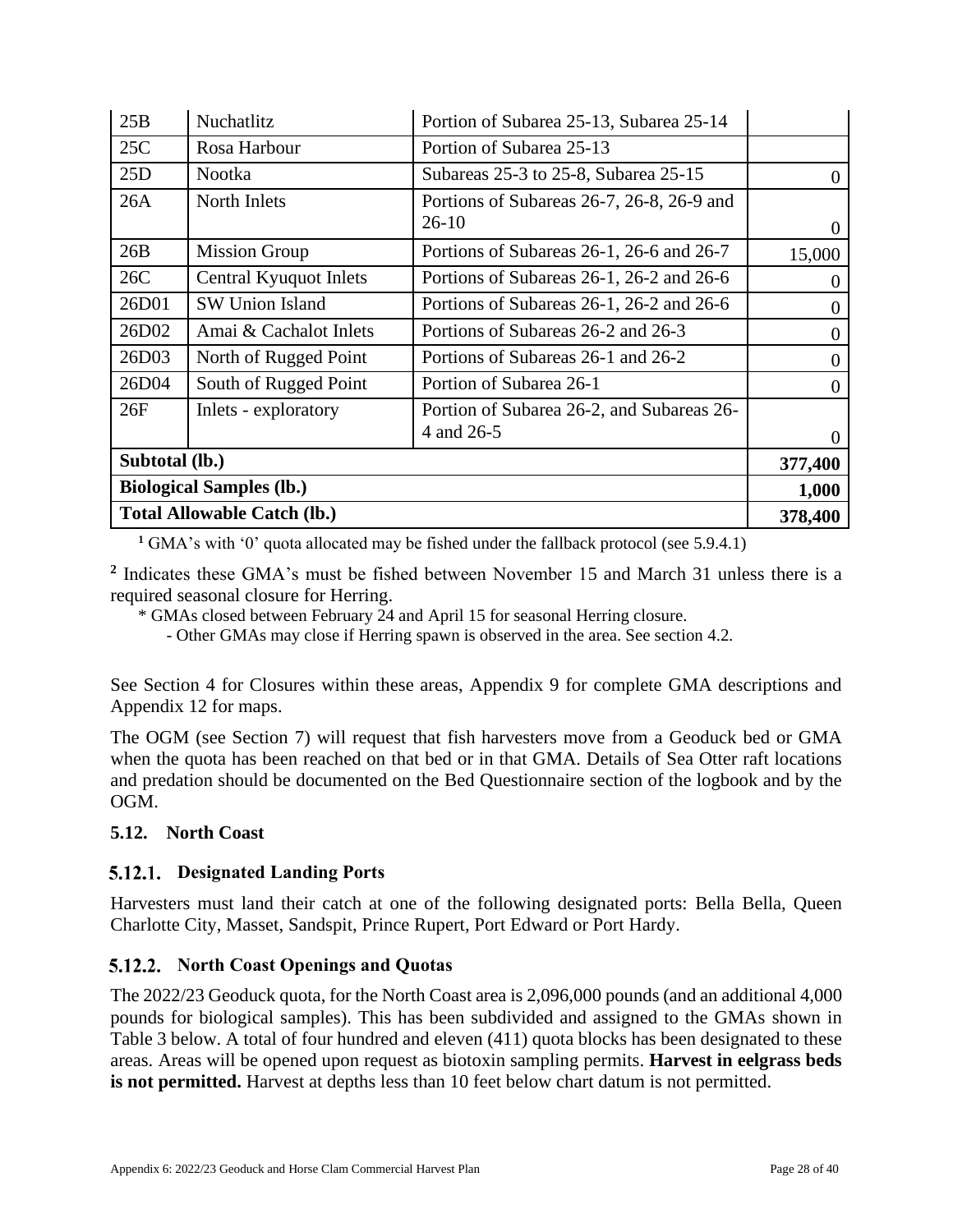To ensure the orderly progression and appropriate harvests on all beds, harvesters and licence holders are advised that DFO may require GMA's to be completed prior to opening any other GMA's.

| <b>GMA</b>        | <b>Name</b>                                           | <b>Description</b>                                                         | Quota<br>$(lb.)$ |
|-------------------|-------------------------------------------------------|----------------------------------------------------------------------------|------------------|
| CCA01             | McMullin Group                                        | Portion of Subarea 7-18                                                    | 5,295            |
| CCA <sub>02</sub> | Stryker Island                                        | Portion of Subareas 7-18 and 7-23                                          | 24,359           |
| CCA <sub>03</sub> | <b>Tribal Group</b>                                   | Portion of Subarea 7-18                                                    | 48,797           |
| CCA04             | <b>Admiral Group</b>                                  | Portion of Subarea 7-18                                                    | 12,060           |
| CCA <sub>05</sub> | Prince Group                                          | Portion of Subarea 7-25                                                    | 15,235           |
| CCA06a            | Latta Island                                          | Portion of Subarea 7-25                                                    | 28,930           |
| CCA06b            | <b>Hunter Channel</b>                                 | Portion of Subareas 7-17, 7-18, 7-25                                       | 5,535            |
| CCA07a            | McNaughton Group North                                | Portion of Subarea 7-25                                                    | 15,793           |
| CCA07b            | McNaughton Group -<br>Kinsmen                         | Portion of Subarea 7-25                                                    | 20,481           |
| CCA07c            | McNaughton Group South                                | Portion of Subarea 7-25                                                    | 14,155           |
| CCA07ex           | <b>Superstition Point</b><br><b>Experimental Area</b> | Portion of Subarea 7-25                                                    | $\theta$         |
| CCA08             | Simmonds Group                                        | Portion of Subarea 7-25                                                    | 22,950           |
| CCA09             | Goose Island North                                    | Portion of Subarea 7-25                                                    | $\theta$         |
| CCA <sub>10</sub> | Goose Island South                                    | Portion of Subarea 7-25                                                    | 0                |
| CCA11             | Spider Island                                         | Portion of Subarea 7-27                                                    | 37,842           |
| CCA12a            | Typhoon Island                                        | Portion of Subarea 7-27                                                    |                  |
| CCA12b            | South Edna Island                                     | Portion of Subarea 7-27                                                    |                  |
| CCA12c            | <b>Triquet Island</b>                                 | Portion of Subarea 7-27                                                    | $\overline{0}$   |
| CCA13             | Spider Anchorage (Ronald)                             | Portion of Subarea 7-27                                                    | 24,957           |
| CCA14             | Serpent Group                                         | Portion of Subarea 7-27                                                    | 11,257           |
| CCA15a            | Kittyhawk Group North                                 | Portion of Subarea 7-28                                                    | 41,096           |
| CCA15b            | Kittyhawk Group South                                 | Portion of Subareas 7-27, 7-28                                             | 27,803           |
| CCB01             | <b>Mathieson Channel</b>                              | Portion of Subarea 7-9                                                     | 36,538           |
| CCB <sub>02</sub> | <b>Moss Passage</b>                                   | Portion of Subarea 7-3, Subarea 7-4, a<br>portion of Subarea 7-9           | 68,498           |
| CCB <sub>03</sub> | Ivory Island                                          | Portion of Subarea 7-9                                                     | 31,584           |
| CCB <sub>04</sub> | Berry Inlet                                           | Subarea 7-8, a portion of Subarea 7-12                                     | 45,363           |
| CCB05a            | <b>Seaforth Channel West</b>                          | Portion of Subarea 7-12 and portion of<br>$7 - 21$                         | 57,263           |
| CCB05b            | <b>Seaforth Channel East</b>                          | Portion of Subareas 7-12, 7-17, Subarea<br>7-22, a portion of Subarea 7-23 | 24,898           |
| CCB <sub>06</sub> | St. John Harbour                                      | Portion of Subarea 7-32                                                    | 1,448            |

**Table 3**: **Geoduck Management Areas and Quotas – North Coast North Coast Quota**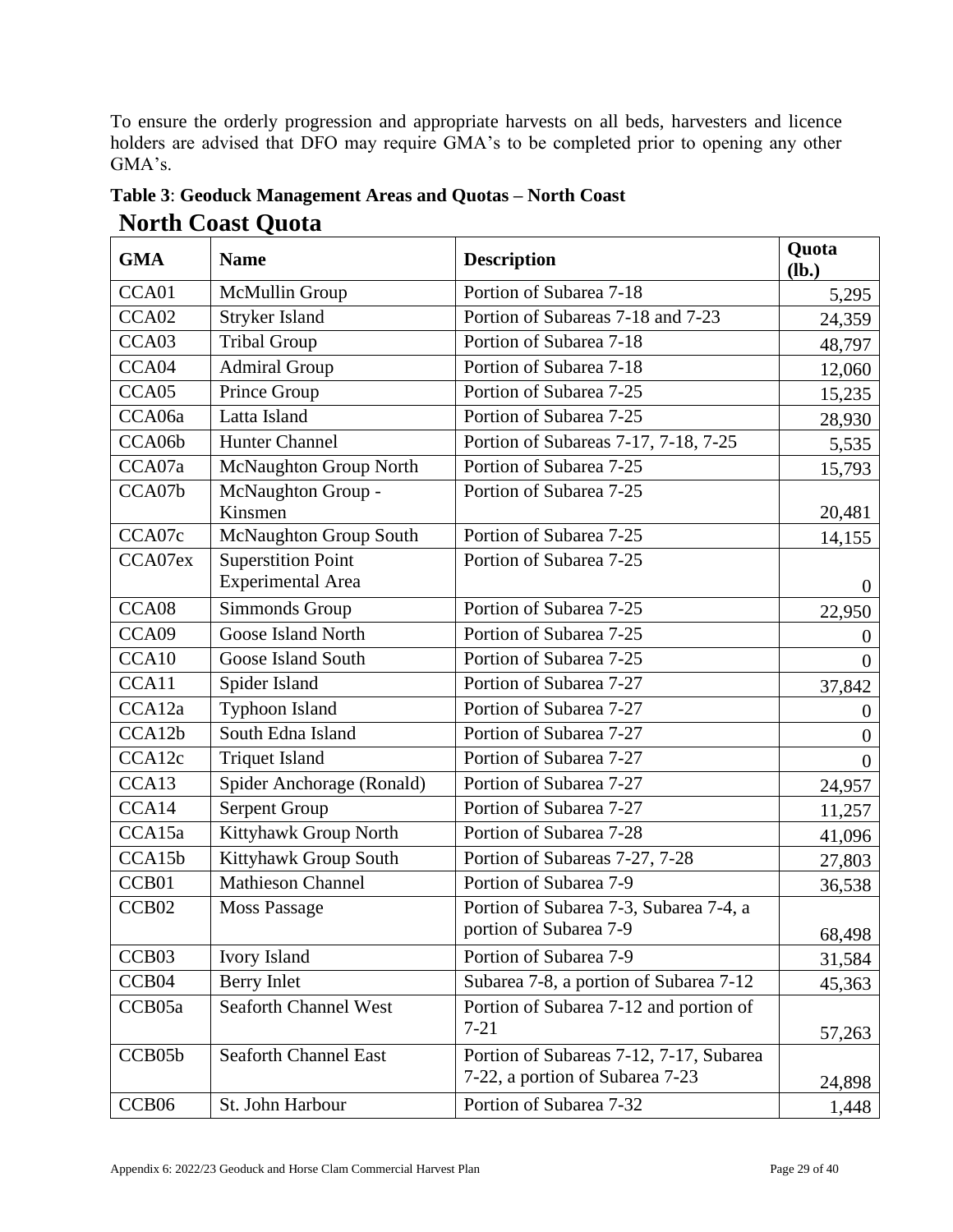| CCB07             | Cape Mark (Bowling Alley)     | Portion of Subarea 7-32                  | 8,648    |
|-------------------|-------------------------------|------------------------------------------|----------|
| CCB <sub>08</sub> | Godfrey Rock                  | Portion of Subareas 7-1, 7-32            | 7,411    |
| CCB <sub>09</sub> | Princess Alice Island         | Subarea 7-20                             | $\theta$ |
| CCB <sub>10</sub> | <b>Thompson Bay</b>           | Portion of Subarea 7-21                  | $\Omega$ |
| CCB11             | <b>Houghton Islands</b>       | Subarea 7-19                             | 9,385    |
| CCB12             | Joassa Channel/Raymond        | Portion of Subarea 7-23, Subarea 7-24    |          |
|                   | Passage                       |                                          | 23,514   |
| CCC01             | Nalau Passage                 | Portion of Subarea 8-2, Subarea 8-4      | 67,687   |
| CCC <sub>02</sub> | <b>Stirling Island West</b>   | Subarea 7-26, a portion of Subarea 7-27  | 24,174   |
| CCC <sub>03</sub> | <b>Choked Passage</b>         | Portion of Subareas 8-1, 8-2             | 88,696   |
| CCC04             | South Hakai Passage           | Portion of Subarea 8-2, Subarea 8-3,     | 35,756   |
| CCC <sub>05</sub> | Fitz Hugh Sound               | Subarea 8-16, Subarea 9-12               | 6,780    |
| CCC <sub>06</sub> | <b>Rivers Inlet</b>           | Portion of Subarea 9-1, Subareas 9-2, 9- |          |
|                   |                               | $3, 9-4, 9-11$                           | 18,404   |
| CCC07             | <b>Calvert Island North</b>   | Portion of Subarea 9-1                   | 3,470    |
| CCC <sub>08</sub> | Calvert Island South (Grief   | Portion of Subarea 9-1, Subareas 10-1,   |          |
|                   | Bay)                          | $10-2$                                   | 9,938    |
| CCC <sub>09</sub> | <b>Smith Inlet North</b>      | Portion of Subareas 10-3, 10-4           | 7,704    |
| CCC10             | <b>Smith Inlet South</b>      | Portion of Subareas 10-3, 10-4           | 11,553   |
| CCD01a            | Rennison Island               | Portion of Subarea 6-11, Portion of 6-   |          |
|                   |                               | 10                                       | 24,493   |
| CCD01b            | West Laredo Channel (north    | Portion of Subarea 6-11,                 |          |
|                   | of Baker Point)               |                                          | 31,622   |
| CCD01c            | West Laredo Channel (south    | Portion of Subarea 6-14                  |          |
|                   | of Baker Point)               |                                          | 43,755   |
| CCD <sub>02</sub> | <b>East Laredo Channel</b>    | Portion of Subarea 6-14                  | 26,665   |
| CCD <sub>03</sub> | Laredo Inlet                  | Portion of Subareas 6-16, 6-19           | 123,768  |
| CCD <sub>04</sub> | Kitasu Bay                    | Subarea 6-18                             | 119,904  |
| CCD <sub>05</sub> | Larkin Point                  | Portion of Subarea 6-16                  | 18,158   |
| CCD <sub>06</sub> | Laredo Channel                | Subarea 6-15, a portion of Subarea 6-16  | 19,150   |
| CCD <sub>07</sub> | East Aristazabal Island South | Portion of Subareas 6-13, 6-17           | 74,006   |
| CCD <sub>08</sub> | <b>Rudolf Bay</b>             | Portion of Subarea 6-17                  | 3,434    |
| CCD09a            | West Higgins Passage (a)      | Portion of Subareas 6-16, 6-17           | 7,411    |
| CCD09b            | West Higgins Passage (b)      | Portion of Subareas 6-16, 6-17           | 30,950   |
| CCD <sub>10</sub> | SW Price Island (Day Point)   | Portion of Subareas 7-1, 7-2, 7-31       | 26,140   |
| CCD <sub>11</sub> | <b>West Price Island</b>      | Portion of Subarea 7-31                  | 25,006   |
| CCD <sub>12</sub> | Milbanke Sound South          | Portion of Subarea 7-3                   | 10,941   |
| CCD13             | Milbanke Sound North (East    | Portion of Subarea 7-3                   |          |
|                   | Higgins)                      |                                          | 38,194   |
| PRA09a            | Clifford Bay South (a)        | Portion of 6-13                          | 45,649   |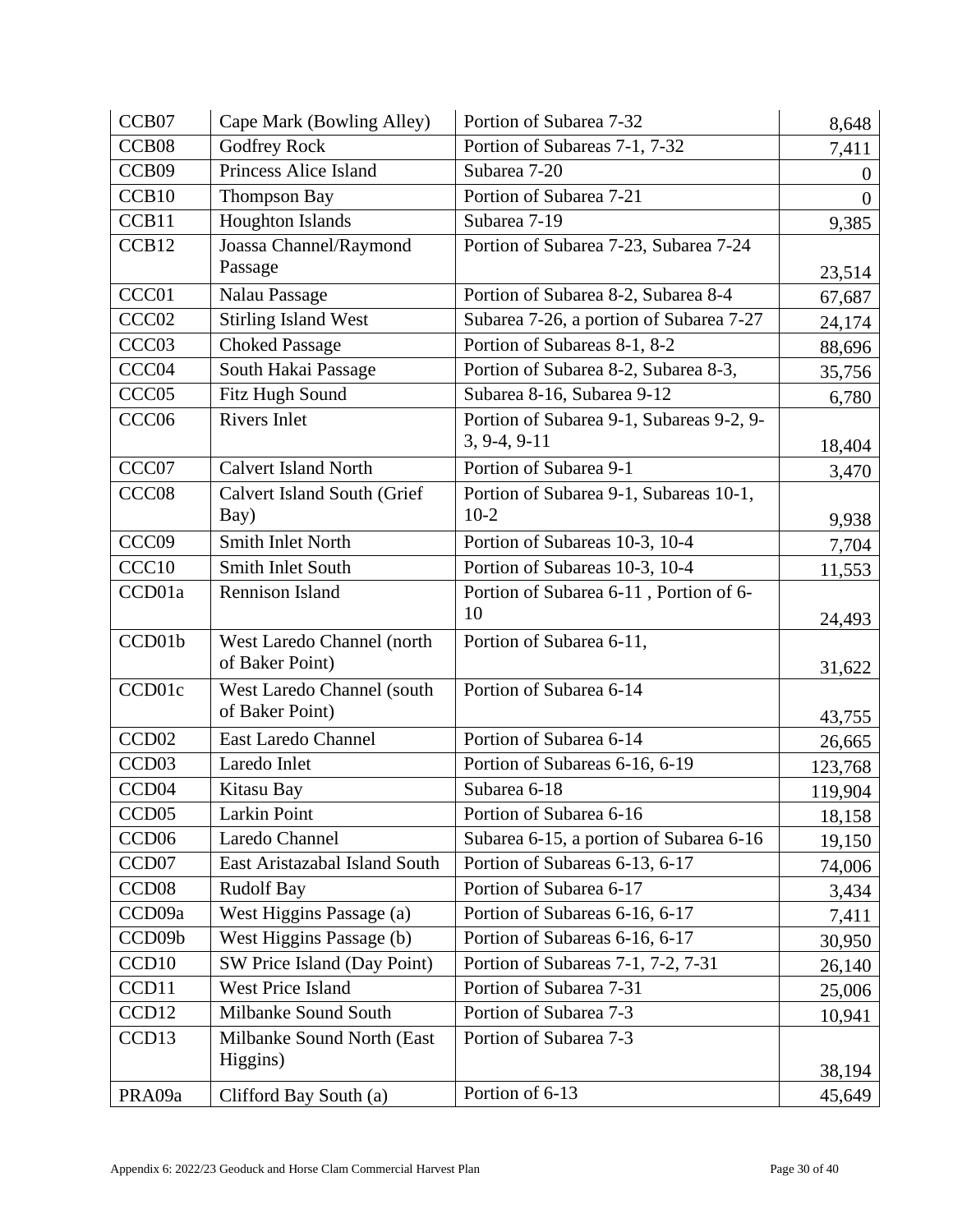| PRA09b                             | Clifford Bay South (b)    | Portion of 6-13         | 46,418    |
|------------------------------------|---------------------------|-------------------------|-----------|
| PRA <sub>10</sub>                  | Arriaga Islands           | Portion of 6-13         | 77,977    |
| PRA11                              | Weeteeam Bay West         | Portion of Subarea 6-13 | 17,244    |
| PRA <sub>12</sub>                  | Weeteeam Bay Mid          | Portion of Subarea 6-13 | 13,183    |
| PRA14                              | Moore Islands             | Portion of 106          | 86,067    |
| PRD <sub>01</sub>                  | <b>Freeman Pass</b>       | Subarea 5-12            | 51,000    |
| PRD <sub>02</sub>                  | <b>Shakes Islands</b>     | Portion of Subarea 5-10 | 40,000    |
| PRG01                              | Conel Island              | Portion of Subarea 4-1  | 87,210    |
| PRG02b                             | <b>Baron Island North</b> | Portion of Subarea 4-1  | 62,497    |
| Subtotal (lb.)                     |                           |                         | 2,096,100 |
| <b>Biological Samples (lb.)</b>    |                           |                         | 4,000     |
| <b>Total Allocated Quota (lb.)</b> |                           |                         | 2,100,100 |

 $1$  GMA's with '0' quota allocated may be fished under the fallback protocol (see 5.9.4.1)

- GMAs may close if Herring spawn is observed in the area. See section 4.2.

See Section 4 for Closures within these areas, Appendix 9 for complete GMA descriptions and Appendix 13 for maps.

The OGM (see Section 7) will request that fish harvesters move from a Geoduck bed or GMA when the quota has been reached on that bed or in that GMA. Details of Sea Otter raft locations and predation should be documented on the Bed Questionnaire section of the logbook and by the OGM.

# **6. HORSE CLAM MANAGEMENT MEASURES**

## **6.1. Species**

Horse Clam (Tresus capax and T. nuttallii)

## **6.2. Gear**

Hand-held, manually operated water nozzles guided and controlled from underwater by a diver. Each water nozzle shall have a maximum inside diameter of 5/8 inch (1.59 cm).

# **6.3. Fishing Season**

The harvest of horse clam is closed January 1 to December 31 by regulation and is opened concurrently with the Geoduck fishery. The open times and areas for horse clam will be the same as those for Geoduck. (See Section 4 Closures)

# **6.4. Harvest Log Information**

Divers are requested to provide comments on their harvest logs about Horse Clam populations. This information will be collated by Science and may be used to develop stock surveys and to provide advice on different harvesting opportunities.

The Department is requesting that Horse Clam landings be reported by species: *Tresus nuttallii* or *Tresus capax* by filling a separate harvest log page for each species (indicate species harvested on each page)*.* This information will be used in combination with ongoing stock survey data to provide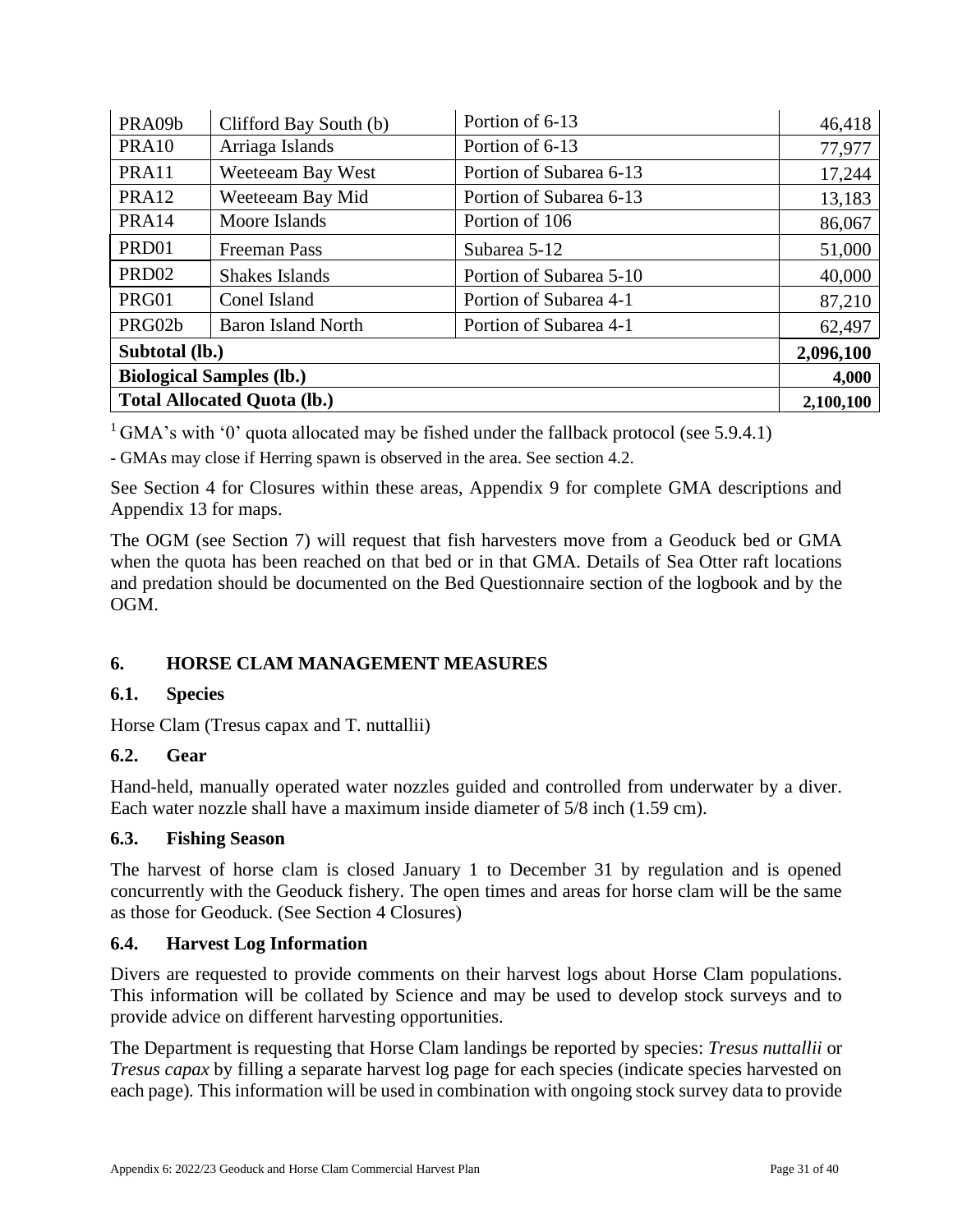direction on future fisheries. Descriptions of the two species are available upon request. Contact a resource manager.

## **6.5. Inside Waters**

Horse Clam harvests will be permitted only in those areas opened for Geoduck. **Harvest in eelgrass beds is not permitted.** Harvest at depths less than 10 feet below chart datum is not permitted. Landings of Horse Clams may not exceed the following:

| Area 12                             | 1 tonne | 2,205 lb. |
|-------------------------------------|---------|-----------|
| Area 13                             | 1 tonne | 2,205 lb. |
| Area 14, other than 14B03 Comox Bar | 1 tonne | 2,205 lb. |
| Area 15                             | 1 tonne | 2,205 lb. |
| Area 16                             | 1 tonne | 2,205 lb. |
| Area 17                             | 1 tonne | 2,205 lb. |
| Area 18                             | 1 tonne | 2,205 lb. |
| Area 19                             | 1 tonne | 2,205 lb. |
| Area 29                             | tonne   | 2,205 lb. |

The incidental harvest of Horse Clams while fishing for Geoduck is limited as described above and is to be recorded and will be tracked. Divers must ensure that any incidental harvest of Geoduck while harvesting Horse Clams is restricted to that allowed within IVQ or the quota overage allowance as described in Section 7.2.6. The survey-based commercial TAC for Inside Waters is:

| Geoduck Management Area 14B03 Comox Bar | 10 tonne | $\frac{1}{20,500}$ lb. |
|-----------------------------------------|----------|------------------------|
|-----------------------------------------|----------|------------------------|

All Horse Clam landings must be validated, following the protocol in this IFMP. Designated landing ports are the same as for Geoduck.

## **6.6. West Coast of Vancouver Island**

Horse Clam harvests will be permitted only in those areas opened for Geoduck. **Harvest in eelgrass beds is not permitted.** Harvest at depths less than 10 feet below chart datum is not permitted. Landings of Horse Clams may not exceed the following:

| Area 20 | 1 tonne     | 2,205 lb.    |
|---------|-------------|--------------|
| Area 23 | 1 tonne     | 2,205 lb.    |
| Area 24 | 5 tonne     | $11,025$ lb. |
| Area 25 | 1 tonne     | 2,205 lb.    |
| Area 26 | 1 tonne     | 2,205 lb.    |
| Area 27 | $0.5$ tonne | 1,100 lb.    |

The incidental harvest of Horse Clam while fishing for Geoduck is limited as described above, and is to be recorded as part of the IVQ.

All Horse Clam landings must be validated, following the protocol in this IFMP. Designated landing ports are the same as for Geoduck.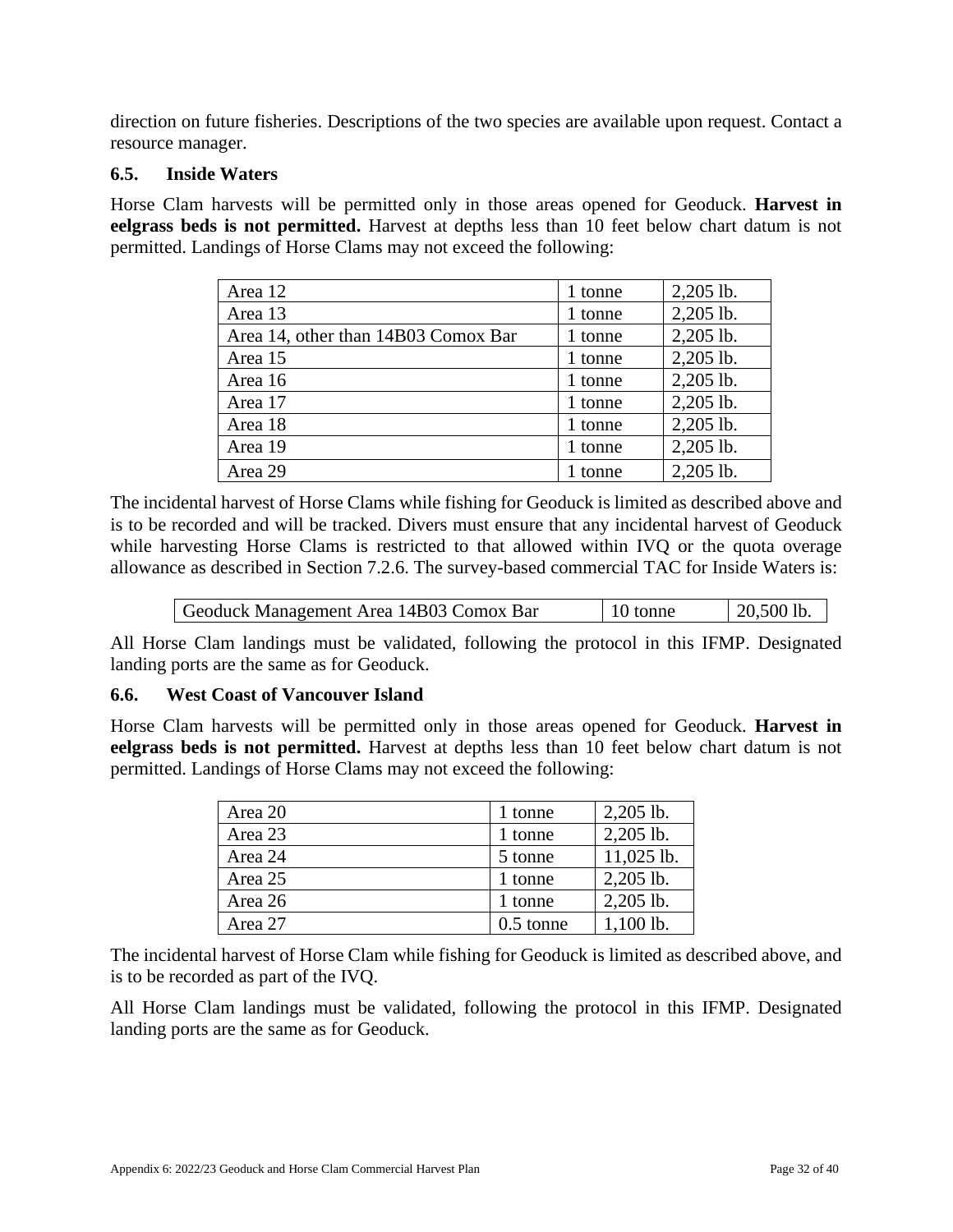## **6.7. North Coast**

The Horse Clam fishery will open concurrently with the Geoduck fishery. **Harvest in eelgrass beds is not permitted.** Harvest at depths less than 10 feet below chart datum is not permitted. The Department will monitor the fishery through the OGM, and may impose in-season closures if harvests occur in eelgrass beds or if harvest levels exceed acceptable levels.

All Horse Clam landings must be validated, following the protocol in this IFMP. Designated landing ports are the same as for Geoduck.

# **7. CONTROL AND MONITORING OF COMMERCIAL FISHING ACTIVITIES**

Control and monitoring of the commercial fishery is achieved largely through the Catch Validation Program (Dockside Monitoring Program, DMP). Commercial fish harvesters, through the UHA, contract with a third party to validate all landings of Geoduck at the first point of landing. The individuals who carry out this duty are called dockside validators, and are designated Observers by DFO. The validated weights are used to track harvests to ensure that IVQs and bed quotas have not been exceeded. Geoduck which arrive at fish plants must be accompanied by a tag upon which is recorded the vessel name, vessel registration number (VRN), "G" or "FG" tab number, and the date and location of harvest.

Vessels are required to notify the service provider prior to engaging in fishing, and prior to landing clams. Each vessel must also carry and fill out a "Geoduck Validation & Harvest Logbook" with details of harvest activity.

The service provider contracts vessel-based OGMs, to provide the following services: coordinating sampling for the Marine Biotoxin Monitoring Program, communicating with dockside Observers, writing Incident Reports, advising operators of open and closed times and fishing locations, monitoring effort, co-ordinating fishing activity to avoid excessive harvesting in specific Geoduck beds, observing product transfers to packer vessels, checking dive harvest information for completeness, recording information about the characteristics of Geoduck beds as relayed by divers, and recording other observations about the prosecution of the Geoduck and Horse Clam fishery and about Sea Otter impacts. The OGMs are present during every opening in the North Coast and for the majority of WCVI area openings. Starting in 2022/23 the WCVI OGM will focus their time for the busiest six month period.

The service provider, including the OGM, and the area resource managers, will work with the lead resource manager to ensure each Geoduck bed is fished to the recommended quota, and will direct the fleet as to fishing location and quantity. It is the OGM's responsibility to monitor effort within both Geoduck beds and management areas on a daily basis, manage fishing activity to avoid excessive harvesting in specific Geoduck areas, and to report excess harvesting to the resource managers.

# **The OGM has the responsibility to request that vessels move when a bed quota has been taken. Vessels are expected to comply with the OGM's request. The Department will close an area immediately if there are problems with compliance.**

The Department has been notified by the UHA that the service provider contracted by the UHA for the purpose of notification, catch validation, fishery monitoring and catch reporting,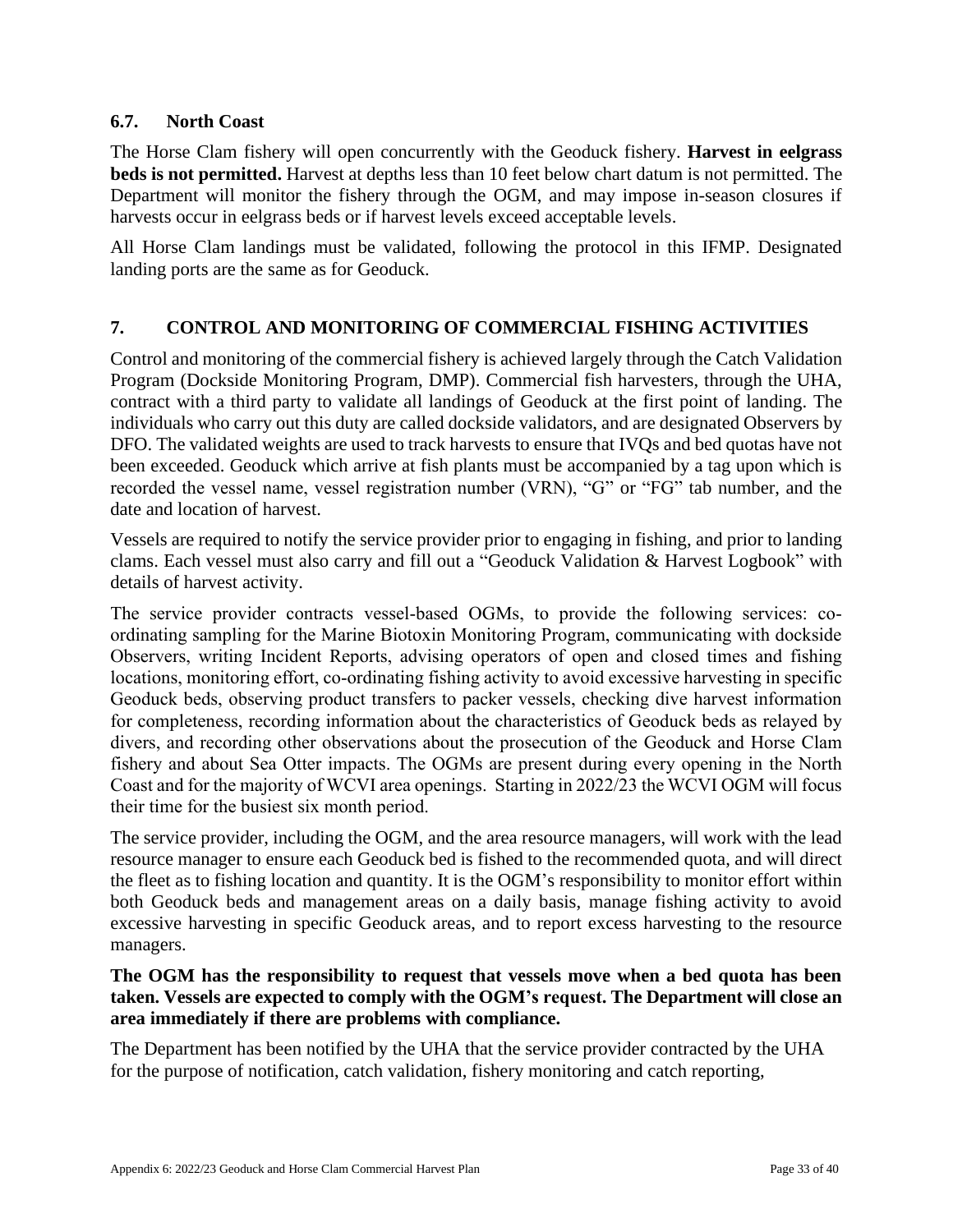biological sampling, and data submission is Archipelago Marine Research Ltd of Victoria. The service provider can be reached at (250) 383-4535.

# **7.1. Notification Procedure**

The following are responsibilities of notification for the master of a "G" or "FG" licensed vessel, as detailed in the conditions of licence of the Geoduck and Horse Clam licence. Where feasible, at least 24 hours' notice will be given.

### 7.1.1. **Notification by a Harvest Vessel**

Prior to fishing Geoduck and Horse Clam, upon cancellation of a fishing trip, after fishing, and prior to delivering, the master of the vessel must notify the service provider of the following information:

- Vessel name and VRN.
- GMA in which fishing will take, or has taken, place.
- Date and time of arrival on, or departure from, the fishing grounds.
- Date and time of landing, landing port and location at the port.

Notification may be completed through the service provider (250) 383-4535, or through the service provider's representatives (OGM or Dockside Observer). For telephone numbers of Observers, contact the service provider.

### $7.1.2.$ **Notification by a Packer Vessel**

If Geoduck or Horse Clam have been transhipped to a packer vessel for delivery to a landing port, then the master of the packer vessel must notify an Observer with the same details as above.

# **7.2. Catch Validation**

### $7.2.1.$ **Validation & Harvest Logbooks**

Prior to validation of shellfish no person shall; smash the shells or slit the membranes of the shellfish to drain the water, or dump, throw overboard or otherwise discard shellfish that have been harvested and retained in accordance with the *Fisheries Act* and the regulations made thereunder.

The vessel master must be in possession of a DFO approved Validation & Harvest Logbook assigned to the vessel's Geoduck licence. The Validation & Harvest Logbook must be on board the licensed vessel while fishing for Geoduck or while Geoduck are on board.

The Validation & Harvest Logbook and the Bed Questionnaire are combined into one form (see example of logbook in Appendix 7). The "Geoduck and Horse Clam Validation & Harvest Logbook" issued by the UHA is approved for both form and content by the Shellfish Data Unit. Logbooks are available by calling (250) 245-1037 or (250) 752-7205. Any alternatives to the Harvest Logbook must be approved by the Shellfish Data Unit prior to use.

At each landing and validation, the vessel master will provide the Observer with the completed harvest section of the Validation & Harvest Logbook.

The vessel master is responsible for providing specific fishing location information in the form of latitude and longitude of dive location in the Validation & Harvest Logbook. For the Inside Waters area only, fishing location information must also be provided on copies of maps that will be available from the Service Provider.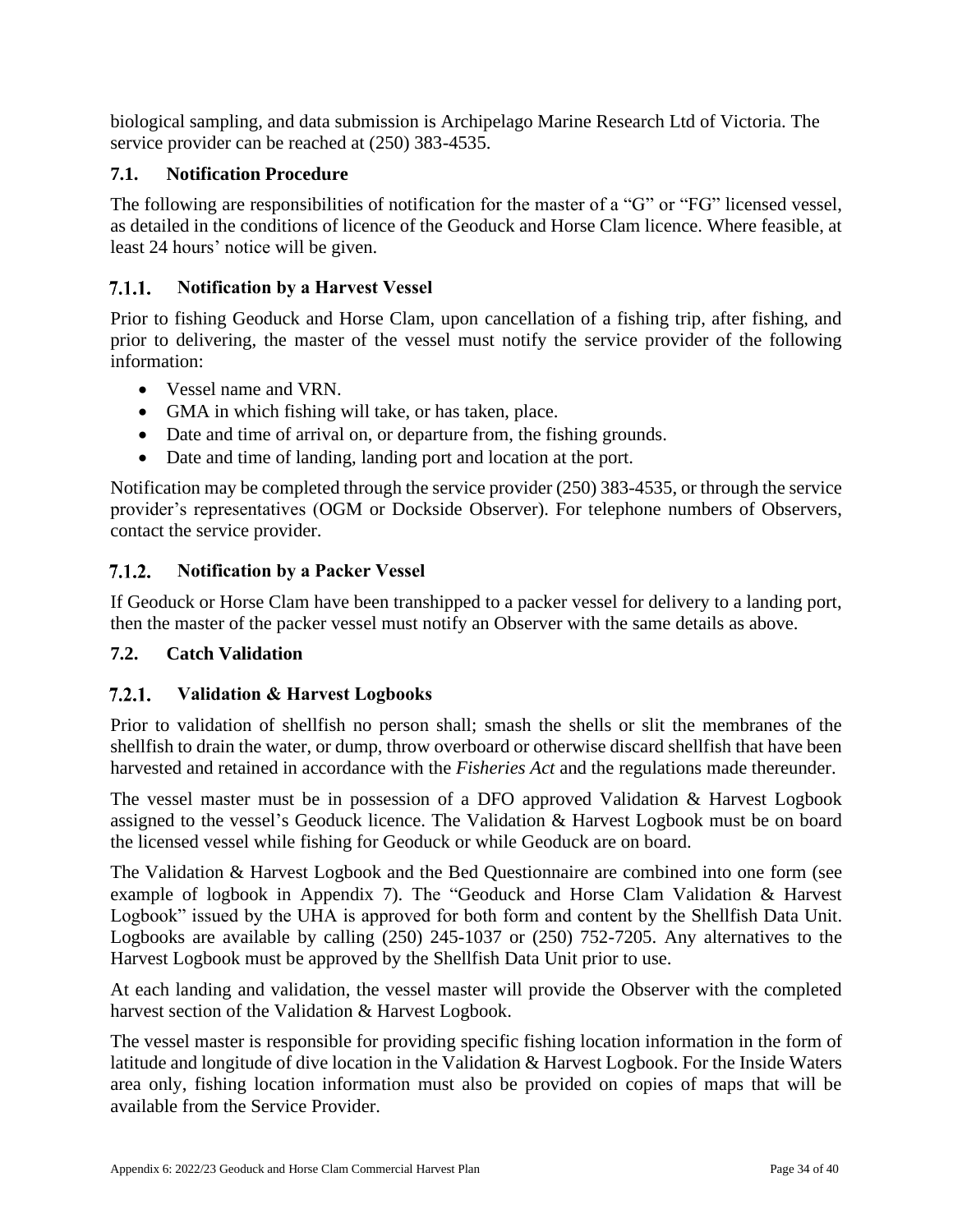The Validation & Harvest Logbook assigned to each Geoduck licence on the fishing vessel shall remain aboard the vessel at all times during the harvest of Geoduck and Horse Clam.

The vessel master, on request of a fishery officer, fishery guardian, or Observer must produce the Validation & Harvest Logbook.

### $7.2.2.$ **Standard Geoduck and Horse Clam Cages**

All Geoduck and Horse Clam shall be packed in cages with a maximum weight (while empty), of five pounds per cage. The cages and cage dividers shall be clean and fabricated from approved material. The weight of the cage and any dividers (or liners) must be deducted from validation weights.

### $7.2.3.$ **Tagging of Geoduck and Horse Clam Cages**

All Geoduck and Horse Clam delivered to packers or to designated landing ports shall be in cages that are tagged. The tags must be waterproof on which the following information shall be written with water resistant ink (see Appendix 8):

- Vessel name and Vessel Registration Number (VRN)
- Geoduck licence number (G or FG Tab)
- Harvest date
- Geoduck Management Area (GMA), i.e. 24D01c
- Pacific Fishery Management Area and Subarea, i.e. 24-4
- Location of catch (bed code(s) where possible), i.e.  $24-4-1(1)$
- Common name of the product, i.e. "Geoduck Clam" or "Horse Clam"

To increase traceability of product, it is highly recommended that fish harvesters use bed code as an identifier for the harvested product. Examples of cage tags are given in Appendix 8. In addition, transcribing the Variation Order Number from the fishery notice that announces the opening onto the cage tag will provide harvesters and plant operators with additional verification that product is coming out of areas that have been opened by CFIA and DFO. **Contact the resource manager or Archipelago Marine Research for examples of how new cage tags may be printed**.

These tags are meant to accompany the product to the point of sale or consumption, both in Canada and abroad.

### $7.2.4.$ **Landings of Geoduck and Horse Clam**

All Geoduck and Horse Clam or portions of Geoduck and Horse Clam removed from the substrate of the ocean floor must be retained and validated, upon landing, by an Observer.

At the point of off-loading, the catch must be weighed by a DFO certified Observer with a government certified scale. The net weight must be entered with a maximum deduction of five pounds per cage for cage weight. The weight of any cage dividers (or liners) must also be deducted. The Validation & Harvest Logbook must remain with the licensed vessel, with copies accompanying the product to its destination.

If the catch cannot be weighed, due to extenuating circumstances, either a coast-wide average net weight of 50 pounds per cage or a calculated vessel average cage weight, determined by a fishery manager, may be used and entered on the Validation & Harvest Logbook.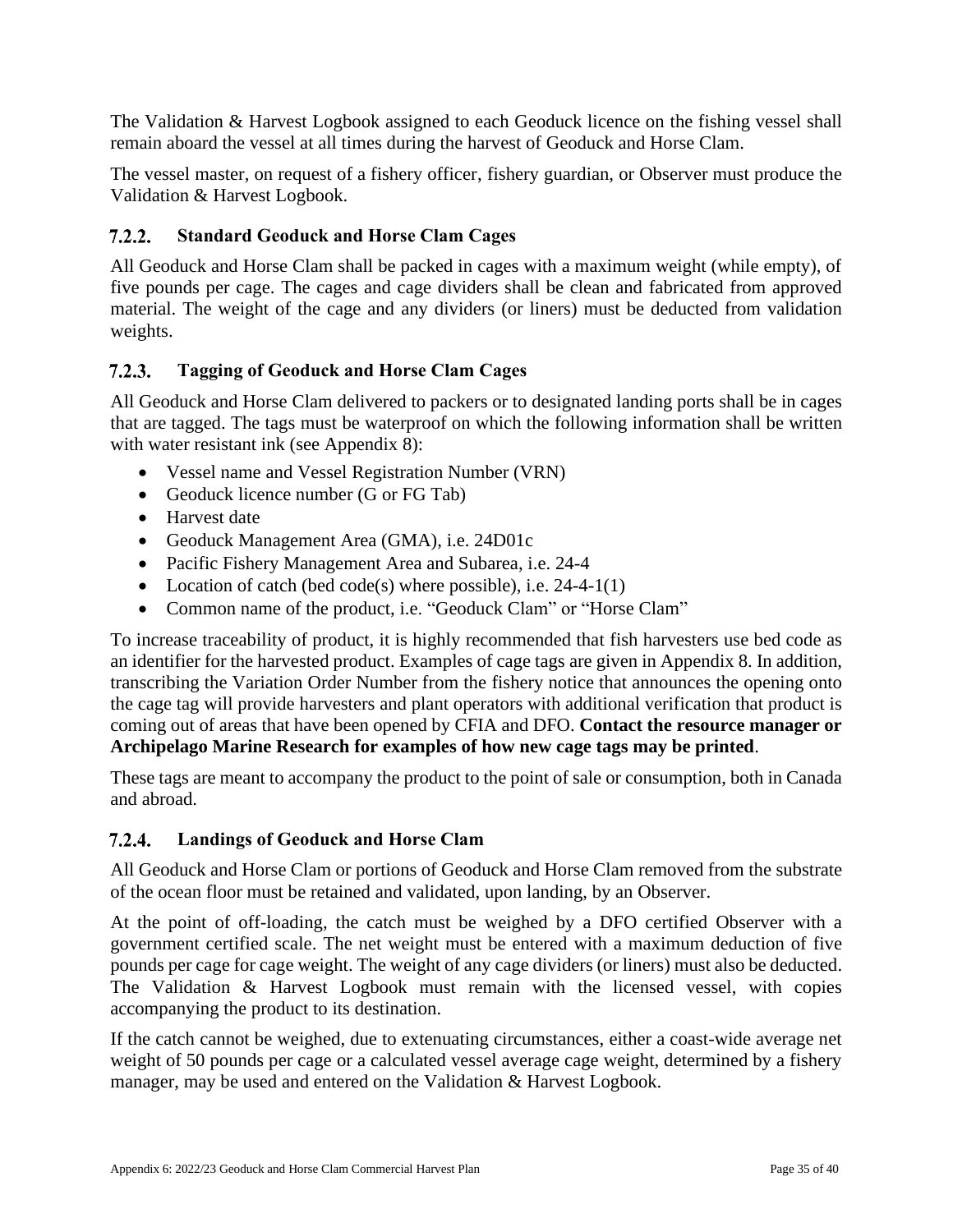In exceptional circumstances, such as a vessel or packer sinking, the average cage weight will be assigned by the Observer or by a resource manager.

In the event that the plant weights are higher than dock weights, the greater of the two shall be used.

Prior to fishing, the vessel master must confirm the remaining vessel quota from the Validation  $\&$ Harvest Logbook.

### $7.2.5.$ **Landing Catch Transhipped to a Packer Vessel**

When Geoduck and Horse Clam have been transhipped to a packer vessel for delivery to a landing port, the master of the packer vessel shall ensure the following requirements are met:

- All Geoduck and Horse Clam transhipped from the catcher vessel must be validated at landing by an Observer.
- All Geoduck and Horse Clam must be weighed, and this weight recorded in the Geoduck and Horse Clam Validation & Harvest Logbook at the time of transhipment.
- Prior to validation of shellfish no person shall, smash the shells or slit the membranes of the shellfish to drain the waters, or dump, throw overboard or otherwise discard shellfish that have been harvested and retained in accordance with the Fisheries Act and the regulations made thereunder.
- If the catch cannot be weighed, due to extenuating circumstances, a coast-wide average net weight of 50 pounds per cage may be used and entered on the Validation & Harvest Logbook.
- The packer vessel master shall provide the Observer with a hard copy of the Validation  $\&$ Harvest Logbook prior to each validation.
- The packer vessel master shall provide to the Observer at the point of landing, access to the vessel's fish holds, freezers, and other fish storage areas at any time during the landing.

### $7.2.6.$ **Quota Transfer to Avoid Small Overages**

Quota overage allowances may be reviewed in-season.

Small quantities of Geoduck that exceed the licence's annual quota, to a maximum of 500 pounds, can be transferred to another Geoduck licence provided the conditions below are fulfilled. If all of these conditions are not met, Observers will not transfer the overage to another licence. **Harvest of Geoduck over the IVQ, after the transfers to avoid small overages, may be subject to prosecution and seizure of the overage.**

Transfers between licences at some time after the landing event may be performed solely at the discretion of the fishery manager and the service provider. Validation errors that may occur at the time of the overage transfer will be corrected.

# 7.2.6.1. Conditions for Quota Transfer to Avoid Small Overages

In the following explanation, the Geoduck licence which has exceeded its quota is called licence "A" and the licence to which quota is transferred is called licence "B."

• Transfer of quota to a second licence on the same vessel - If two or more licences designated to the same licence area are assigned to the same vessel then a quota overage from one licence may be transferred to the Geoduck licence that has quota remaining. An overage to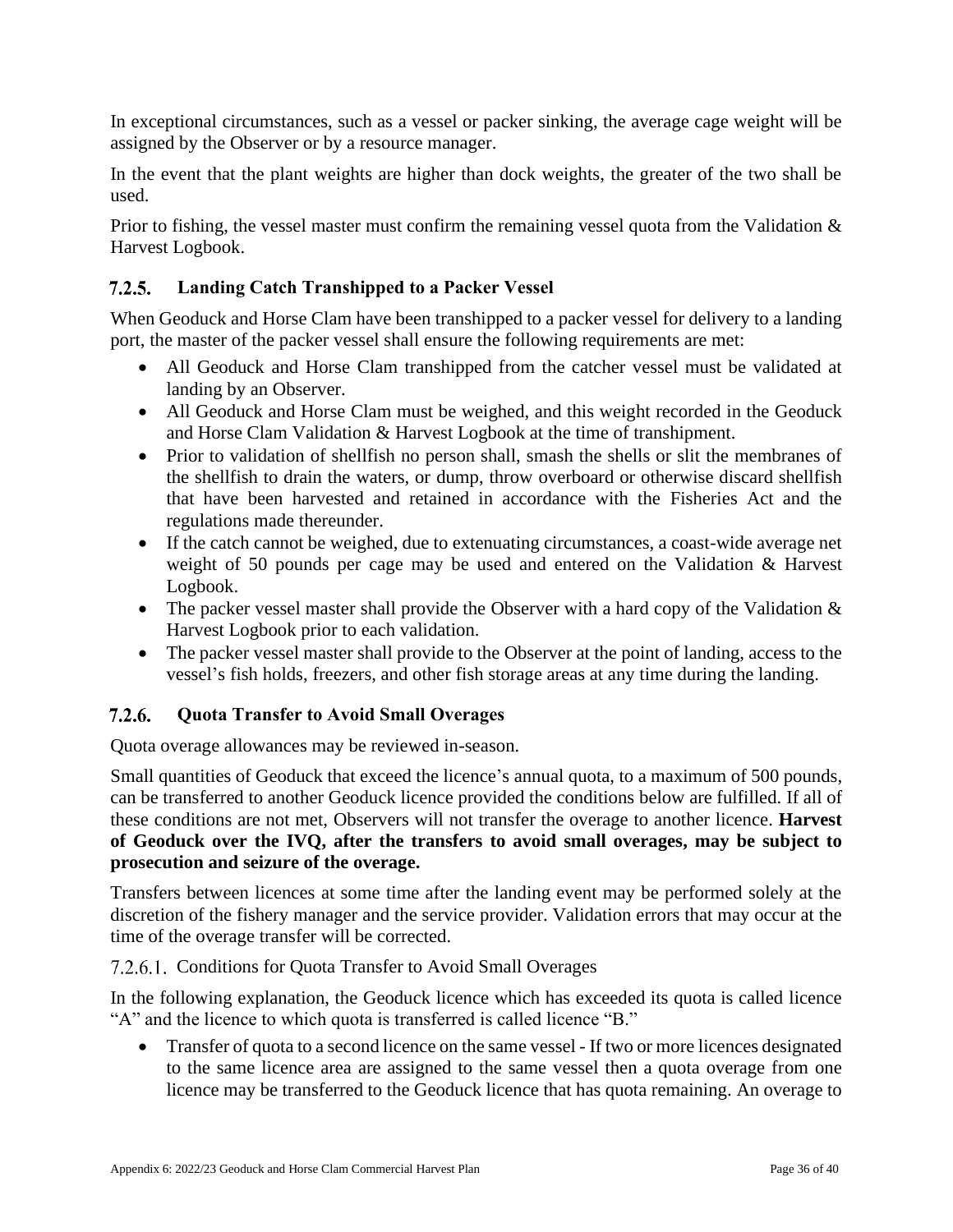the last Geoduck licence quota on the same vessel may be transferred to another vessel's Geoduck licence in accordance with conditions below.

- Maximum allowable transfer of quotas between licences on different vessels In the event of a quota overage on Geoduck licence "A," a maximum of 500 pounds of Geoduck may be transferred to another vessel's Geoduck licence (licence "B"). Both licences must have quota designated to the same area. Only one transfer of quota overage is allowed. The quota overage cannot be divided between a number of licences.
- Remaining quota on second licence The amount transferred cannot exceed the remaining quota of Geoduck licence "B."

# 7.2.6.2. Documentation

Both vessel masters must make their intentions to transfer or receive quota overage clear to the Observer. This is easily accomplished in situations where the vessel operators interact with the Observer at the point of landing.

In the event of a packer landing, instructions from the on-grounds monitor, a note signed by both vessel masters, or the transfer request form provided with the Validation & Harvest Logbook are required to advise the Observer that there is a mutual agreement to transfer. The master of the packer vessel should not be obligated to forward a verbal transfer request from the fishing vessel operators to the Observer as the message may be forgotten or misinterpreted.

If, on the last day of fishing, a vessel has an overage for which no transfer has been arranged, the service provider will attempt to facilitate a transfer at a later date.

### $7.2.7.$ **Lost, seized or destroyed product**

Product lost, seized, destroyed, or wasted at sea will use the following protocol.

- The weight of product lost from the deck of the catcher vessel and/or packer vessel during transport will be applied to both the catcher vessel's individual vessel quota and the applicable area quota.
- The weight of product spoiled or wasted because of weather-related delays will also be applied to both the catcher vessel's individual vessel quota and the applicable area quota.
- The Department, in consultation with the service provider, will use the estimated packer or ground weight and appropriate water loss calculation for the harvest site to determine an estimated dock weight.

Situations requiring use of this protocol will be reviewed with the UHA and service provider.

# **7.3. Catch and Fishing Data**

It is the responsibility of the vessel owner for the provision and maintenance of an accurate record, a "log" of daily harvest operations. This log must be completed and a copy submitted to the Shellfish Data Unit in both hard copy (paper) and electronic form in an approved format as defined by DFO Marine Ecosystem and Aquaculture Division. The Validation & Harvest Logbook supplied by the service provider under contract to the UHA is an approved format harvest log.

The following section describes the requirements for the harvest information section of the Validation & Harvest Logbook, (see Appendix 7 for an example of the log).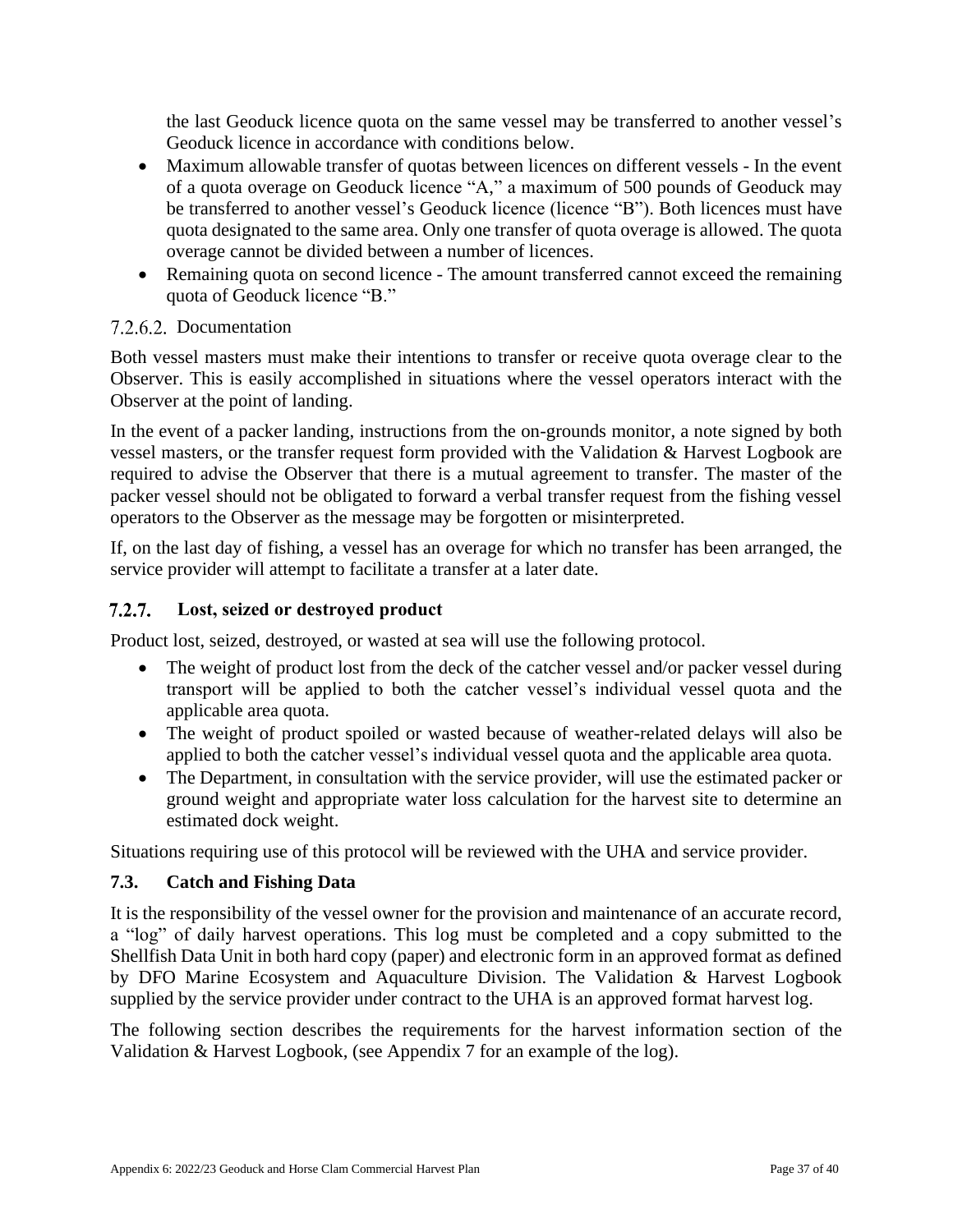### $7.3.1.$ **Harvest Information**

The vessel master, prior to each landing and validation, must complete the harvest section (Section C) of the Validation & Harvest Logbook. The following detailed harvest information must be completed for each diver for each dive made during a fishing day:

- Dive number.
- Dive site reference.
- Area, Subarea, and bed code.
- Harvest date.
- Latitude and longitude of harvest location. More than one line in the harvest section of the Validation & Harvest Logbook may be used for this purpose.
- Diver name.
- Duration of dive.
- Minimum and maximum depth of dive.
- The number of pieces harvested for each dive
- The number of cages harvested for each dive.

A total piece count for each validation page must also be completed.

To improve the data used in the population assessment and modelling process, and to provide quotas that are more reflective of Area Committee advice, the Department is requesting the voluntary submission of information on Geoduck beds. The Validation & Harvest Logbook includes the key Bed Questionnaire questions (Section 5.9.6).

### $7.3.2.$ **Fishing Location Information (Charts and GIS data)**

# 7.3.2.1. Inside Waters Management Area

The vessel master is responsible for reporting latitude and longitude position for each dive on the Validation & Harvest Log. In addition, the vessel master is responsible for the provision of a chart record of the locations fished. This harvest chart must be marked directly with the vessel name, the VRN, the licence number and validation ID numbers. Each harvest site must be clearly marked on the chart with a dive site reference (such as a letter designation) or dive numbers, validation ID numbers and dates that fishing activity occurred at each site. The chart provision may be provided electronically.

# 7.3.2.2. WCVI Management Area

The vessel master is responsible for reporting latitude and longitude position for each dive on the Validation & Harvest Log.

## 7.3.2.3. North Coast Management Area

The vessel master is responsible for reporting latitude and longitude position for each dive on the Validation & Harvest Log.

### $7.3.3.$ **Validation & Harvest Logbooks**

The original white page copy of the log, the fishing location information, and the electronic copy **must be forwarded within 28 days following the end of each month in which fishing occurred**. This information must be sent to: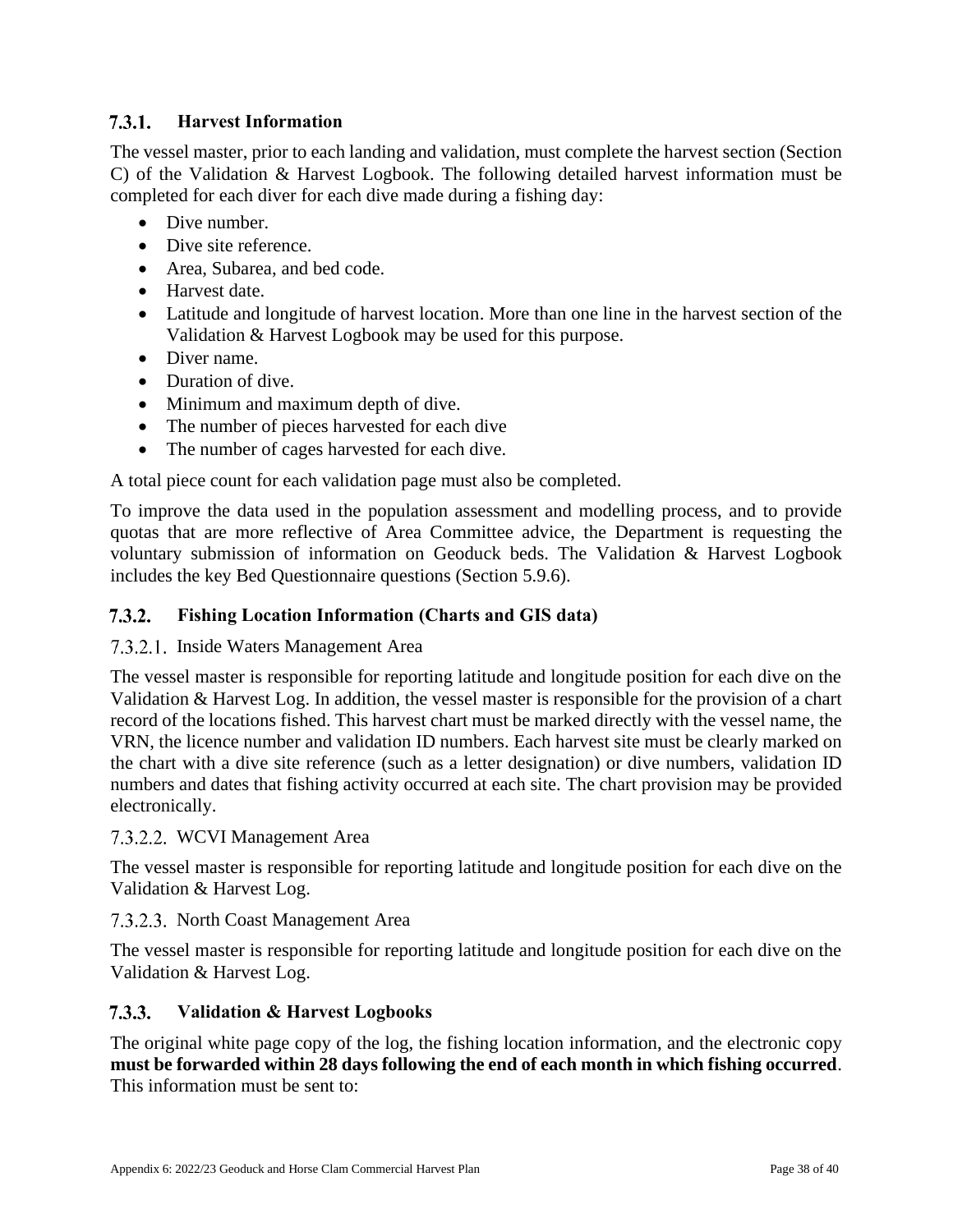Shellfish Data Unit Fisheries and Oceans Canada Pacific Biological Station 3190 Hammond Bay Road Nanaimo, BC V9T 6N7 Phone: (250) 756-7022 or (250) 756-7306

**Catch information must be recorded in the harvest log by midnight of the day of fishing.** The logbook must be at the harvest site. Logbooks must be produced for examination on demand of a fishery officer, guardian, or a fishery Observer designated under the *Fisheries Act*.

Fisheries and Oceans Canada wishes to remind commercial fish harvesters that Validation & Harvest Logbooks must be completed accurately during fishing operations and submitted to Fisheries and Oceans Canada in accordance with the timing set out in conditions of licence. Delay of completion or submission of logs is a violation of a condition of licence.

### $7.3.4.$ **Submission and Release of Validation & Harvest Log Data**

The vessel owner of record, as reported to the PFLU, is responsible to ensure that the vessel master has completed and submitted a copy of the harvest log data. The Department can only release harvest log data to the reported vessel owner, and only upon written request.

### **Nil Report for Validation & Harvest Log**  $7.3.5.$

In the event that a licence is issued but not fished, the vessel owner is responsible for submitting a Nil Report for the season. The Nil report must be submitted prior to the issuing of approval for licence renewal. One page from the Validation & Harvest Logbook identifying the vessel, licence tab number, and the year with "Nil" entered in the body of the log and signed by the vessel owner constitutes a Nil Report.

### 7.3.6. **Confidentiality of Harvest Data**

Harvest data, including fishing location data supplied through latitude and longitude co-ordinates or chart records, collected under the harvest logbooks for shellfish fisheries programs, are collected for use by DFO in the proper assessment, management, and control of the fisheries. Upon receipt by DFO of harvest log data and/or fishing location information, supplied by the fish harvesters in accordance with conditions of licence, Section 20(1) (b) of the *Access to Information Act* prevents DFO from disclosing to a third party, records containing financial, commercial, scientific or technical information that is confidential information. Further, Section 20(1) (c) of *the Act* prevents DFO from giving out information, the disclosure of which could reasonably be expected to result in material financial loss or could reasonably be expected to prejudice the competitive position of the licence eligibility holder.

### $7.3.7.$ **Fish Slip Requirements**

An accurate written report shall be furnished on a fish slip of all fish and shellfish caught and retained under the authority of this licence. A report shall be made even if the fish or shellfish are used for bait, personal consumption or disposed of otherwise. The report shall be mailed not later than seven days after the offloading and sent to:

Fisheries and Oceans Canada